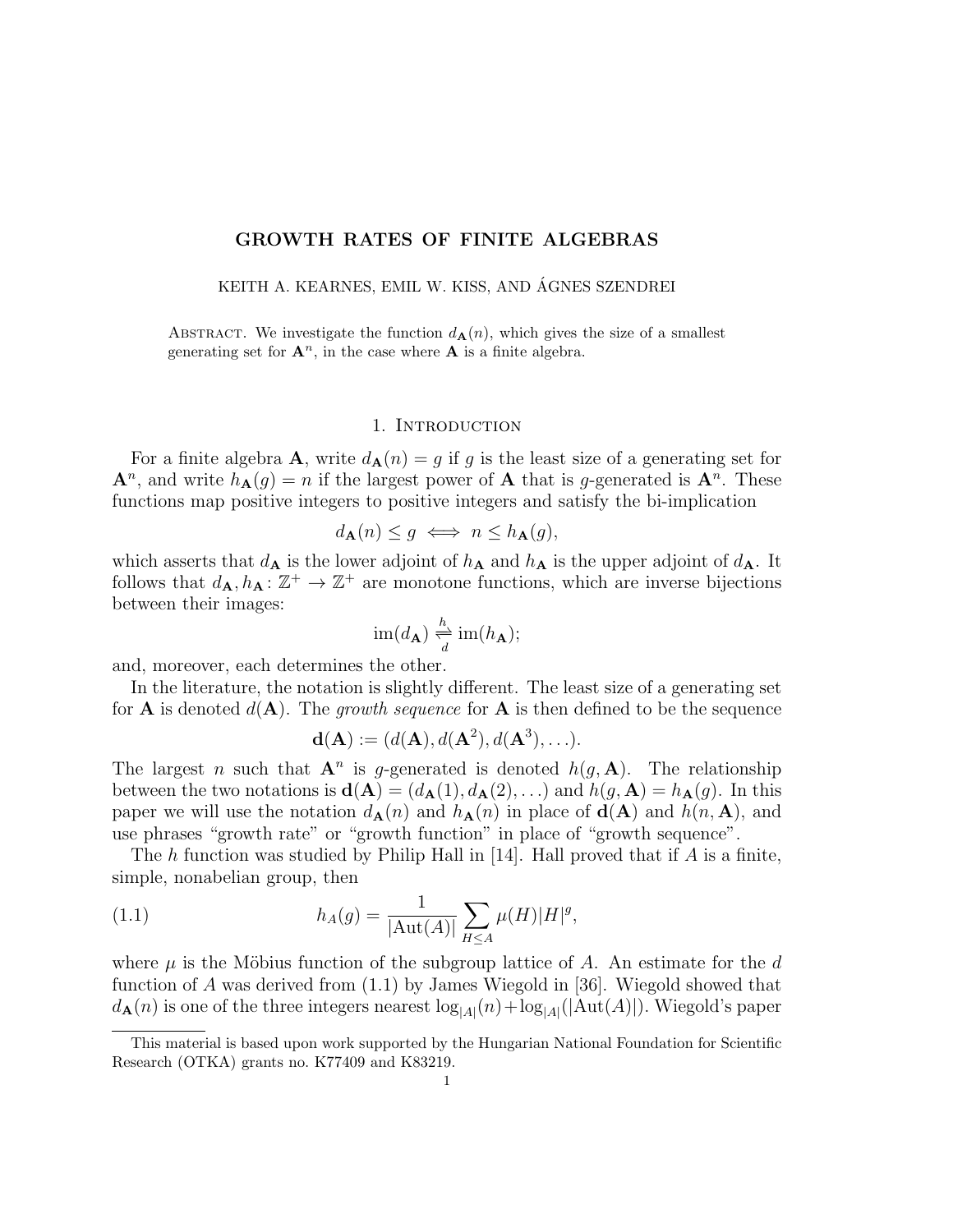initiated a program of research into growth rates of groups [5, 6, 7, 8, 9, 10, 11, 23, 25, 29, 30, 34, 37, 38, 39, 41, 42]. The program expanded to include the investigation of growth rates of semigroups, in [31, 40], and later to include the investigation of growth rates of arbitrary algebraic structures, in [13, 33]. Our own investigations into growth rates of finite algebras, on which we are reporting here, was stimulated by [32] and [16].

Some of the questions being investigated about growth rates of finite algebras are related to the following theorems of Wiegold:

- (I) A finite perfect group<sup>1</sup> has growth rate that is logarithmic  $(d_{\mathbf{A}}(n) \in \Theta(\log(n)))$ , while a finite imperfect group has growth rate that is linear  $(d_{\mathbf{A}}(n) \in \Theta(n)),$ [38].
- (II) A finite semigroup with identity has growth rate that is logarithmic or linear, while a finite semigroup without identity has growth rate that is exponential  $(d_{\mathbf{A}}(n) \in 2^{\Theta(n)}), [40].$

Herbert Riedel partially extended item (I) to congruence uniform varieties in [33] by proving that finite perfect algebras in such varieties have logarithmic growth rate. He adds that "Unfortunately, Wiegold's results for the imperfect case do not hold even for modules." It is not clear what this sentence means. It is not very difficult to show that any finite imperfect algebra in a congruence uniform variety has linear growth, so either Riedel's remark is a mistake or he means that Wiegold's sharp estimate on the leading coefficient of the linear growth function is not valid for every finite module. Riedel concludes his paper by asking whether his result about perfect algebras can be extended from congruence uniform varieties to congruence permutable varieties. We will see that it does.

The paper  $[32]$  by Martyn Quick and Nikola Ruškuc extends item  $(I)$  to any variety of rings, modules, k-algebras or Lie algebras, but also fall short of extending item (I) to arbitrary congruence uniform varieties.

The results from [32] can be presented in a stronger way: let  $\Sigma$  be a set of identities. If **A** is an algebra in a language K, then say that **A** realizes  $\Sigma$  if there is a way to interpret the function symbols occurring in  $\Sigma$  as K-terms in such a way that each identity in  $\Sigma$  holds in **A**. What is really proved in [32] is that if  $\Sigma_{\text{Grp}}$  is the set of identities axiomatizing the variety of groups and **A** is a finite algebra realizing  $\Sigma_{\text{Grp}}$ ,<sup>2</sup> then A has a logarithmic growth rate if it is perfect and has a linear growth rate if it is imperfect. Hence the arguments in [32] can be used to extend Wiegold's result (I) from finite groups to expansions of finite groups.

Our main results are also best expressed in the language of algebras realizing a set of identities. Call a term basic if it contains at most one nonnullary function

<sup>&</sup>lt;sup>1</sup>G is perfect if  $[G, G] = G$ .

<sup>&</sup>lt;sup>2</sup>The statement "A realizes  $\Sigma_{\text{Grp}}$ " is equivalent to what elsewhere might be expressed as "A is an expansion of a group" or "A has underlying group structure".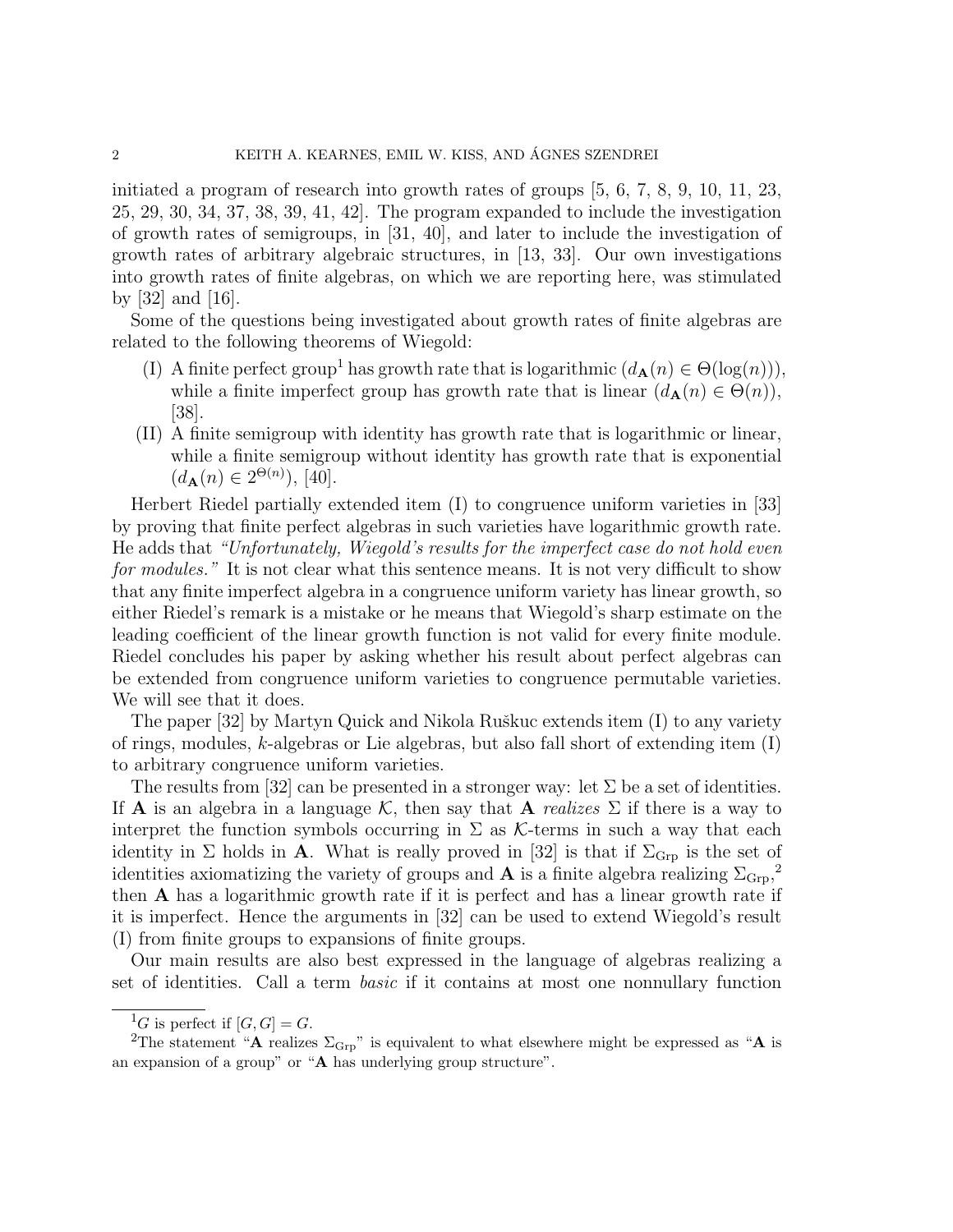symbol. An identity  $s \approx t$  is basic if the terms on both sides are. This paper is an investigation into the restrictions imposed on growth rates of finite algebras by a set  $\Sigma$  of basic identities. A new concept that emerges from this investigation is the notion of a pointed cube term. If  $\Sigma$  is a set of identities in a language  $\mathcal{L}$ , then a L-term  $F(x_1, \ldots, x_m)$  is a p-pointed, k-cube term if there is a  $k \times m$  matrix M consisting of variables and at most p distinct constant symbols, with every column of M containing a symbol different from  $x$ , such that

(1.2) 
$$
\Sigma \models F(M) \approx \begin{pmatrix} x \\ \vdots \\ x \end{pmatrix}.
$$

 $(1.2)$  is meant to be a compact representation of a sequence of k row identities of a special kind. For example,

(1.3) 
$$
\Sigma \models m \begin{pmatrix} x & y & y \\ y & y & x \end{pmatrix} \approx \begin{pmatrix} x \\ x \end{pmatrix},
$$

which is the assertion that  $\Sigma \models m(x, y, y) \approx x$  and  $\Sigma \models m(y, y, x) \approx x$ , witnesses that  $m(x_1, x_2, x_3)$  is a 3-ary, 0-pointed, 2-cube term. The basic identities (1.3) define what is called a *Maltsev term*. For another example,

(1.4) 
$$
\Sigma \models B \begin{pmatrix} 1 & x \\ x & 1 \end{pmatrix} \approx \begin{pmatrix} x \\ x \end{pmatrix},
$$

which is the assertion that  $\Sigma \models B(1, x) \approx x$  and  $\Sigma \models B(x, 1) \approx x$ , witnesses that  $B(x_1, x_2)$  is a 2-ary, 1-pointed, 2-cube term. As a final example,

(1.5) 
$$
\Sigma \models M \begin{pmatrix} y & x & x \\ x & y & x \\ x & x & y \end{pmatrix} \approx \begin{pmatrix} x \\ x \\ x \end{pmatrix},
$$

which is the assertion that M is a majority term for the variety axiomatized by  $\Sigma$ , witnesses that  $M(x_1, x_2, x_3)$  is a 3-ary, 0-pointed, 3-cube term.

To state our main results, let  $\Sigma$  be a set of basic identities in a language with only finitely many constant symbols.

- (1) If  $\Sigma$  does not entail the existence of a pointed cube term, then  $\Sigma$  imposes no restriction on growth rates of finite algebras (Theorem 4.2.3). That is, for every finite algebra **A** there is a finite algebra **B** realizing  $\Sigma$  such that  $d_{\mathbf{B}} = d_{\mathbf{A}}$ <sup>3</sup>
- (2) If  $\Sigma$  entails the existence of an *m*-ary *p*-pointed *k*-cube term, then any finite algebra realizing  $\Sigma$  has growth rate that is bounded above by a polynomial of degree at most  $\log_w(mp)$ , where  $w = 2k/(2k-1)$  (Theorem 4.3.1). Moreover, there exist finite algebras with 1-pointed cube terms whose growth rate

<sup>&</sup>lt;sup>3</sup>We call  $\Sigma$  with this property *nonrestrictive*. Otherwise  $\Sigma$  is *restrictive*.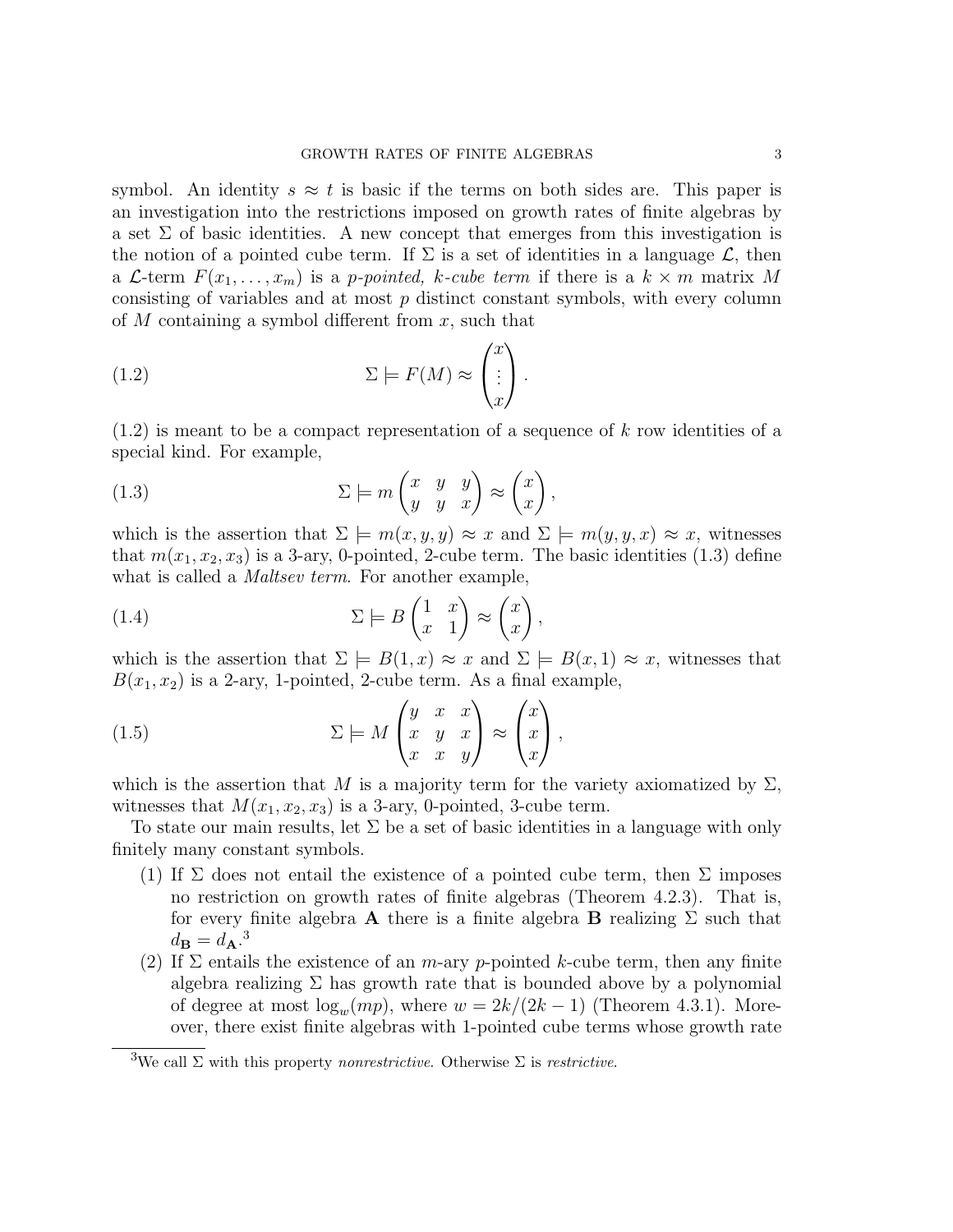is asymptotically equivalent to a polynomial of any prescribed degree (Theorem 4.4.1).

(3) If  $\Sigma$  entails the existence of a 0-pointed cube term, and **A** realizes  $\Sigma$ , then the growth rate of  $A$  is logarithmic if  $A$  is perfect and linear if  $A$  is imperfect (Theorem 5.4.1).

Item (3) extends Wiegold's result (I) to a setting that includes, as special cases, any algebra with a Maltsev term or any algebra with a majority term. To further specialize,<sup>4</sup> this includes the case of finite algebras in congruence uniform varieties.

Concerning Wiegold's result (II), Remark 4.15 of [32] states that "At present no finite algebraic structure is known for which the d–sequence does not have one of logarithmic, linear or exponential growth." Item (2) on the list establishes the existence of such examples.

Item (1) on this list is perhaps the most striking of all. It implies, for example, that any function that arises as the d-function of an arbitrary finite algebra must also arise as the d-function of a finite algebra in a congruence distributive and congruence 3-permutable variety. This is the only item on this list that requires the assumption that only finitely many distinct constants appear in  $\Sigma$ . Example 3.2.4 shows that this assumption is necessary.

In addition to our main results, we give a new proof of Kelly's Completeness Theorem for basic identities (Theorem 3.1.1). We give a procedure, based on this theorem, for deciding if a finite set of basic identities implies the existence of a pointed cube term (Corollary 4.2.4). Some of our results are valid and interesting for infinite algebras. This is discussed in Section 6.

### 2. Preliminaries

2.1. Notation. [n] denotes the set  $\{1, \ldots, n\}$ . A tuple in  $A^n$  may be denoted  $(a_1, \ldots, a_n)$  or **a**. A tuple  $(a, a, \ldots, a) \in A^n$  with all coordinates equal to a may be denoted  $\hat{a}$ . The size of a set A, the length of a tuple **a**, and the length of a string  $\sigma$  are denoted |A|, |a| and | $\sigma$ |. Structures are denoted in bold face font, e.g. A, while the universe of a structure is denoted by the same character in italic font, e.g., A. The subuniverse of **A** generated by a subset  $G \subseteq A$  is denoted  $\langle G \rangle$ .

We will use Big Oh notation. If f and q are real-valued functions defined on some subset of the real numbers, then  $f \in O(g)$  and  $f = O(g)$  both mean that there are constants M and N such that  $|f(x)| \leq M|g(x)|$  for all  $x > N$ . We write  $f \in \Omega(g)$  and  $f = \Omega(g)$  to mean that there are constants M and N such that  $|f(x)| \ge M|g(x)|$  for all  $x > N$ . Finally,  $f \in \Theta(q)$  and  $f = \Theta(q)$  mean that both  $f \in O(q)$  and  $f \in \Omega(q)$ hold.

<sup>&</sup>lt;sup>4</sup>A finite algebra in a congruence uniform variety has a Maltsev term, according to [28].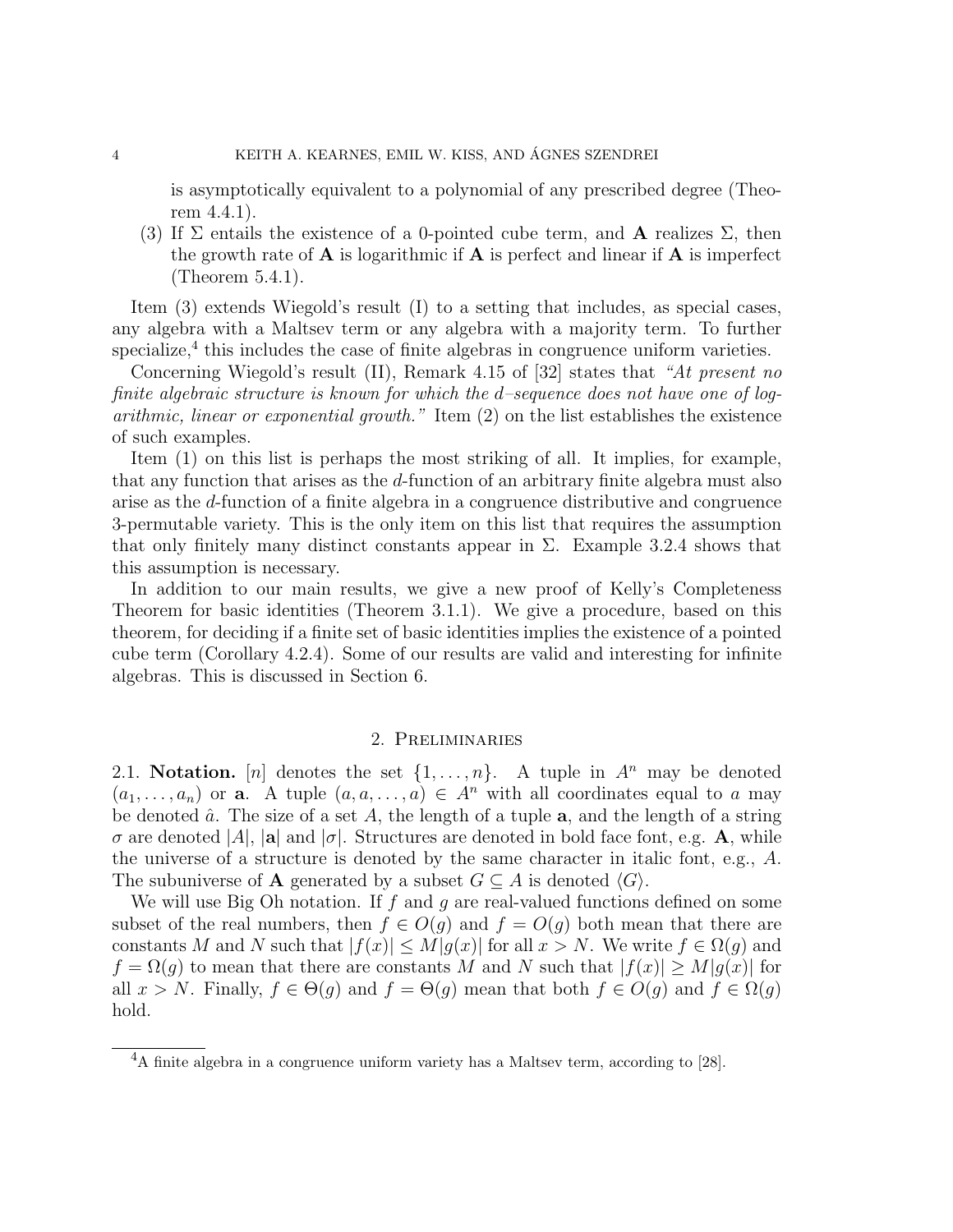#### 2.2. Easy estimates.

Theorem 2.2.1. Let A be a finite algebra.

- (1)  $d_{\mathbf{A}^k}(n) = d_{\mathbf{A}}(kn)$ .
- (2) If **B** is a homomorphic image of **A**, then  $d_{\mathbf{B}}(n) \leq d_{\mathbf{A}}(n)$ .
- (3) If **B** is an expansion of **A** (equivalently, if **A** is a reduct of **B**), then  $d_{\mathbf{B}}(n) \le$  $d_{\mathbf{A}}(n)$ .
- (4) (From [32].) If **B** is the full polynomial expansion of **A**, then

$$
d_{\mathbf{A}}(n) - d_{\mathbf{A}}(1) \le d_{\mathbf{B}}(n) \le d_{\mathbf{A}}(n).
$$

*Proof.* For (1), both  $d_{\mathbf{A}^k}(n)$  and  $d_{\mathbf{A}}(kn)$  count the number of elements in a smallest generating set for  $(\mathbf{A}^k)^n \cong \mathbf{A}^{kn}$ .

For (2), if  $\varphi: \mathbf{A} \to \mathbf{B}$  is surjective and  $G \subseteq A^n$  is a smallest generating set for  $\mathbf{A}^n$ , then  $\varphi(G)$  is a generating set for  $\mathbf{B}^n$ . Hence  $d_{\mathbf{B}}(n) \leq |G| = d_{\mathbf{A}}(n)$ .

For (3), if  $G \subseteq A^n$  is a smallest generating set for  $\mathbf{A}^n$ , then G is also a generating set for  $\mathbf{B}^n$ . Hence  $d_{\mathbf{B}}(n) \leq |G| = d_{\mathbf{A}}(n)$ .

For (4), the right-hand inequality  $d_{\mathbf{B}}(n) \leq d_{\mathbf{A}}(n)$  follows from (3). Now let  $G \subseteq A^n$ be a smallest generating set for  $\mathbf{B}^n$  and let  $H \subseteq A$  be a smallest generating set for **A**. For each  $a \in H$  let  $\hat{a} = (a, a, \dots, a) \in A^n$  be the associated constant tuple, and let H be the set of these. Every tuple of  $A<sup>n</sup>$  is generated from G by polynomial operations of **A** acting coordinatewise, hence is generated from  $G \cup \hat{H}$  by term operations of **A** acting coordinatewise. This proves  $d_{\mathbf{A}}(n) \leq |G| + |H| = d_{\mathbf{B}}(n) + d_{\mathbf{A}}(1)$ , from which the left-hand inequality follows.

**Theorem 2.2.2.** If  $A$  is a finite algebra of more than one element, then

$$
\lceil \log_{|A|}(n) \rceil \le d_{\mathbf{A}}(n) \le |A|^n
$$

and

$$
\lfloor \log_{|A|}(n) \rfloor \le h_{\mathbf{A}}(n) \le |A|^n.
$$

Moreover,

(1)  $d_{\mathbf{A}}(n) \in O(\log(n))$  iff  $h_{\mathbf{A}}(n) \in 2^{\Omega(n)}$ . (2)  $d_{\mathbf{A}}(n) \in O(n)$  iff  $h_{\mathbf{A}}(n) \in \Omega(n)$ , and  $d_{\mathbf{A}}(n) \in \Omega(n)$  iff  $h_{\mathbf{A}}(n) \in O(n)$ . (3)  $d_{\mathbf{A}}(n) \in 2^{\Omega(n)}$  iff  $h_{\mathbf{A}}(n) \in O(\log(n)).$ 

*Proof.* It follows from Theorem 2.2.1 (3) that, among all algebras with universe  $A$ , the algebra equipped with no operations has the smallest d-function and the algebra equipped with all finitary operations has the largest  $d$ -function. These two algebras are also extremes for the h-function.

If **A** has no operations, then every element of  $A^n$  is a required generator, so  $d_{\mathbf{A}}(n) =$  $|A|^n$ . In this case,  $h_{\mathbf{A}}(n) = \lfloor \log_{|A|}(n) \rfloor$ , since h is the upper adjoint of d.

Now assume that  $A$  is equipped with all finitary operations, i.e.,  $A$  is primal. The *n*-generated free algebra in the variety generated by **A** is isomorphic to  $\mathbf{A}^{|A|}$ <sup>n</sup>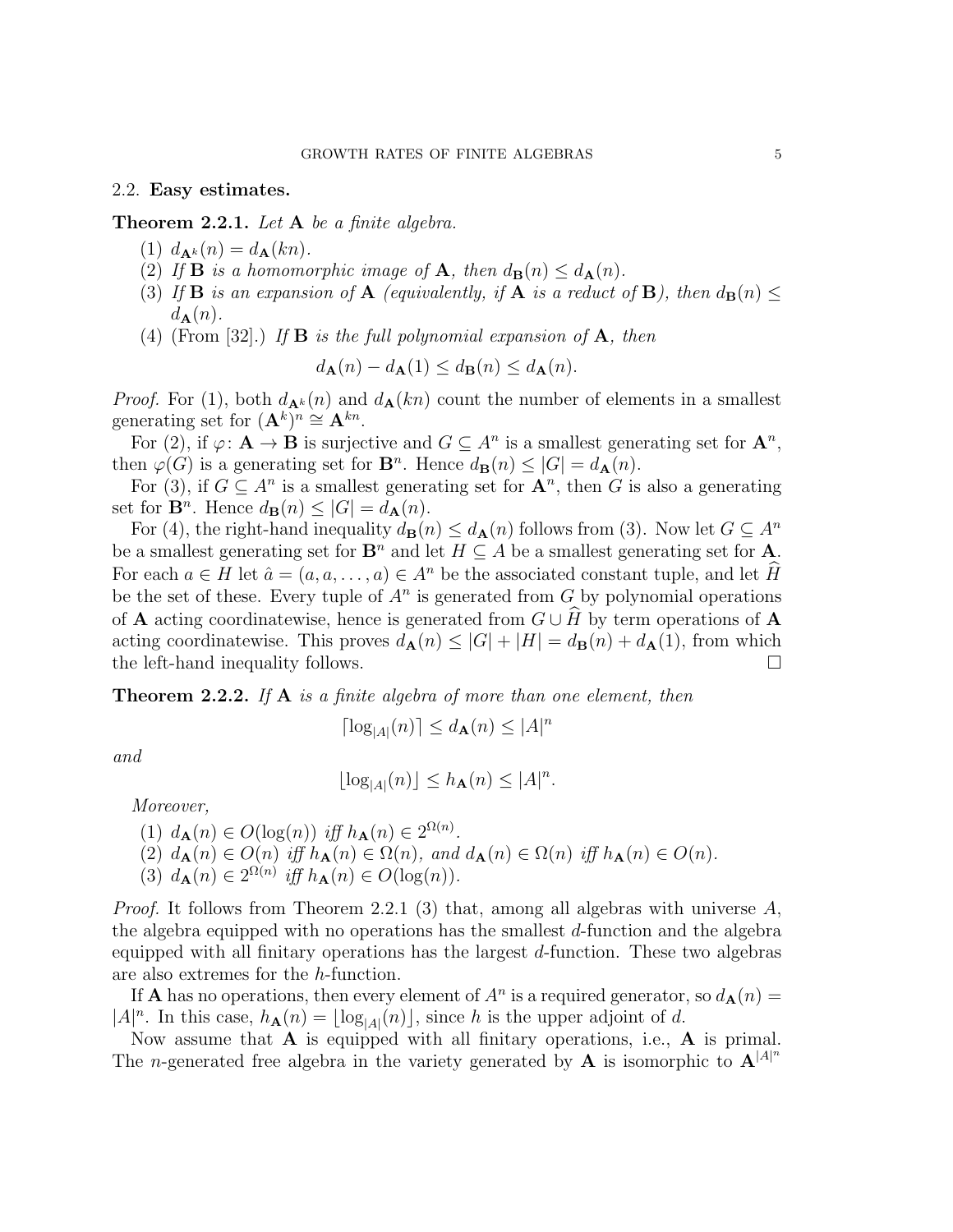(Theorem 3 of  $[12]$ ). Since the largest *n*-generated algebra in this variety is a power of  $A$ , it is also the largest *n*-generated power of  $A$  in the variety; we obtain that  $h_{\mathbf{A}}(n) = |A|^n$ . In this case,  $d_{\mathbf{A}}(n) = \lceil \log_{|A|}(n) \rceil$ , since d is the lower adjoint of h. The fact that  $d_{\mathbf{A}}$  is the lower adjoint of  $h_{\mathbf{A}}$  suggests an asymmetry, in that

(2.1) 
$$
d_{\mathbf{A}}(n) \leq k \Longleftrightarrow n \leq h_{\mathbf{A}}(k),
$$

relates an upper bound of  $d_{\mathbf{A}}$  to a lower bound of  $h_{\mathbf{A}}$ . But the fact that these functions are defined between totally ordered sets allows us to rewrite (2.1) as

$$
(2.2) \t\t\t\t\t h_{\mathbf{A}}(k) < n \Longleftrightarrow k < d_{\mathbf{A}}(n),
$$

which almost exactly reverses condition (2.1) on  $d_{\mathbf{A}}$  and  $h_{\mathbf{A}}$ . Using this fact and the following claim, one easily verifies items  $(1)$ – $(3)$ .

**Claim 2.2.3.** If  $f, g: [a, \infty) \to \mathbb{R}$  are increasing functions that tend to infinity as x tends to infinity, then  $[f(n)] < d_{\mathbf{A}}(n) \leq [g(n)]$  holds for all large n iff  $[g^{-1}(n)] \leq$  $h_{\mathbf{A}}(n) < \lceil f^{-1}(n) \rceil$  holds for all large n.

Allow " $\forall N$ " to stand for "for all large n". We have

$$
\forall N(d_{\mathbf{A}}(n) \leq \lceil g(n) \rceil) \implies \forall N(n \leq h_{\mathbf{A}}(\lceil g(n) \rceil))
$$
  
\n
$$
\implies \forall N(\lfloor g^{-1}(n) \rfloor \leq h_{\mathbf{A}}(\lceil g(\lfloor g^{-1}(n) \rfloor))\rceil))
$$
  
\n
$$
\implies \forall N(\lfloor g^{-1}(n) \rfloor \leq h_{\mathbf{A}}(n)),
$$

because the monotonicity of g guarantees that  $\lceil g(|g^{-1}(n)|) \rceil$ )  $\leq n$ . The reverse implication is proved the same way, as are both implications in  $[f] \langle d \Leftrightarrow h \rangle$  $\lceil f^{-1} \rceil$ e.

Recall that the *free spectrum* of a variety V is the function  $f_{\mathcal{V}}(n) := |F_{\mathcal{V}}(n)|$  whose value at *n* is the cardinality of the *n*-generated free algebra in  $V$ .

**Theorem 2.2.4.** If **A** is a finite algebra and  $f<sub>V</sub>$  is the free spectrum of the variety  $V = V(\mathbf{A})$ , then  $h_{\mathbf{A}}(n) \leq \log_{|A|}(f_{V}(n))$ . In particular,

- (1) if  $f_v(n) \in O(n^m)$  for some fixed  $m \in \mathbb{Z}^+$ , then  $d_{\mathbf{A}}(n) \in 2^{\Theta(n)}$ ;
- (2) if  $f_{\mathcal{V}}(n) \in 2^{O(n)}$ , then  $d_{\mathbf{A}}(n) \in \Omega(n)$ .

*Proof.* The algebra  $\mathbf{A}^{h_{\mathbf{A}}(n)}$  is *n*-generated, hence a quotient of the *n*-generated free algebra  $\mathbf{F}_{\mathcal{V}}(n)$ . This proves that  $|A|^{h_{\mathbf{A}}(n)} \leq f_{\mathcal{V}}(n)$ , or  $h_{\mathbf{A}}(n) \leq \log_{|A|}(f_{\mathcal{V}}(n))$ .

If  $f_v(n) \in O(n^m)$  for some fixed  $m \in \mathbb{Z}^+$ , then  $\log(f_v(n)) \in O(\log(n))$ , hence  $h_{\mathbf{A}}(n) \in O(\log(n))$ . It follows from Theorem 2.2.2 (3) that  $d_{\mathbf{A}}(n) \in 2^{\Theta(n)}$ .

If  $f_v(n) \in 2^{O(n)}$ , then  $\log(f_v(n)) \in O(n)$ , hence  $h_{\mathbf{A}}(n) \in O(n)$ . It follows from Theorem 2.2.2 (2) that  $d_{\mathbf{A}}(n) \in \Omega(n)$ .

**Corollary 2.2.5.** Let A be a finite algebra and let B be a homomorphic image of  ${\bf A}^k$  for some k.

(1) If **B** is strongly abelian (or even just strongly rectangular), then  $d_{\mathbf{A}}(n) \in 2^{\Theta(n)}$ .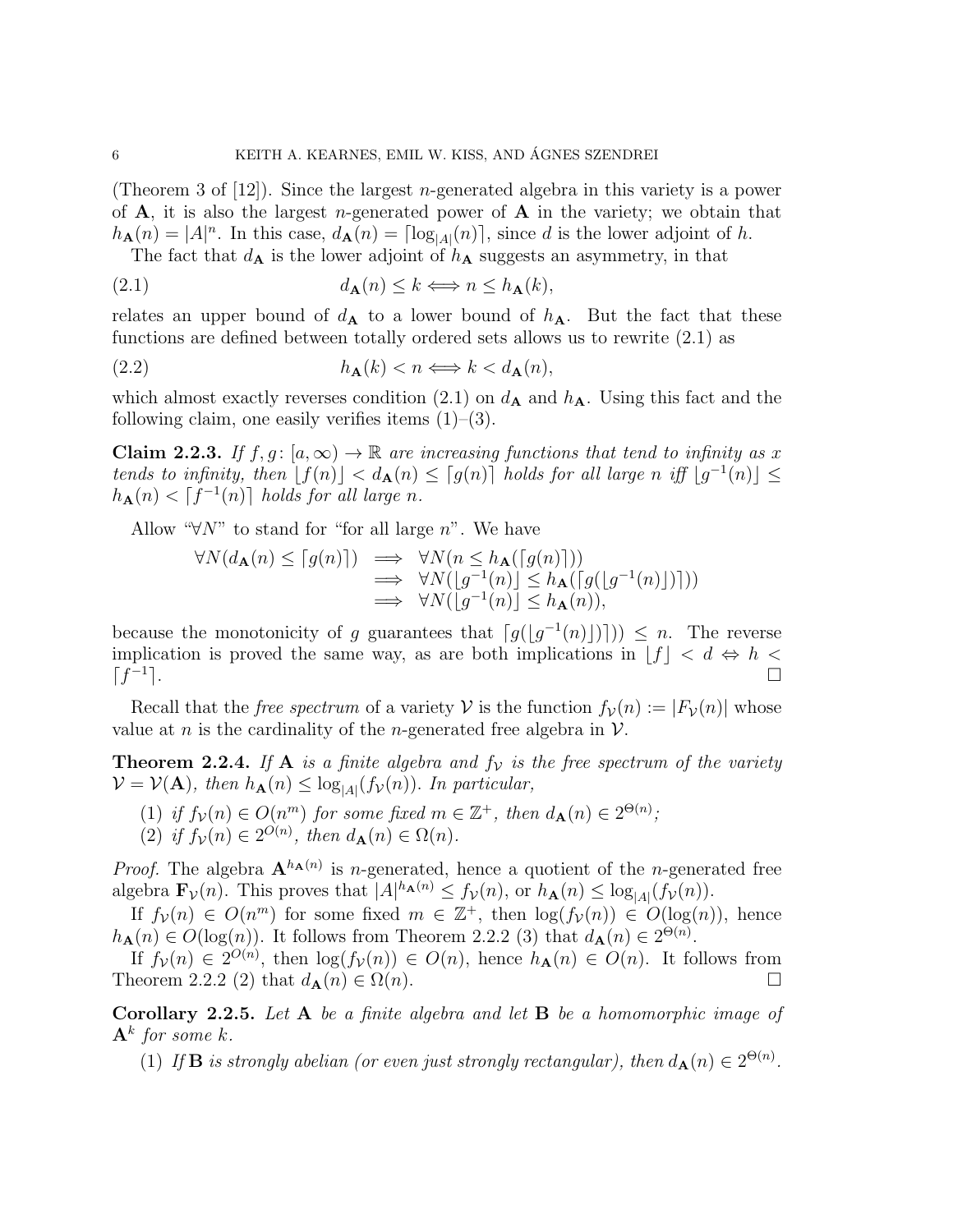(2) If **B** is abelian, then  $d_{\mathbf{A}}(n) \in \Omega(n)$ .

*Proof.* For  $(1)$ , Theorem 5.3 of [20] proves that a finite strongly rectangular algebra generates a variety with free spectrum bounded above by a polynomial. By Theorem 2.2.4,  $d_{\mathbf{A}}(n) \in 2^{\Theta(n)}$  in this case. The strong abelian property is more restrictive than the strong rectangular property by Lemma 2.2 (11) of [20].

For  $(2)$ , any finite abelian algebra generates a variety V whose free spectrum satisfies  $f_v(n) \in 2^{O(n)}$ , according to [3], so Theorem 2.2.4 (2) completes the argument.  $\Box$ 

Recall that an algebra is affine if it is polynomially equivalent to a module. It is known that  $\bf{A}$  is affine iff  $\bf{A}$  is abelian and has a Maltsev term iff  $\bf{A}$  is abelian and has a Maltsev polynomial.

**Theorem 2.2.6.** If  $A$  is a finite affine algebra of more than one element, then  $d_{\mathbf{A}}(n) \in \Theta(n)$ .

*Proof.* If M is a module, then the set of tuples in  $M<sup>n</sup>$  with exactly one nonzero entry is a generating set for  $\mathbf{M}^n$  of size  $\leq |M|n$ . Hence  $d_{\mathbf{M}}(n) \in O(n)$ .

Theorem 2.2.1 (4) implies that if  $d_{\mathbf{M}}(n) \in O(n)$ , then any finite algebra polynomially equivalent to  $M$  has the same property.

It follows from Corollary 2.2.5 (2) that if **A** is abelian, then  $d_{\mathbf{A}}(n) \in \Omega(n)$ , so together with the previous conclusions we get that, if **A** is affine, then  $d_{\mathbf{A}}(n) \in$  $\Theta(n)$ .

## 3. Kelly's Completeness Theorem

In Subsection 3.1 we give a new proof of Kelly's Completeness Theorem for basic identities. The proof involves the construction of a model of a set of basic identities. In Subsection 3.2 we construct a simpler model by modifying the construction from the Completeness Theorem. The simpler model is not adequate for proving the Completeness Theorem, but it is exactly we need for our investigation of growth rates. Strictly speaking, it would be possible and easier to construct only the simpler model, but the Completeness Theorem is important for testing claims about specific examples, and no proof of the theorem appears in the literature; hence we include one here.

3.1. The Completeness Theorem for basic identities. Let  $\mathcal L$  be an algebraic language. Recall that an  $\mathcal{L}$ -term is *basic* if it contains at most one nonnullary function symbol. An *L*-identity  $s \approx t$  is basic if both s and t are basic terms. If  $\Sigma \cup \{\varphi\}$  is a set of basic identities, then  $\varphi$  is a *consequence* of  $\Sigma$ , written  $\Sigma \models \varphi$ , if every model of  $\Sigma$  is a model of  $\varphi$ .

Let C be the set of constant symbols of  $\mathcal L$  and let X be a set of variables. The weak closure of  $\Sigma$  in the variables X is the smallest set  $\overline{\Sigma}$  of basic identities containing  $\Sigma$ for which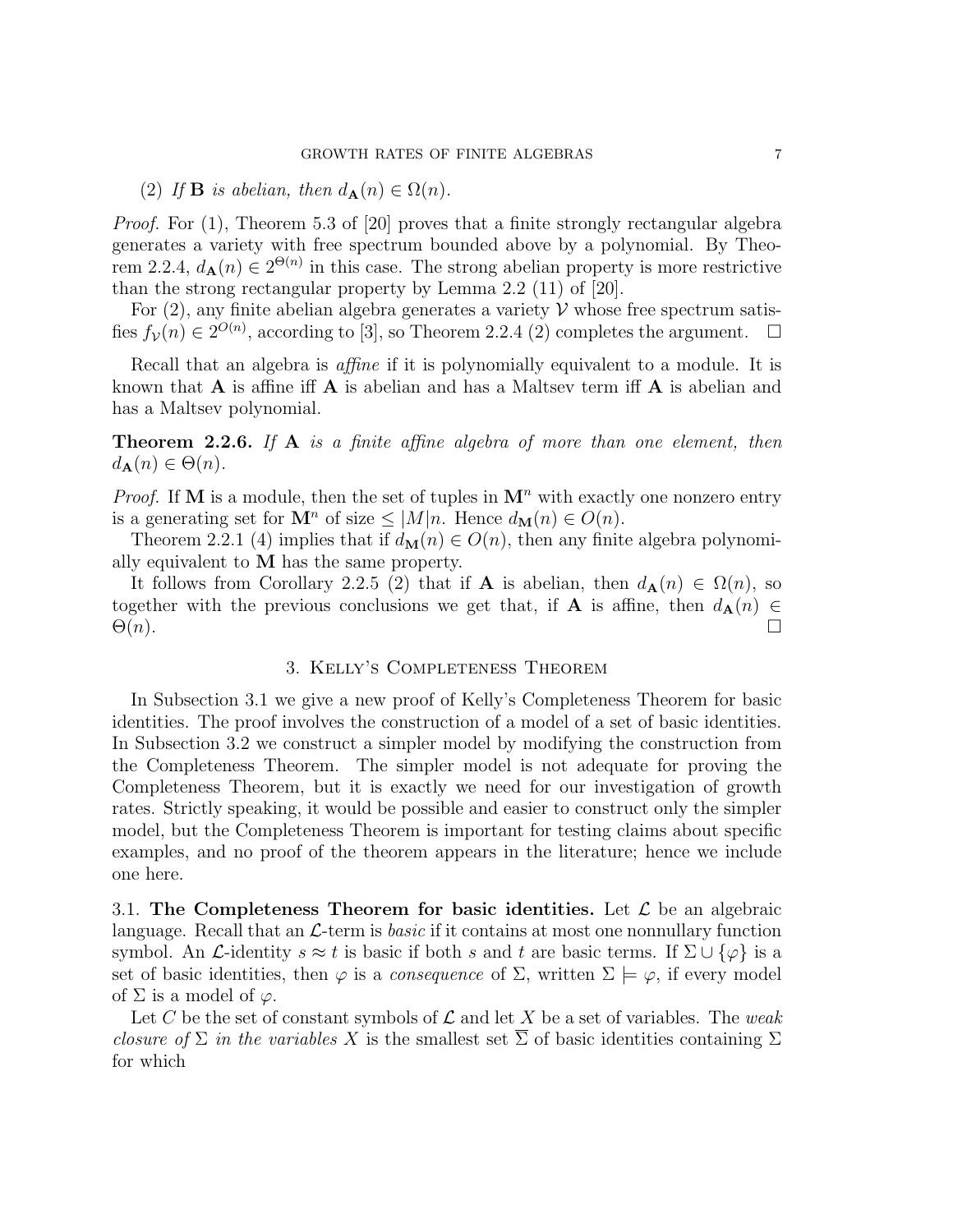- (i)  $(t \approx t) \in \Sigma$  for all basic  $\mathcal{L}$ -terms t with variables from X.
- (ii) If  $(s \approx t) \in \overline{\Sigma}$ , then  $(t \approx s) \in \overline{\Sigma}$ .
- (iii) If  $(r \approx s) \in \overline{\Sigma}$  and  $(s \approx t) \in \overline{\Sigma}$ , then  $(r \approx t) \in \overline{\Sigma}$ .
- (iv) If  $(s \approx t) \in \overline{\Sigma}$  and  $\gamma: X \to X \cup C$  is a function, then  $(s[\gamma] \approx t[\gamma]) \in \overline{\Sigma}$ , where  $s[\gamma]$  denotes the basic term obtained from s by replacing each variable  $x \in X$ with  $\gamma(x) \in X \cup C$ .
- (v) If t is a basic L-term and  $(c \approx d) \in \overline{\Sigma}$  for  $c, d \in C$ , then  $(t \approx t') \in \overline{\Sigma}$ , where  $t'$  is the basic term obtained from t by replacing one occurrence of c with d.

These closure conditions may be interpreted as the inference rules of a proof calculus for basic identities. Therefore, write  $\Sigma \vdash_X \varphi$  if  $\varphi$  belongs to the weak closure of  $\Sigma$  in the variables X. If the set X is large enough, the relation  $\vdash_X$  captures  $\models$ for basic identities, as we will prove in Theorem 3.1.1. X is *large enough* if (a) X contains at least 2 variables, (b)  $|X| \geq \text{arity}(F)$  for any function symbol F occurring in  $\Sigma$ , and (c) |X| is at least as large as the number of distinct variables occurring in any identity in  $\Sigma \cup {\varphi}$ . Call  $\Sigma$  inconsistent relative to X if  $\Sigma \vdash_X x \approx y$  for distinct  $x, y \in X$  and large enough X. Otherwise  $\Sigma$  is consistent relative to X.

**Theorem 3.1.1.** (David Kelly, [22]) Let  $\Sigma \cup {\varphi}$  be a set of basic identities and X be a set of variables that is large enough. If  $\Sigma$  is consistent relative to X, then  $\Sigma \vdash_X \varphi$ if and only if  $\Sigma \models \varphi$ .

Kelly's theorem is a natural restriction of Birkhoff's Completeness Theorem for equational logic to the special case of basic identities. However, it is in general undecidable for finite  $\Sigma \cup {\varphi}$  whether  $\Sigma \vdash \varphi$  using Birkhoff's inference rules, while it is decidable for basic identities using Kelly's restricted rules.<sup>5</sup>

In the proof we use a variation of Kelly's Rule (iv): rather than use functions  $\gamma: X \to X \cup C$  for substitutions we will use functions  $\Gamma: X \cup C \to X \cup C$  whose restriction to C is the identity. (That is, we replace  $\gamma$  with  $\Gamma := \gamma \cup id|_{C}$ .)

**Lemma 3.1.2.** If  $\Sigma \vdash_X x \approx h$  for some basic term h in which x does not occur, then  $\Sigma$  is inconsistent relative to any set X containing a variable other than x.

*Proof.* Append to a  $\Sigma$ -proof of  $x \approx h$  the formulas  $(y \approx h)$  for some  $y \in X \setminus \{x\}$ (Rule (iv));  $(h \approx y)$  (Rule (ii)); and  $(x \approx y)$  (Rule (iii)).

Proof of Theorem 3.1.1. Kelly's inference rules are sound, since they are instances of Birkhoff's inference rules for equational logic. Hence  $\Sigma \vdash_X \varphi$  implies  $\Sigma \models \varphi$  for any  $X$ .

<sup>&</sup>lt;sup>5</sup>The reason that  $\Sigma \vdash_X \varphi$  is decidable with Kelly's inference rules when  $\Sigma \cup {\varphi}$  is finite is that deciding  $\Sigma \vdash_X \varphi$  amounts to generating  $\overline{\Sigma}$ . If  $\mathcal L$  is the language whose function and constant symbols are those occurring in  $\Sigma \cup \{\varphi\}$ , X is a minimal (finite) set of variables that is large enough, and T is defined to be the set of basic L-terms in the variables X, then generating  $\Sigma$  amounts to generating an equivalence relation on the finite set  $\mathcal T$  using Kelly's inference rules.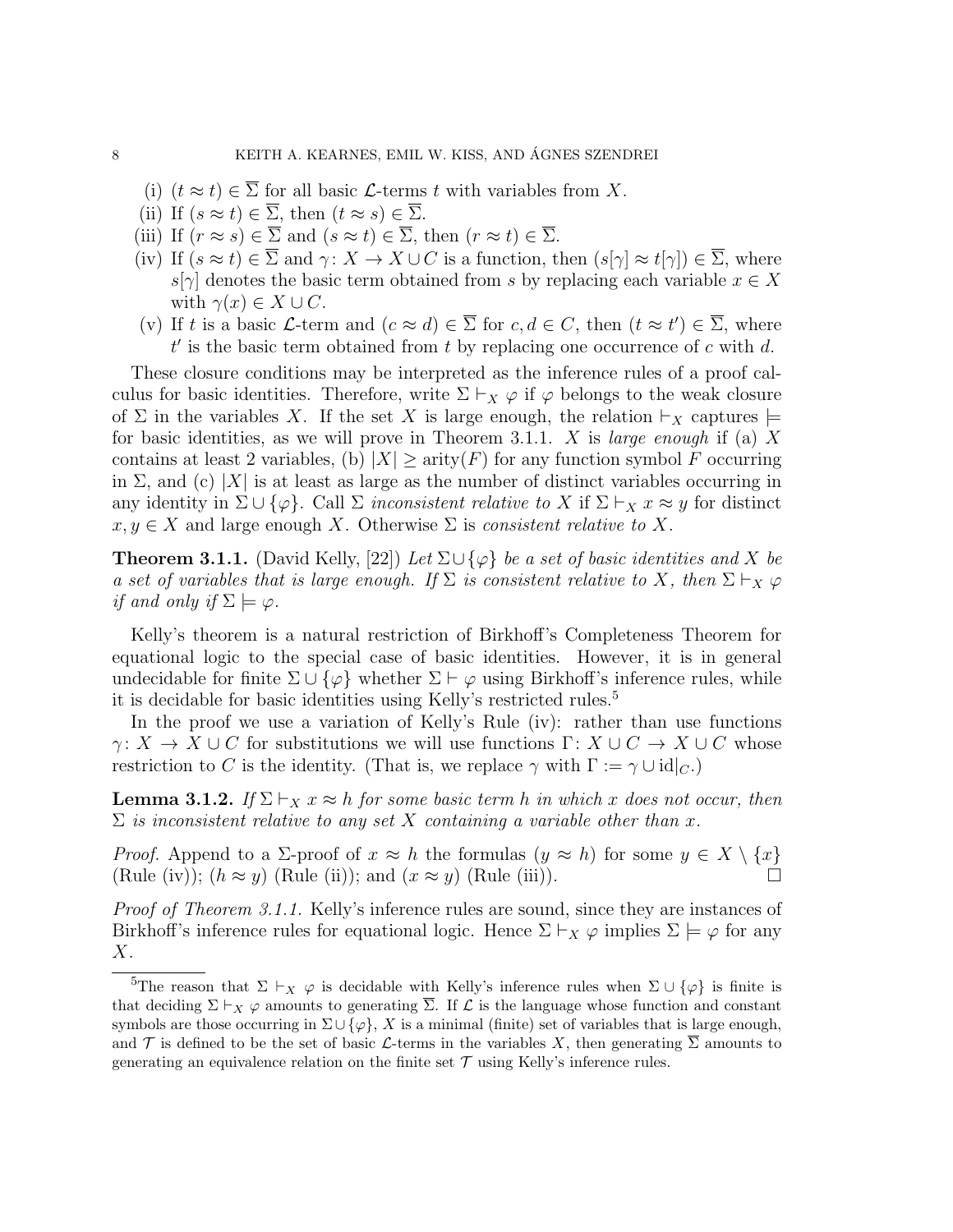Now assume that  $\Sigma \not\models_X \varphi$ , where X is large enough and  $\Sigma$  is consistent relative to X. We construct a model of  $\Sigma \cup \{\neg \varphi\}$  to show that  $\Sigma \not\models \varphi$ . Let T be the set of basic L-terms in the variables X, and let  $\equiv$  be the equivalence relation on  $\tau$  defined by Kelly provability: i.e.,  $s \equiv t$  if and only if  $\Sigma \vdash_X s \approx t$ . Write [t] for the  $\equiv$ -class of t. Now extend  $\mathcal T$  to a set  $\mathcal T_0 = \mathcal T \cup \{0\}$  where 0 is a new symbol, and extend  $\equiv$  to this set by taking the equivalence class of 0 to be  $\{0\}$ .

The universe of the model will be the set  $M := \mathcal{T}_0 \neq 0$  of equivalence classes of  $\mathcal{T}_0$ under  $\equiv$ . We interpret a constant symbol c as the element  $c^{\mathbf{M}} := [c] \in M$ . Now let F be an m-ary function symbol for some  $m > 0$ . The natural idea for interpreting F as an *m*-ary operation on this set is to define  $F^{\mathbf{M}}([a_1], \ldots, [a_m]) = [F(a_1, \ldots, a_m)].$ However, this does not work, since  $F(a_1, \ldots, a_m)$  will not be a basic term unless all the  $a_i$ 's belong to  $X \cup C$ . Nevertheless, we shall follow this idea as far as it takes us, and when we cannot apply it to assign a value to  $F^{\mathbf{M}}([a_1], \ldots, [a_m])$  we shall assign the value [0].

Choose and fix a well-order  $\lt$  of the set C of constant symbols of  $\mathcal{L}$ . Let T be the set of partial injective functions  $\imath: M \to X \cup C$  that satisfy the following conditions:

- (1) If a class  $[t] \in M$  in the domain of  $\imath$  contains a constant symbol,  $c \in C$ , then  $i[t] = d$  where  $d \in C$  is the least element in  $[t] \cap C$  under <.
- (2) If a class  $[t]$  in the domain of *i* contains a variable,  $x \in X$ , then  $i[t] = x$ .
- (3) If a class  $[t]$  in the domain of  $\imath$  fails to contain a variable or constant symbol, then  $i[t] \in X$ .

According to Lemma 3.1.2, the consistency of  $\Sigma$  implies that any class [t] contains at most one variable, and if  $[t]$  contains a constant symbol, then  $[t]$  contains no variable. Hence there is no ambiguity in conditions (1) and (2).

If  $S \subseteq M$  has size at most  $|X|$ , then S is the domain of some  $i \in \mathcal{I}$ .

If  $S \subseteq M$  and a class  $[t] \in S$  contains a variable x, then call x a fixed variable of S. Any other variable is an *unfixed* variable of S.

Now we define how to interpret an  $m$ -ary function symbol  $F$  as an  $m$ -ary operation on the set M. Choose any  $([a_1], \ldots, [a_m]) \in M^m$ , then choose  $i \in \mathcal{I}$  that is defined on  $S := \{ [a_1], \ldots, [a_m] \}.$  Note that  $f := F(i[a_1], \ldots, i[a_m])$  is a basic term, since it is a function symbol applied to elements of  $X \cup C$ . We refer to this term to define  $F^{\mathbf{M}}([a_1], \ldots, [a_m]).$ 

- Case 1. (The class  $[f]$  contains a term h whose only variables are among the fixed variables of S.) Define  $F^{\mathbf{M}}([a_1], \ldots, [a_m]) = [f].$
- Case 2. ([f] contains a variable.) If x is a variable in [f], then  $\Sigma \vdash_X f \approx x$ . Since  $\Sigma$ is consistent, Lemma 3.1.2 proves that x must occur in f, i.e.,  $x = i[a_k]$  for some k. Hence

$$
\Sigma \vdash_X F(i[a_1], \ldots, i[a_m]) \approx i[a_k]
$$

for some k. In this case we define  $F^{\mathbf{M}}([a_1], \ldots, [a_m]) = [a_k] (= i^{-1}(x).)$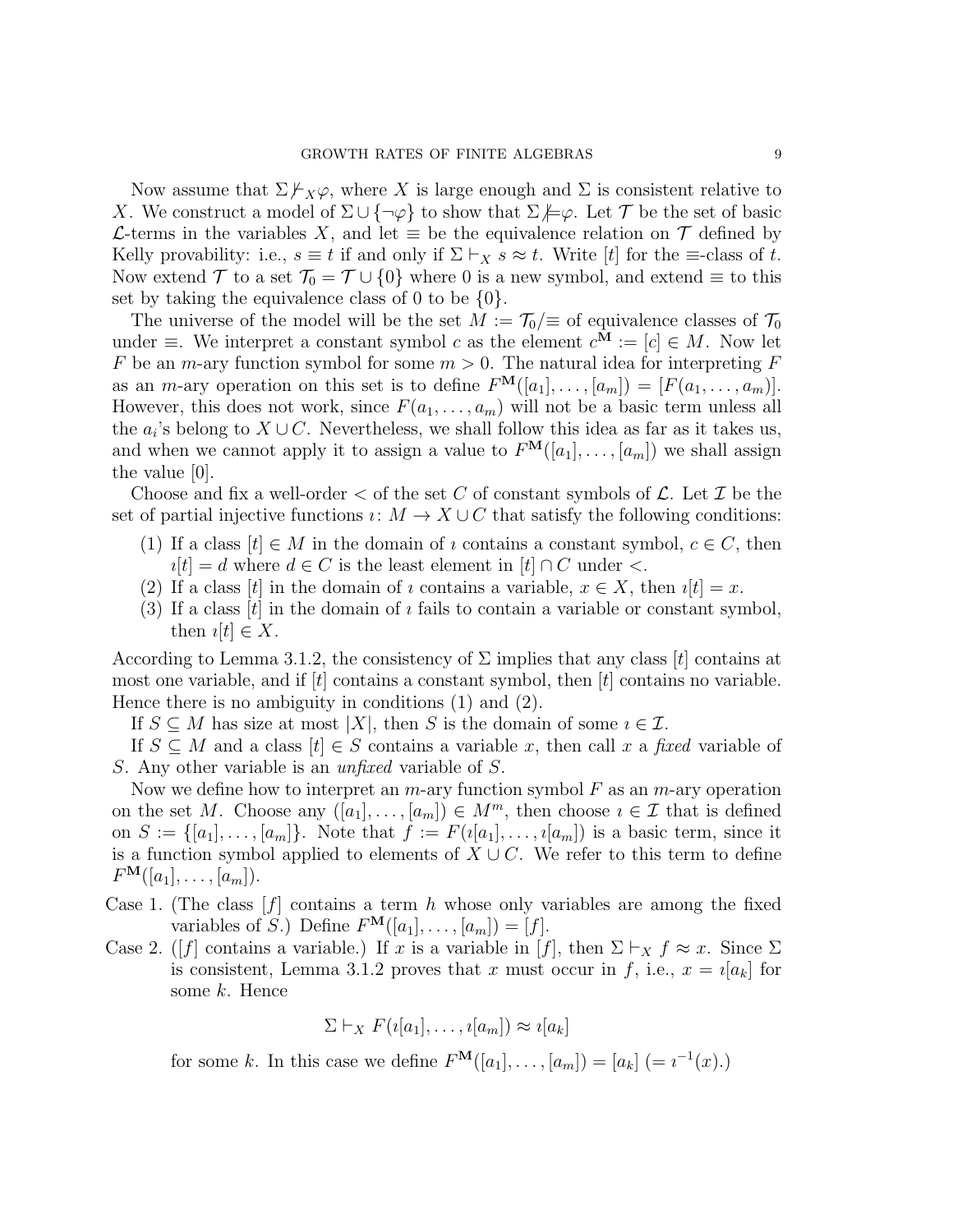Case 3. (The remaining cases.) Define  $F^{\mathbf{M}}([a_1], \ldots, [a_m]) = [0].$ 

Before proceeding, we point out that there is overlap in Cases 1 and 2, but no conflict in the definition of  $F^{\mathbf{M}}([a_1], \ldots, [a_m])$ . If [f] contains a term h whose variables are fixed variables of S and [f] also contains a variable x, then  $\Sigma \vdash_X f \approx x$  and  $\Sigma \vdash_X h \approx x$ . The consistency of  $\Sigma$  forces x to be a common variable of f and h, and (since only fixed variables of  $S$  occur in  $h$ ) to be a fixed variable of  $S$ . In this situation, Case 1 defines  $F^{\mathbf{M}}([a_1], \ldots, [a_m]) = [f] = [x]$  while Case 2 defines  $F^{\mathbf{M}}([a_1], \ldots, [a_m]) = i^{-1}(x) = [x].$ 

Claim 3.1.3.  $F^{\mathbf{M}}: M^m \to M$  is a well-defined function.

Choose  $([a_1], \ldots, [a_m]) \in M^m$  and define  $S = \{[a_1], \ldots, [a_m]\}.$  There exist elements of I defined on S, because this set has size  $\leq$  arity $(F) \leq |X|$ . Suppose that  $i, j \in \mathcal{I}$ are both defined on this set. Let  $f = F(i[a_1], \ldots, i[a_m])$  and  $g = F(j[a_1], \ldots, j[a_m])$ . To show that  $F^{\mathbf{M}}([a_1], \ldots, [a_m])$  is uniquely defined it suffices to show that the same value is assigned whether we refer to the term  $f$  or the term  $g$ .

In all cases of the definition of  $F^{\mathbf{M}}([a_1], \ldots, [a_m])$ , the assigned value depends only on the term  $f = F(i[a_1], \ldots, i[a_m]) = F(i[s[a_1], \ldots, i[s[a_m])$ . Thus, to complete the proof of Claim 3.1.3, we may replace both  $\iota$  and  $\jmath$  by  $\iota|_S$  and  $\jmath|_S$  and assume that  $\iota$ and j have domain S. Now i and j are injective functions from S into  $X \cup C$ , and  $i[t] = j[t]$  whenever  $[t] \in S$  and  $[t]$  contains a constant symbol or a fixed variable of S. When  $i[t] \neq j[t]$ , then both are unfixed variables of S. In this situation, there is a function  $\Gamma: X \cup C \to X \cup C$  that is the identity on C and on the fixed variables of S for which  $j = \Gamma \circ i$ . Hence  $f[\Gamma] = g$  and, if h is a term whose only variables are fixed variables of S, then  $h[\Gamma] = h$ .

- Case 1. (*f*) contains a term h whose only variables are among the fixed variables of S.) Here  $\Sigma \vdash_X f = F(i[a_1], \ldots, i[a_m]) \approx h$ . Append to a  $\Sigma$ -proof of  $f \approx h$ the formula  $f[\Gamma] \approx h[\Gamma]$  (Rule (iv)). Since  $f[\Gamma] = q$  and  $h[\Gamma] = h$ , this is a proof of  $g \approx h$ . Next append  $h \approx g$  (Rule (ii)) and  $f \approx g$  (Rule (iii)). We conclude that  $[f] = [g]$ , so the value  $[f]$  assigned to  $F^{\mathbf{M}}([a_1], \ldots, [a_m])$  using is the same as the value  $[g]$  assigned using j.
- Case 2. ([f] contains a variable.) If  $x \in X$  is a variable in [f], then  $x = \iota[a_k]$  for some k and  $\Sigma \vdash_X F(i[a_1], \ldots, i[a_m]) \approx i[a_k]$  for this k. Append to a  $\Sigma$ -proof of  $f \approx x$  the formula  $f[\Gamma] \approx x[\Gamma]$  (Rule (iv)). Since  $f[\Gamma] = g$  and  $x[\Gamma] = f[a_k],$ we conclude that  $\Sigma \vdash_X F(j[a_1], \ldots, j[a_m]) \approx j[a_k]$  for the same k. Whether we use *i* or *j* we get  $F^{\mathbf{M}}([a_1], \ldots, [a_m]) = [a_k].$
- Case 3. (The remaining cases.) In Case 1 we showed that  $[f] = [g]$  while in Case 2 we showed that if x is a variable in [f], then  $x[\Gamma]$  is a variable in [g]; together these show that if  $[g]$  does not contain a variable nor a term whose only variables are among the fixed variables of  $S$ , then the same is true of  $[f]$ . This argument works with f and q interchanged, so the remaining cases are those where both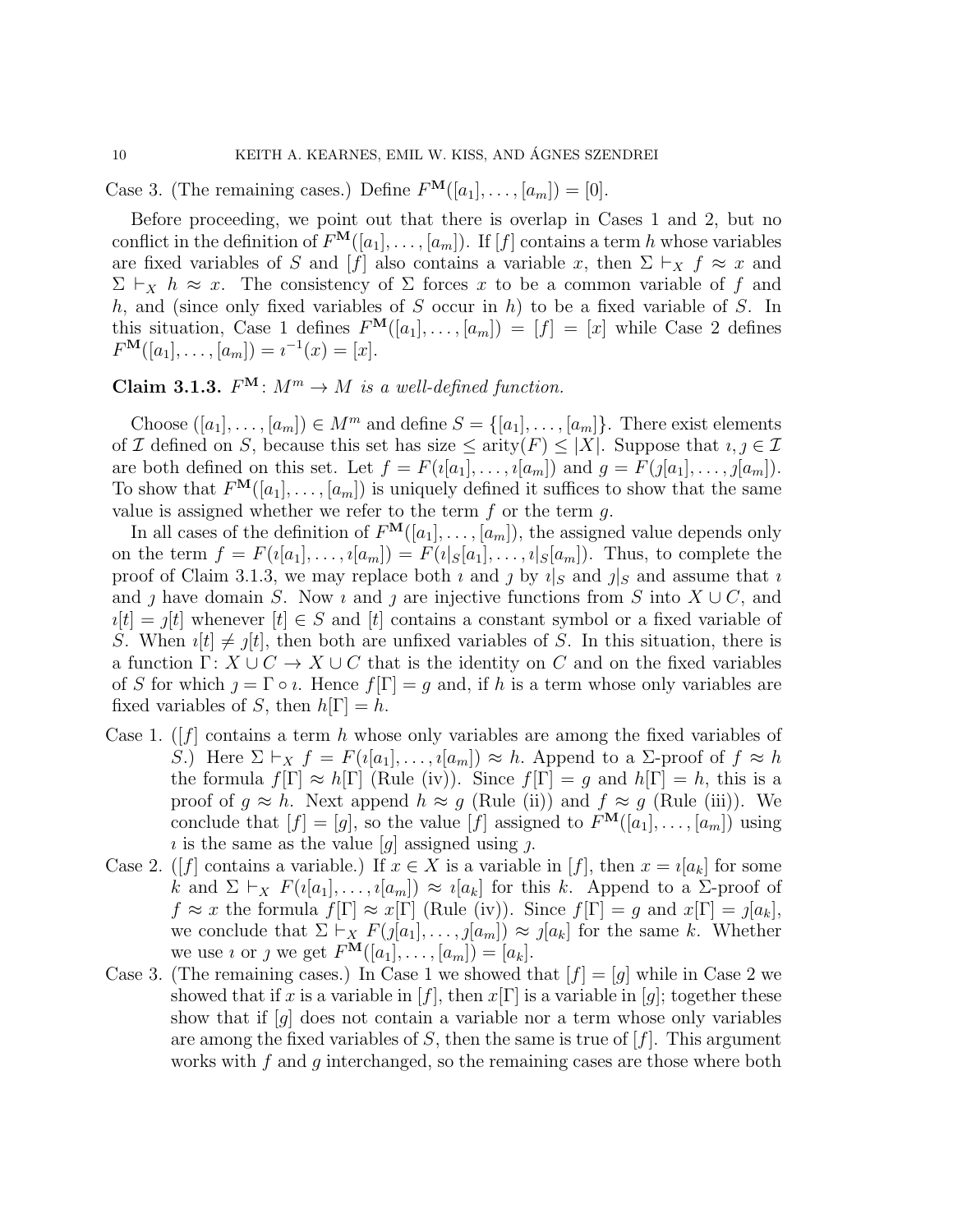$[f]$  and  $[g]$  contain no variables nor terms whose only variables are among the fixed variables of S. Whether we use *i* or *j*, we get  $F^{\mathbf{M}}([a_1], \ldots, [a_m]) = [0].$ 

M is defined. We now argue that M is a model of  $\Sigma$ . Choose an identity  $(s \approx t) \in$ Σ. If s is an n-ary function symbol F followed by a sequence  $\alpha$ : [n] → X∪C of length n consisting of variables and constant symbols, then let  $F[\alpha]$  be an abbreviation for s. If s is a variable or constant symbol, then s determines a function  $\alpha$ : [1]  $\rightarrow$  $X \cup C: 1 \mapsto s$ , so abbreviate s by  $\Diamond[\alpha]$ . We will, in fact, write s as  $F[\alpha]$  in either case, but will remember that F may equal the artificially introduced symbol  $\Diamond$ . The identity  $s \approx t$  takes the form  $F[\alpha] \approx G[\beta]$ .

A valuation in M is a function  $v: X \cup C \to M$  satisfying  $v(c) = c^M = [c]$  for each  $c \in C$ . To show that M satisfies  $F[\alpha] \approx G[\beta]$  we must show that  $F^{\mathbf{M}}[v \circ \alpha] \approx G^{\mathbf{M}}[v \circ \beta]$ for any valuation v. Choose  $\imath \in \mathcal{I}$  that is defined on the set im $(\imath \circ \alpha) \cup \text{im}(\imath \circ \beta)$ . This is possible, since we assume that  $|X|$  is at least as large as the number of distinct variables in the identity  $F[\alpha] \approx G[\beta] \in \Sigma$ . The values of  $F^{\mathbf{M}}[v \circ \alpha]$  and  $G^{\mathbf{M}}[v \circ \beta]$  are defined in reference to the terms  $f := F[i \circ v \circ \alpha]$  and  $q := G[i \circ v \circ \beta]$  respectively.

# Claim 3.1.4.  $[f] = [g]$ .

Observe that  $(i \circ v)(c) = i[c] = d$ , where  $d \in C$  is the  $\leq$ -least constant symbol in the class [c]. If  $\Gamma: X \cup C \to X \cup C$  is a function that agrees with  $(i \circ v)$  on the variables in  $\text{im}(\alpha) \cup \text{im}(\beta)$ , but is the identity on C, then applications of Rule (v) show that  $\Sigma \vdash_X F[i \circ v \circ \alpha] \approx F[\Gamma \circ \alpha]$  and  $\Sigma \vdash_X G[i \circ v \circ \beta] \approx G[\Gamma \circ \beta]$ . From Rule (iv), the fact that  $\Sigma \vdash_X F[\alpha] \approx G[\beta]$  implies that  $\Sigma \vdash_X F[\Gamma \circ \alpha] \approx G[\Gamma \circ \beta]$ . Hence

$$
\Sigma \vdash_X f = F[i \circ v \circ \alpha] \approx F[\Gamma \circ \alpha] \approx G[\Gamma \circ \beta] \approx G[i \circ v \circ \beta] = g,
$$
 from which we get  $[f] = [g].$ 

We conclude the argument that **M** satisfies  $F[\alpha] \approx G[\beta]$  as follows.

Case 1.  $([f] = [g]$  contains a term h whose only variables are among the fixed variables of S.) In this case  $F^{\mathbf{M}}[v \circ \alpha] = [f] = [g] = G^{\mathbf{M}}[v \circ \beta].$ 

Case 2.  $([f] = [g]$  contains a variable.) If  $[f] = [x] = [g]$ , then  $F^{\mathbf{M}}[v \circ \alpha] = i^{-1}(x) =$  $G^{\mathbf{M}}[v \circ \beta].$ 

Case 3. (The remaining cases with  $[f] = [g]$ .)  $F^{\mathbf{M}}[v \circ \alpha] = [0] = G^{\mathbf{M}}[v \circ \beta]$ .

To complete the proof of the theorem we must show that M does not satisfy  $\varphi$ . Suppose  $\varphi$  has the form  $F[\alpha] \approx G[\beta]$ . Define the canonical valuation to be

$$
v \colon X \cup C \to M \colon x \mapsto [x], c \mapsto [c].
$$

Choose  $i \in \mathcal{I}$  that is defined on  $\text{im}(v \circ \alpha) \cup \text{im}(v \circ \beta)$ . It follows from the definitions that  $\iota \circ v : X \cup C \to X \cup C$  fixes every variable in  $\text{im}(\alpha) \cup \text{im}(\beta)$ . If  $\Gamma$  is the identity function on  $X \cup C$ , then  $\Gamma$  agrees with  $i \circ v$  on the variables in  $im(v \circ \alpha) \cup im(v \circ \beta)$ , while  $(i \circ v)(c) = d$  is the  $\le$ -least constant symbol in the class of  $c = \Gamma(c)$ . Just as in the proof of Claim 3.1.4, we obtain  $\Sigma \vdash_X f = F[i \circ v \circ \alpha] \approx F[\Gamma \circ \alpha] = F[\alpha]$  and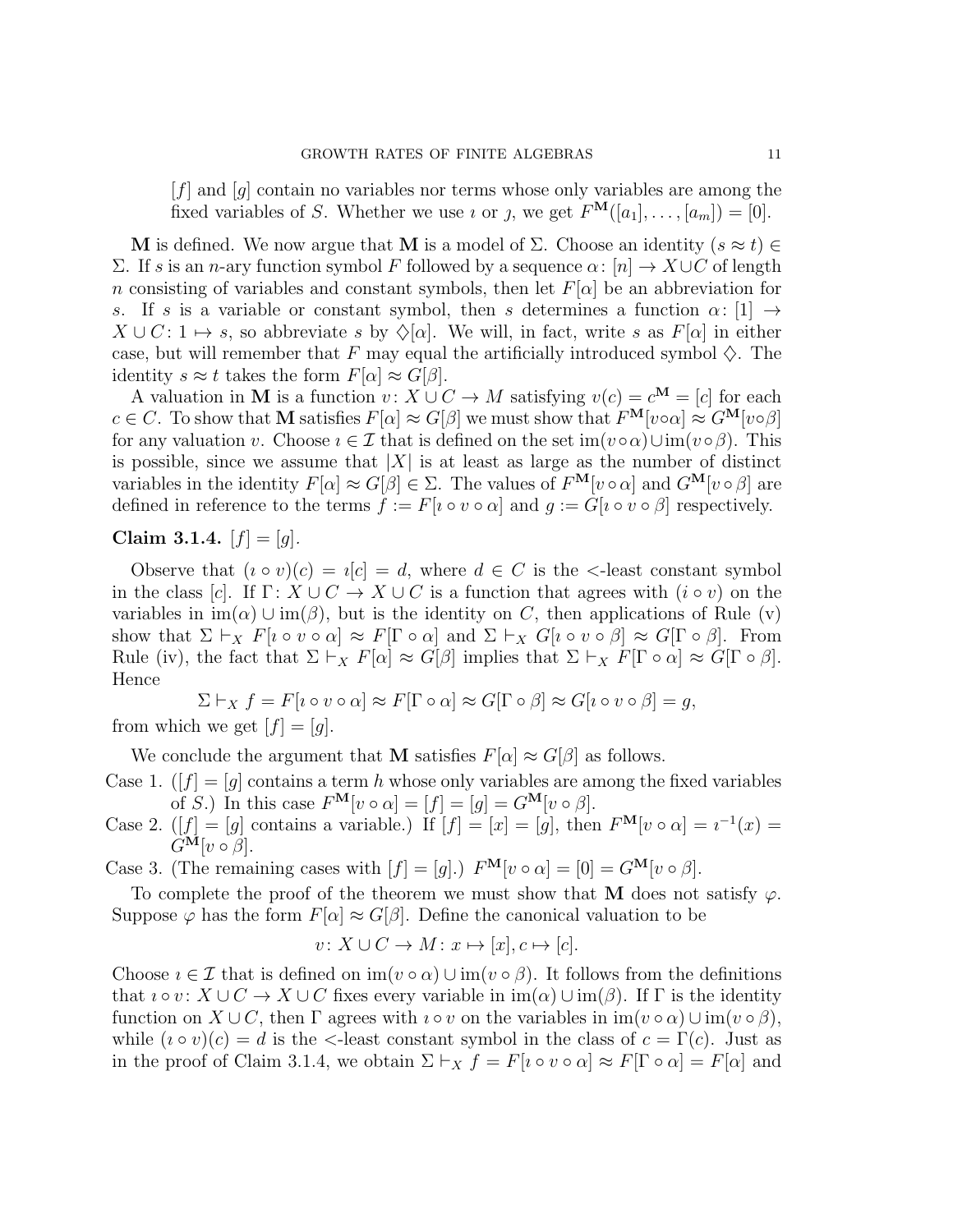$\Sigma \vdash_X g = G[i \circ v \circ \beta] \approx G[\Gamma \circ \beta] = G[\beta]$ . Now  $[f]$  contains a term  $h := F[\alpha]$  whose only variables are among the fixed variables of  $S = \text{im}(\alpha)$ , so we are in Case 1 of the definition of  $F^{\mathbf{M}}$ . Hence  $F^{\mathbf{M}}(v \circ \alpha) = [F[\alpha]]$ , and similarly  $G^{\mathbf{M}}(v \circ \beta) = [G[\beta]]$ . Part of our assumption about  $\varphi = (F[\alpha] \approx G[\beta])$  is that  $\Sigma \nvDash_X \varphi$ , so  $[F[\alpha]]$  and  $[G[\beta]]$  are distinct elements of M. Therefore, v witnesses that M does not satisfy  $\varphi$ .

Theorem 3.1.1 establishes that if  $X$  and  $Y$  are two sets of variables that are large enough, then  $\Sigma \vdash_X \varphi$  holds iff  $\Sigma \vdash_Y \varphi$ , and hence  $\Sigma$  is consistent relative to X if and only if it is consistent relative to  $Y$ . Now that the theorem is proved, we drop the subscript in  $\vdash_X$  and the phrase "relative to X" when writing about provability.

3.2. The model V. Later in the paper we prove theorems about finite algebras realizing a set  $\Sigma$  of basic identities. For this, we need to be able to construct finite models of  $\Sigma$ . The model constructed in Theorem 3.1.1 may be infinite, so we explain how to produce finite models.

**Definition 3.2.1.** Let  $\Sigma$  be a set of basic identities in a language  $\mathcal{L}$  whose set of constant symbols is  $C$ . Let Y be a set of variables, z a variable not in Y, and X a large enough set of variables containing  $Y \cup \{z\}$ . Let V be the subset of the model M constructed in the proof of Theorem 3.1.1 consisting of

$$
\{ [y] \mid y \in Y \} \cup \{ [c] \mid c \in C \} \cup \{ [0] \}.
$$

Write  $[Y]$  for  $\{[y] \mid y \in Y\}$  and  $[C]$  for  $\{[c] \mid c \in C\}$ .

Let F be an m-ary function symbol of  $\mathcal{L}$ . If  $([a_1], \ldots, [a_m]) \in V^n$ , then let  $a'_i = a_i$ if  $a_i \in Y \cup C$  and  $a'_i = z$  if  $a_i = 0$ . Define  $F^{\mathbf{V}}([a_1], \ldots, [a_m]) = [t]$  if there exists  $t \in Y \cup C$  such that  $\Sigma \vdash F(a'_1, \ldots, a'_m) \approx t$ , and define  $F^{\mathbf{V}}([a_1], \ldots, [a_m]) = [0]$  if there is no such t.

V is the algebra with universe V equipped with all operations of the form  $F^V$ .

## Theorem 3.2.2. V is a model of  $\Sigma$ .

*Proof.* Let  $F[\alpha] \approx G[\beta]$  be an identity in  $\Sigma$ , and let  $v: X \cup C \rightarrow V$  be a valuation. We must show that  $F^{\mathbf{V}}(v \circ \alpha) = G^{\mathbf{V}}(v \circ \beta)$ .

The function v is also a valuation in M, because  $V \subseteq M$ . Since M is a model of  $\Sigma$ , we get  $F^{\mathbf{M}}[v \circ \alpha] = G^{\mathbf{M}}[v \circ \beta]$ . Choose  $i \in \mathcal{I}$  defined on the set  $\text{im}(v \circ \alpha) \cup \text{im}(v \circ \beta)$ such that  $i[0] = z$ , if  $[0]$  is in this set. Let  $f = F[i \circ v \circ \alpha]$  and  $g = G[i \circ v \circ \beta]$ . As in the proof of Claim 3.1.4, if  $\Gamma: X \cup C \rightarrow X \cup C$  is the identity on C and agrees with  $\iota \circ v$  on the variables in  $\text{im}(\alpha) \cup \text{im}(\beta)$ , then  $\Sigma \vdash f \approx F[\Gamma \circ \alpha] \approx G[\Gamma \circ \beta] \approx g$ .

The term  $F(a'_1, \ldots, a'_m)$  of Definition 3.2.1 is none other than  $f$ .  $F^{\mathbf{V}}[v \circ \alpha] = [t]$ for some  $t \in Y \cup C$  if and only if  $\Sigma \vdash f = F(a'_1, \ldots, a'_m) \approx t$ . But since  $\Sigma \vdash f \approx g$  we also get  $G^{\mathbf{V}}[v \circ \beta] = [t]$ . This shows that  $F^{\mathbf{V}}[v \circ \alpha]$  and  $G^{\mathbf{V}}[v \circ \beta]$  are equal when at least one of them is not [0]. Of course, they are also equal when both of them equal [0], so  $F^{\mathbf{V}}(v \circ \alpha) = G^{\mathbf{V}}(v \circ \beta)$ .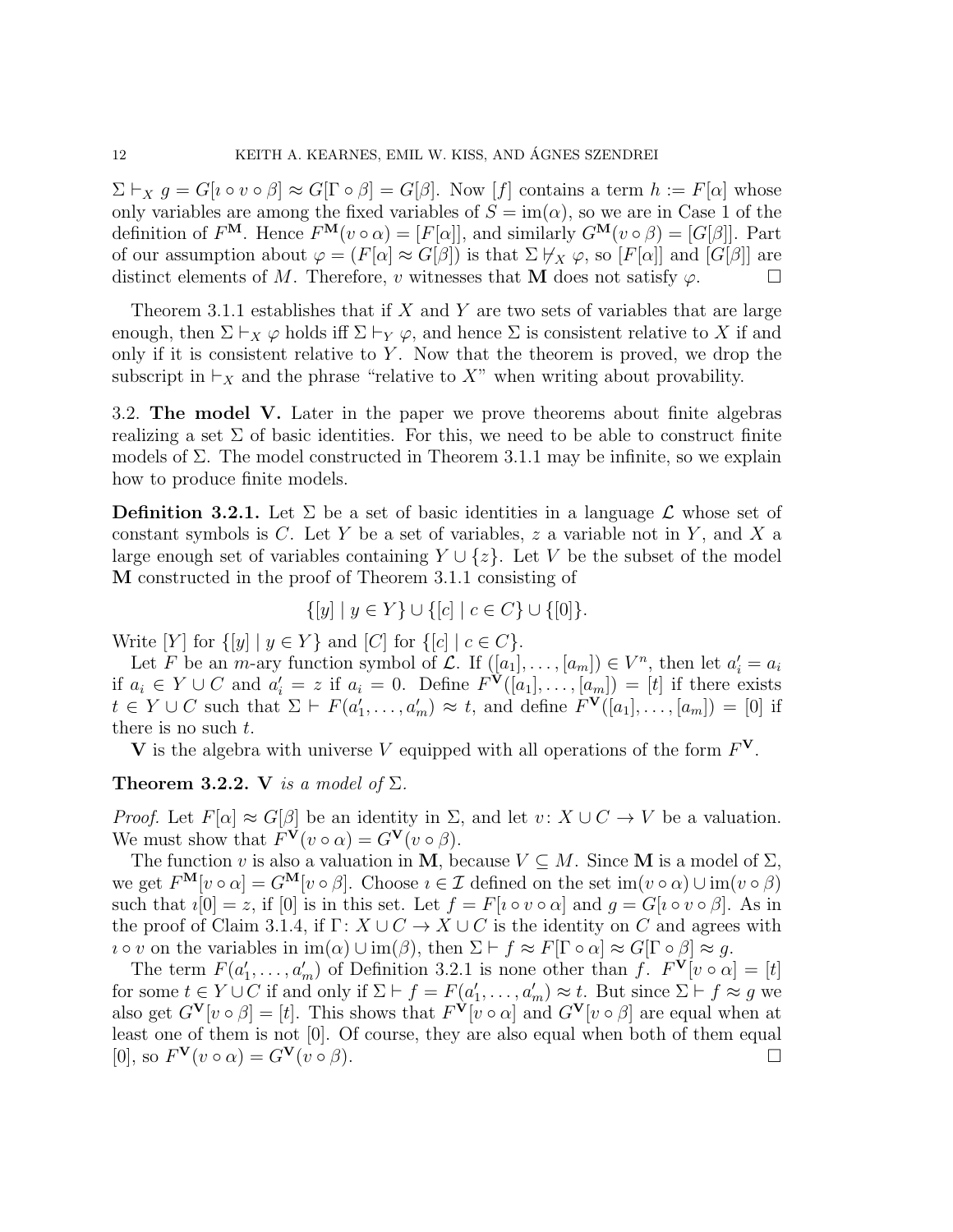**Corollary 3.2.3.** If  $\Sigma$  is a consistent set of basic identities in a language whose set of constant symbols is C, then  $\Sigma$  has models of every cardinality strictly exceeding  $|C|$ .

*Proof.* Vary the size of Y in the definition of **V**, and use Theorem 3.2.2.

Corollary 3.2.3 is close to the best possible result about sizes of models of a set of basic identities, as the next example shows.

**Example 3.2.4.** Let C be a set of constant symbols and let  $\mathcal{B} = \{B_{c,d} \mid c, d \in C\}$ be a set of binary function symbols. Let

$$
\Sigma = \{B_{c,d}(c, x) \approx x, B_{c,d}(d, x) \approx d \mid c, d \in C\}.
$$

 $\Sigma$  is a consistent set of basic identities, since if A is any set containing C we can interpret each  $c \in C$  in A as itself and each  $B_{c,d}$  on A by letting  $B_{c,d}^{A}(c, y) = y$  and  $B_{c,d}^{\mathbf{A}}(x,y) = x$  if  $x \neq c$ .

If **M** is any model of  $\Sigma$  and  $c^{\mathbf{M}} = d^{\mathbf{M}}$  for some  $c, d \in C$ , then the identity function  $B_{c,d}^{\mathbf{M}}(c^{\mathbf{M}},x)$  equals the constant function  $B_{c,d}^{\mathbf{M}}(d^{\mathbf{M}},x)$ , so  $|M|=1$ . Thus elements of C must have distinct interpretations in any nontrivial model of  $\Sigma$ , implying that nontrivial models have size at least  $|C|$ .

In the case where C is infinite,  $\Sigma$  does restrict growth rates of finite algebras for the artificial reason that  $\Sigma$  has no nontrivial finite models. On the other hand,  $\Sigma$ does not entail the existence of a pointed cube term according to the criterion of Lemma 4.2.1.

### 4. RESTRICTIVE  $\Sigma$

Recall (from footnote 3) that a set  $\Sigma$  of identities is called nonrestrictive if, whenever **A** is a finite algebra, there is a finite algebra **B** realizing  $\Sigma$  such that  $d_{\mathbf{B}}(n) =$  $d_{\mathbf{A}}(n)$ . Otherwise  $\Sigma$  is restrictive. At first glance this definition might seem too mild to be of any use. Surely the realization of any nontrivial  $\Sigma$  ought to affect growth rates? In fact, this is not so. Only relatively strong  $\Sigma$  will enforce any kind of restriction on growth rates. In Subsection 4.1 we prove that the growth rates of finite partial algebras are the same as the growth rates for finite total algebras. In Subsection 4.2 we prove that if  $\Sigma$  is restrictive, then it entails the existence of a pointed cube term. The converse is proved in Subsection 4.3, by showing that a finite algebra with a pointed cube term has growth rate the is bounded above by a polynomial. In particular, it is shown that a finite algebra  $A$  with a 1-pointed k-cube term satisfies  $d_{\mathbf{A}}(n) \in O(n^{k-1})$ . In Subsection 4.4 we describe an example of a 3-element algebra with a 1-pointed k-cube term whose growth rate satisfies  $d_{\mathbf{A}}(n) \in \Theta(n^{k-1})$ , showing that the preceding estimate is sharp. In Subsection 4.5 we classify the finite abelian algebras that have pointed cube terms. In Subsection 4.6 give a way of recognizing when an algebra has an exponential growth rate, and we use it to exhibit a variety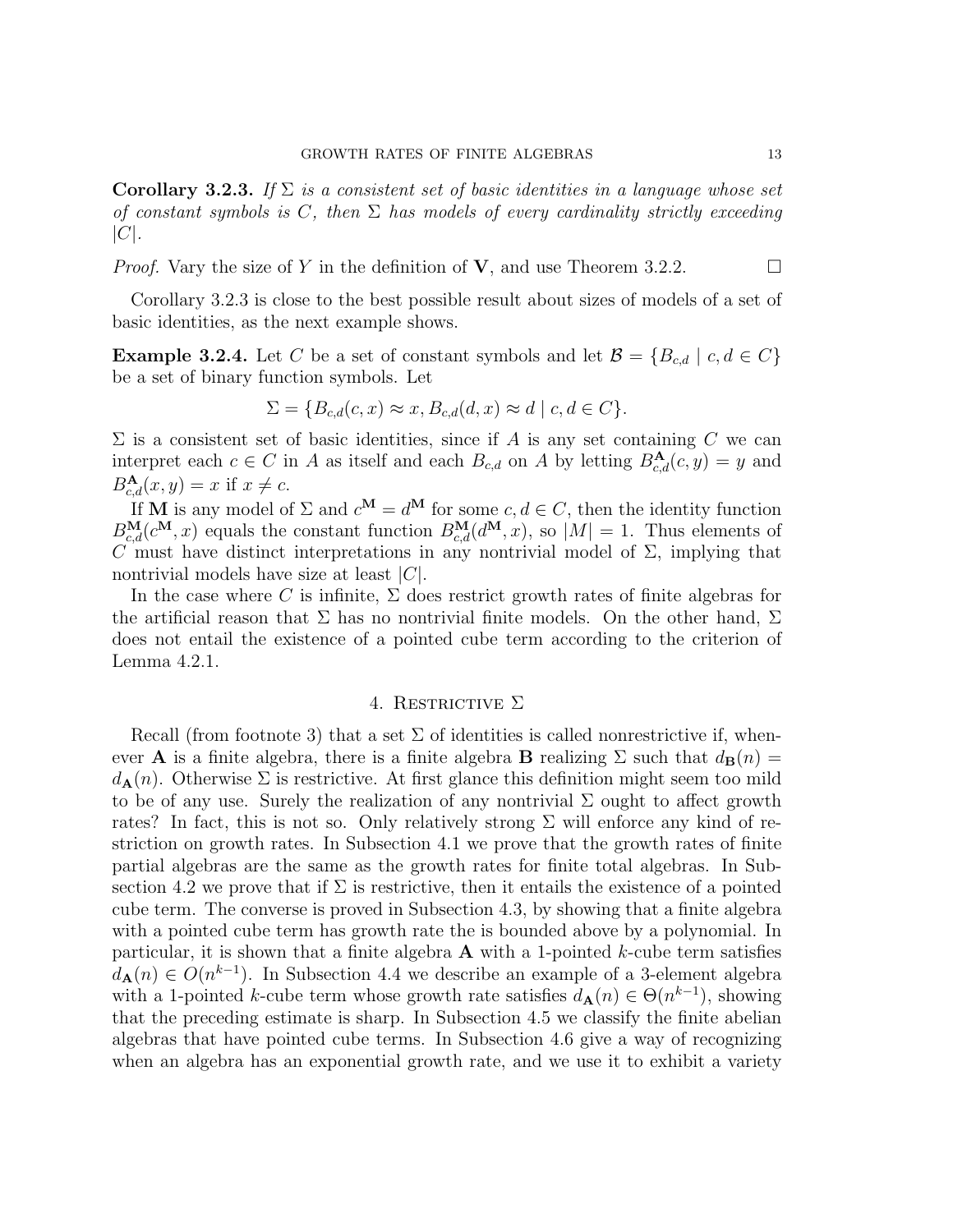containing a chain of finite algebras  $A_1 \leq A_2 \leq \cdots$ , each one a subalgebra of the next, where  $A_i$  has logarithmic growth when i is odd and exponential growth when  $i$  is even.

4.1. Growth rates of partial algebras. A partial algebra is a set equipped with a set of partial operations. The definitions of functions  $d_{\mathbf{A}}$  and  $h_{\mathbf{A}}$  make sense when A is a partial algebra, as does the problem of determining growth rates of partial algebras. We will learn in this subsection that a function arises as the growth function of a partial algebra if and only if it arises as the growth function of a total algebra.

**Definition 4.1.1.** Let  $A = \langle A; P \rangle$  be a partial algebra with universe A and a set P of partial operations on A. The *one-point completion* of  $A$  is the total algebra whose universe is  $A_0 := A \cup \{0\}$ , where 0 is some element not in A, and whose operations  $P_0 = \{p_0 \mid p \in P\} \cup \{\wedge\}$  are defined as follows.

(1) If  $p \in P$  is a partial *m*-ary operation on A with domain  $D \subseteq A^m$ , then the total operation  $p_0: (A_0)^m \to A_0$  is defined by

$$
p_0(\mathbf{a}) = \begin{cases} p(\mathbf{a}) & \text{if } \mathbf{a} \in D; \text{ or} \\ 0 & \text{otherwise.} \end{cases}
$$

(2) A meet operation  $\wedge$  on  $A_0$  is defined by

$$
a \wedge b = \begin{cases} a & \text{if } a = b; \\ 0 & \text{otherwise.} \end{cases}
$$

**Theorem 4.1.2.** If **A** is a partial algebra of more than one element, then  $A^n$  and  $\mathbf{A}_0^n$  have the same minimal generating sets. Hence  $d_{\mathbf{A}_0} = d_{\mathbf{A}}$ .

*Proof.* It suffices to prove the following two statements: (i) any generating set for  $\mathbf{A}^n$ is a generating set for  $\mathbf{A}_0^n$ , and (ii) any minimal generating set for  $\mathbf{A}_0^n$  is a subset of  $A^n$  and a generating set for  $\mathbf{A}^n$ .

In this paragraph we prove (i). If  $G \subseteq A^n$  is a generating set for  $\mathbf{A}^n$ , then as a subset of  $\mathbf{A}_0^n$  it will generate (in exactly the same manner) all tuples in  $A_0^n$  which have no 0's. If  $z \in A_0^n$  is an arbitrary tuple and  $a, b \in A$  are distinct, let  $z_a$  and  $z_b$ be the tuples obtained from  $z$  by replacing all 0's with  $a$  and  $b$ , respectively. Then  $\mathbf{z}_a, \mathbf{z}_b \in A^n$ , so they are generated by G, and  $\mathbf{z} = \mathbf{z}_a \wedge \mathbf{z}_b$ , so  $\mathbf{z}$  is also generated by G. Hence G generates all of  $\mathbf{A}_0^n$ .

Now we prove (ii). Assume that  $H \subseteq A_0^n$  is a minimal generating set for  $\mathbf{A}_0^n$ . If  $\mathbf{a} \in A_0^n$ , let  $Z(\mathbf{a}) \subseteq [n]$  be the *zero set* of  $\mathbf{a}$ , by which we mean the set of coordinates where **a** is 0. It is easy to see that for any basic operation F of  $A_0$  it is the case that

$$
(4.1) \tZ(\mathbf{a}_1) \cup \cdots \cup Z(\mathbf{a}_m) \subseteq Z(F(\mathbf{a}_1, \ldots, \mathbf{a}_m)),
$$

since 0 is absorbing for every basic operation. If the right-hand side is empty, then the left-hand side is empty as well; i.e., tuples with empty zero sets can be generated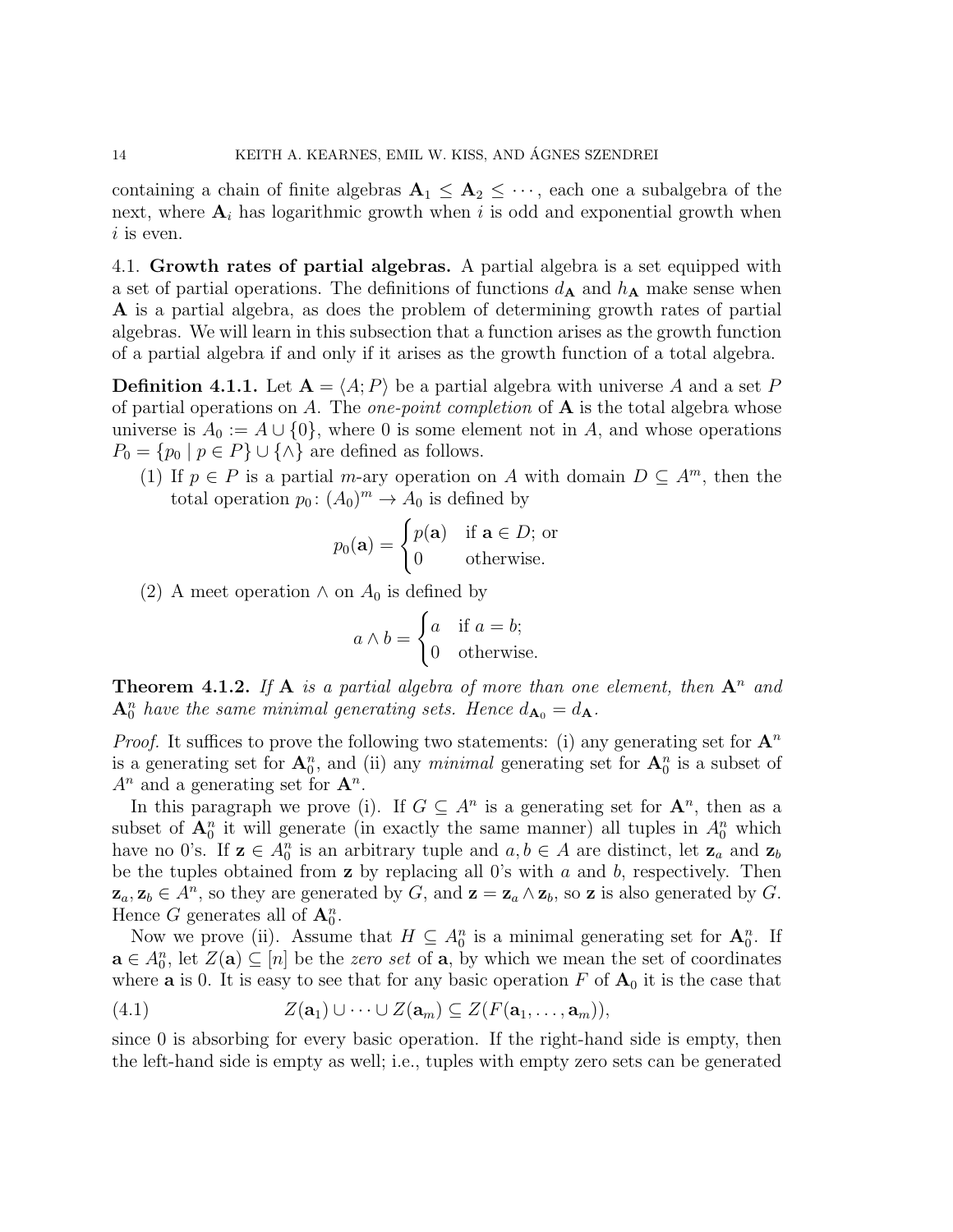only by tuples with empty zero sets. Said a different way, if  $H \subseteq A_0^n$  generates  $A_0^n$ , then  $H \cap A^n$  suffices to generate all tuples in  $A^n$ , and, by (i), these tuples suffice to generate  $\mathbf{A}_0^n$ ; hence  $H \cap A^n$  generates  $\mathbf{A}_0^n$ . Therefore, if  $H \subseteq A_0^n$  is a minimal generating set for  $\mathbf{A}_0^n$ , then  $H \subseteq A^n$ . If you consider how H generates elements of  $A^n$  in the algebra  $\mathbf{A}_0^n$ , it is clear that H generates those elements in the algebra  $\mathbf{A}^n$ in exactly the same way, so H is a generating set for  $\mathbf{A}^n$ . .

4.2. Restrictive  $\Sigma$  forces a pointed cube term. Let  $\Sigma$  be a set of basic identities in a language  $\mathcal L$  whose set C of constant symbols is finite. Given an algebra  $A$  in an arbitrary language, we construct another algebra  $\mathbf{A}_{\Sigma}$  which realizes  $\Sigma$ , where  $\mathbf{A}_{\Sigma}$  is finite if A is.

For the first step, let  $[C] = \{[c_1], \ldots, [c_p]\}$  be the same set of equivalence classes denoted by [C] in Definition 3.2.1. These classes represent the different  $\Sigma$ -provability classes of constant symbols. If there are  $p$  such classes, then apply the one-point completion construction of Subsection 4.1  $p+1$  times to **A** to produce a sequence **A**,  $\mathbf{A}_{z_1}, \mathbf{A}_{z_1,z_2}, \ldots$ , ending at  $\mathbf{A}_{z_1,\ldots,z_p,0}$ . This is an algebra whose universe is the disjoint union of A and  $\{z_1, \ldots, z_p, 0\}.$ 

 $\mathbf{A}_{\Sigma}$  will be an expansion of  $\mathbf{A}_{z_1,\dots,z_p,0}$  obtained by merging the latter algebra with the model V introduced in Definition 3.2.1. Let Y be a set of variables satisfying  $|Y| = |A|$ , and let  $|Y| = \{y \mid y \in Y\}$  be the set of equivalence classes also denoted by [Y] in Definition 3.2.1. The universe of **V** is the disjoint union  $V = |Y| \cup |C| \cup \{0\}$ .

Let  $\varphi: [Y] \to A$  be a bijection. Extend this to a bijection from  $V = [Y] \cup [C] \cup \{[0]\}$ to  $A \cup \{z_1, \ldots, z_p\} \cup \{0\}$  by defining  $\varphi([c_i]) = z_i$  and  $\varphi([0]) = 0$ . Now  $\varphi$  is a bijection from the universe of **V** to the universe of  $A_{z_1,\dots,z_p,0}$ . Use this bijection to transfer the operations of V over to  $\mathbf{A}_{z_1,\dots,z_p,0}$  to create  $\mathbf{A}_{\Sigma}$ . Specifically, the interpretation of the constant symbol  $c_i$  in  $\mathbf{A}_{\Sigma}$  will be  $z_i$ , and if F is an m-ary function symbol of  $\mathcal{L}$ , then

(4.2) 
$$
F^{\mathbf{A}_{\Sigma}}(x_1,\ldots,x_m):=\varphi(F^{\mathbf{V}}(\varphi^{-1}(x_1),\ldots,\varphi^{-1}(x_m)))
$$

will be the interpretation of the symbol F in  $A_{\Sigma}$ .  $A_{\Sigma}$  is the expansion of  $A_{z_1,...,z_n,0}$ by all constant operations and all operations of the form (4.2). Under this definition the function  $\varphi$  is an isomorphism from **V** to the  $\mathcal{L}\text{-reduct of } \mathbf{A}_{\Sigma}$ .

**Lemma 4.2.1.** Let A be a finite algebra with more than one element and let  $\Sigma$  be a set of basic identities involving finitely many constant symbols. Let  $\mathcal V$  be the variety axiomatized by  $\Sigma$ . The following statements about a positive integer k are equivalent.

- (1)  $V$  has a pointed k-cube term.
- (2) For  $n \geq k$ , the family of minimal generating subsets of  $A^n$  is different from the family of minimal generating subsets of  $\mathbf{A}^n_{\Sigma}$ .
- (3) V has a pointed k-cube term of the form  $F(x_1, \ldots, x_m)$ , where  $m > 1$ , F is a function symbol occurring in  $\Sigma$ , and the variables  $x_1, \ldots, x_m$  are distinct.

*Proof.*  $[(1) \Rightarrow (2)]$  Let  $P(x_1, \ldots, x_m)$  be a pointed k-cube term of the variety axiomatized by Σ. There is a  $k \times m$  matrix  $M = [y_{i,j}]$  of variables and *L*-constant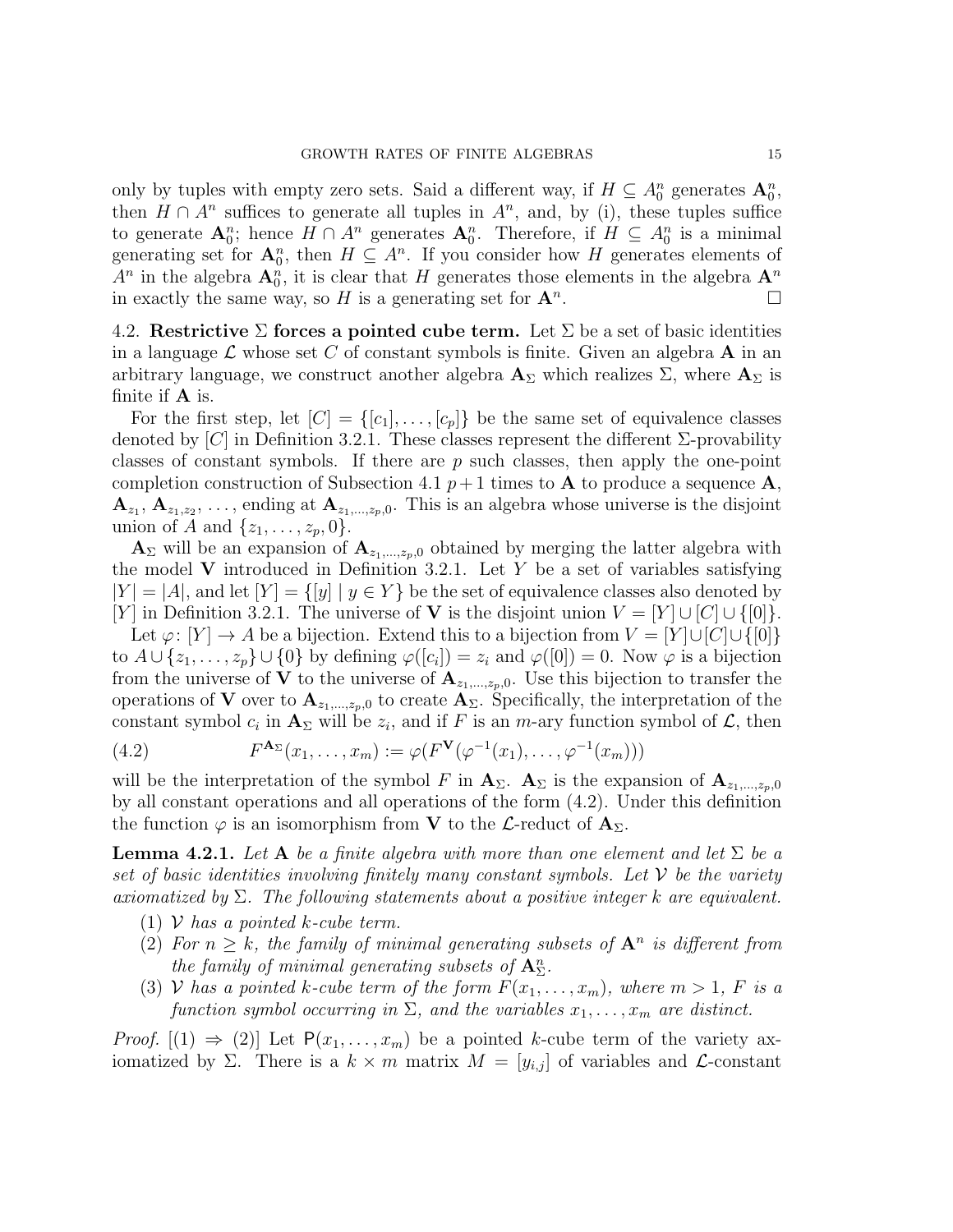symbols, where every column contains a symbol different from x, such that  $\Sigma$  proves the identities

(4.3) 
$$
\mathsf{P}(\mathbf{y}_1,\ldots,\mathbf{y}_m)=\mathsf{P}\left(\left[\begin{array}{c}y_{1,1} \\ \vdots \\ y_{k,1}\end{array}\right],\cdots,\left[\begin{array}{c}y_{1,m} \\ \vdots \\ y_{k,m}\end{array}\right]\right)\approx\left[\begin{array}{c}x \\ \vdots \\ x\end{array}\right].
$$

Let  $G \subseteq \mathbf{A}^n$  be a minimal generating set for some  $n \geq k$ , and let  $\mathbf{a} \in G$  be a tuple. Using the row identities of (4.3), solve the equation  $P(\mathbf{b}_1, \ldots, \mathbf{b}_m) = \mathbf{a}$  for the  $\mathbf{b}_i$ 's, row by row, according to the following rules. In the  $i$ -th row,

- (a) if  $y_{i,j} = x$ , then let  $b_{i,j} = a_i$ .
- (b) if  $y_{i,j} = c_r$  is a constant symbol, then let  $b_{i,j} = z_r$  be its interpretation in  $\mathbf{A}_{\Sigma}$ .
- (c) if  $y_{i,j}$  is a variable different from x, then let  $b_{i,j} = 0$ .

Under these choices,  $\mathbf{b}_i \in A_{\Sigma}^n$  for all i and  $P(\mathbf{b}_1, \ldots, \mathbf{b}_m) = \mathbf{a}$ . Moreover, since each column  $y_i$  in (4.3) has a symbol different from x, it follows from (a)–(c) that each  $b_i$ has a coordinate value that is in the set  $\{z_1, \ldots, z_p, 0\}$ . Hence  $\mathbf{b}_i \in A_{\Sigma}^n \setminus A^n$  for all *i*.

Since G is a generating set for  $\mathbf{A}^n$ , it is a generating set for  $\mathbf{A}^n_{\Sigma}$ . Since **a** can be generated from  $\{b_1, \ldots, b_m\}$  using P, it follows that

$$
G' = (G \setminus \{a\}) \cup \{b_1, \ldots, b_m\}
$$

is a generating set for  $\mathbf{A}_{\Sigma}$ . Hence there exists a minimal generating subset  $G'' \subseteq G'$ for  $\mathbf{A}_{\Sigma}^n$ . If  $\mathbf{A}^n$  and  $\mathbf{A}_{\Sigma}^n$  had the same minimal generating sets, then  $G''$  would be a subset of  $G' \cap A^n = G \setminus \{a\}$ . But this is not so, since  $G \setminus \{a\}$  is a proper subset of the minimal generating set  $G$  of  $\mathbf{A}^n$ , hence it is not itself a generating set.

 $[(2) \Rightarrow (3)]$  By repeated application of Theorem 4.1.2 we know that  $\mathbf{A}^n$  has the same minimal generating sets as  $\mathbf{A}_{z_1,\dots,z_p,0}^n$ . Our assumption is that these minimal generating sets are not the same as the minimal generating sets of the expansion  $\mathbf{A}_{\Sigma}^n$  of  $\mathbf{A}_{z_1,...,z_p,0}^n$ . Since every generating set for  $\mathbf{A}_{z_1,...,z_p,0}^n$  is a generating set for the expansion  $\mathbf{A}_{\Sigma}^{n}$ , there must be a generating set G for  $\mathbf{A}_{\Sigma}^{n}$  that is not a generating set for  $\mathbf{A}_{z_1,\dots,z_p,0}^n$ . The subuniverse  $S = \langle G \rangle$  of  $\mathbf{A}_{z_1,\dots,z_p,0}^n$  cannot contain all of  $A^n$ , since  $A^n$  is a generating set for  $\mathbf{A}^n_{z_1,\ldots,z_p,0}$ , and G is not.

**Claim 4.2.2.** The set  $H = S \cup (A_{z_1,...,z_p,0}^n \setminus A^n)$  is a proper subuniverse of  $\mathbf{A}_{z_1,...,z_p,0}^n$ .

Choose tuples  $\mathbf{h}_1, \ldots, \mathbf{h}_r \in H$  and operate on them to produce some element  $\mathbf{g} = E^{\mathbf{A}_{z_1,\ldots,z_p,0}^n}(\mathbf{h}_1,\ldots,\mathbf{h}_r)$ . If some  $\mathbf{h}_i$  belongs to  $A_{z_1,\ldots,z_k,0}^n \setminus A^n$ , then so does **g**, by (4.1). Otherwise all  $h_i$  belong to S, in which case  $g$  does, since S is a subuniverse.  $H = S \cup (A_{z_1,\dots,z_p,0}^n \setminus A^n)$  is proper, since  $H \cap A^n = S \cap A^n \neq A^n$ .

Since the proper subuniverse H of  $\mathbf{A}_{z_1,\dots,z_p,0}^n$  contains the set G, which generates the algebra  $\mathbf{A}_{\Sigma}^{n}$ , and contains the interpretations of the  $\mathcal{L}$ -constants, it cannot be closed under the the interpretations of the function symbols of  $\mathcal{L}$ . Hence there is a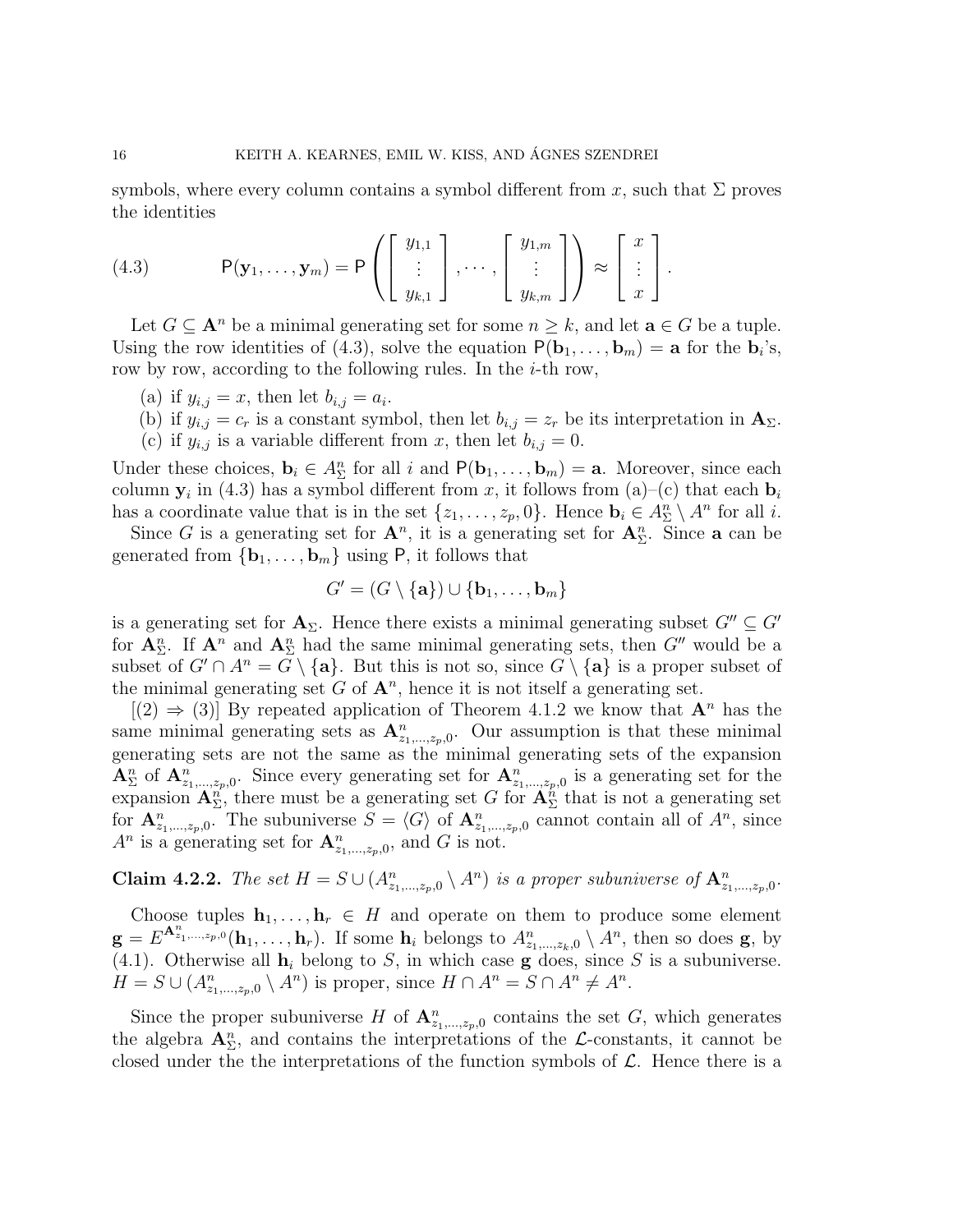tuple  $\mathbf{a} \notin H$ , an *m*-ary function symbol F, and m tuples  $\mathbf{b}_1, \ldots, \mathbf{b}_m \in H$  such that  $F^{\mathbf{A}_{\Sigma}}(\mathbf{b}_1,\ldots,\mathbf{b}_m)=\mathbf{a}$ . Necessarily  $\mathbf{a}\in A^n$ .

Using the isomorphism  $\varphi$  from V to the L-reduct of  $\mathbf{A}_{\Sigma}$ , we obtain that there is a tuple  $y = \varphi^{-1}(a) \in \varphi^{-1}(A^n) = [Y]^n$  and tuples  $v_i = \varphi^{-1}(b_i) \neq y$  such that  $F^{\mathbf{V}}(\mathbf{v}_1,\ldots,\mathbf{v}_m)=\mathbf{y}$ . Since  $\mathbf{v}_1\neq \mathbf{y}$ , there is a coordinate  $\ell$  where these tuples differ. In the  $\ell$ -th coordinate we have  $F^{\mathbf{V}}([v_{\ell,1}], \ldots, [v_{\ell,m}]) = [y_{\ell}]$  for some variable  $y_{\ell} \in Y$ and some elements  $v_{\ell,j} \in Y \cup C \cup \{0\}$  with  $[v_{\ell,1}] \neq [y_{\ell}]$ . By the definition of **V**,

(4.4) 
$$
\Sigma \vdash F(v'_{\ell,1}, \ldots, v'_{\ell,m}) \approx y_{\ell},
$$

where  $v'_{\ell,j} = v_{\ell,j}$  when  $v_{\ell,j} \in Y \cup C$  and  $v'_{\ell,j} = z$  is a variable not in Y when  $v_{\ell,j} = 0$ . Since  $[v_{\ell,1}] \neq [y_{\ell}],$  we have  $v_{\ell,1} \neq y_{\ell}$ . After renaming variables, (4.4) can be rewritten as

$$
\Sigma \vdash F(m_{1,1},\ldots,m_{1,m}) \approx x,
$$

where each  $m_{1,j}$  is a variable or constant and  $m_{1,1} \neq x$ . Similarly, for each i, the fact that  $\mathbf{v}_i \neq \mathbf{y}$  produces an identity

$$
\Sigma \vdash F(m_{i,1},\ldots,m_{i,m}) \approx x,
$$

where each  $m_{i,j}$  is a variable or constant and  $m_{i,i} \neq x$ . Thus, it is a consequence of  $\Sigma$  that the row identities of

$$
F([m_{i,j}]) \approx \begin{pmatrix} x \\ \vdots \\ x \end{pmatrix}
$$

hold. Since the diagonal elements of  $[m_{i,j}]$  are not x, these identities make F a pointed cube term for  $V$ .

 $[(3) \Rightarrow (1)]$  This is a tautology.

The next result is the main result of this subsection.

**Theorem 4.2.3.** Let  $\Sigma$  be a set of basic identities involving finitely many constant symbols. If  $\Sigma$  does not entail the existence of a pointed cube term, then  $\Sigma$  is nonrestrictive.

*Proof.* Recall that " $\Sigma$  is nonrestrictive" means that for every finite algebra **A** there is a finite algebra **B** realizing  $\Sigma$  such that  $d_{\mathbf{B}} = d_{\mathbf{A}}$ , " $\Sigma$  is restrictive" means the opposite.

If  $\Sigma$  is restrictive, then there must exist a finite algebra **A** with the property that  $d_{\mathbf{B}}\neq d_{\mathbf{A}}$  whenever **B** is finite and realizes  $\Sigma$ . For  $\mathbf{B}=\mathbf{A}_{\Sigma}$  the fact that  $d_{\mathbf{B}}\neq d_{\mathbf{A}}$ implies that  $\mathbf{A}^n$  and  $\mathbf{A}^n_{\Sigma}$  do not have the same minimal generating sets for some n, so the theorem follows from Lemma 4.2.1 (1) $\Leftrightarrow$  (2).

One unplanned consequence of Lemma 4.2.1 is a procedure to decide if a strong Maltsev condition involving only basic identities implies the existence of a pointed cube term.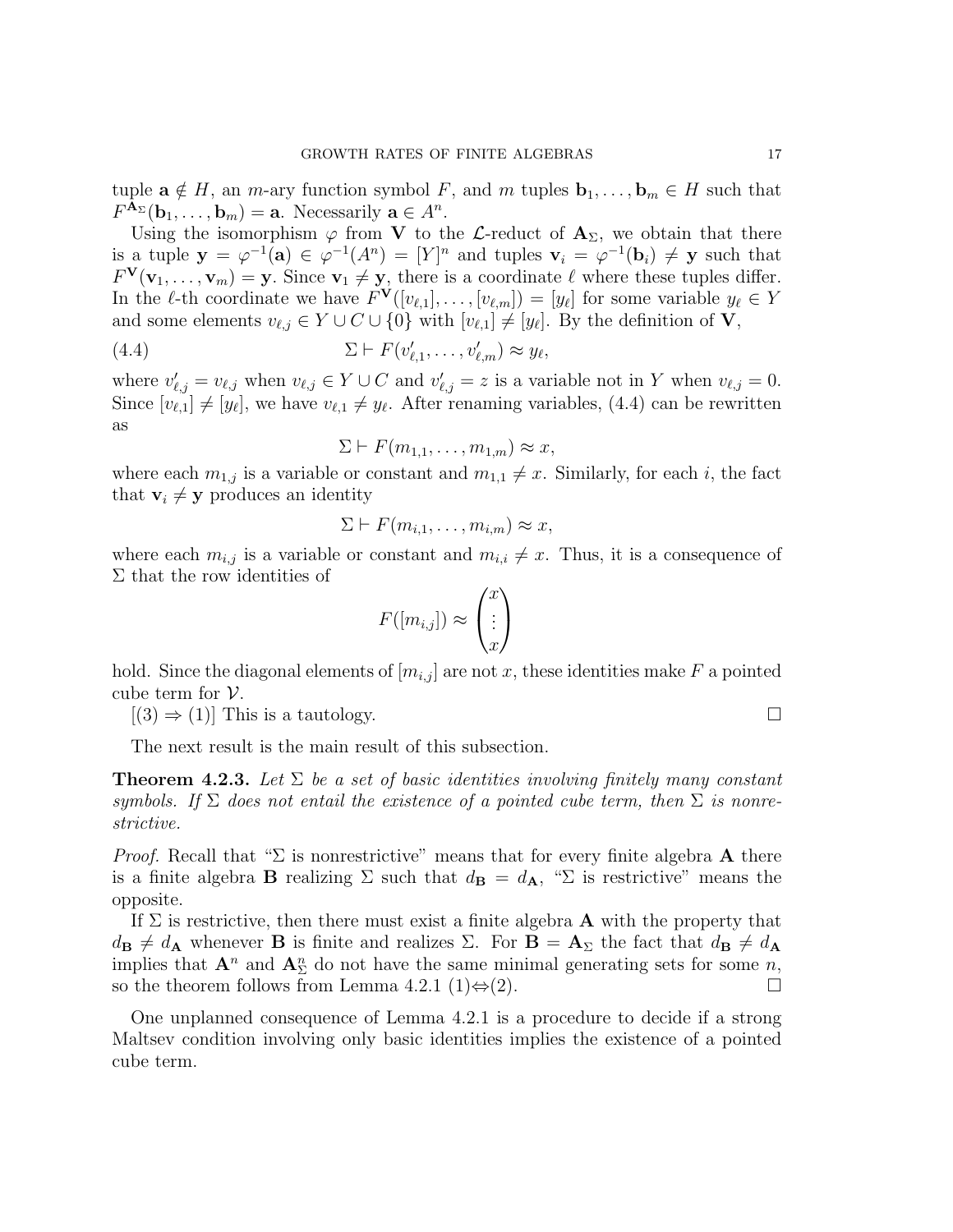**Corollary 4.2.4.** A strong Maltsev condition defined by a set  $\Sigma$  of basic identities entails the existence of a pointed k-cube term if and only if it is possible to prove from  $\Sigma$  that some term of the form  $F(x_1, \ldots, x_m)$  is a pointed k-cube term, where  $m > 1$ , F is a function symbol occurring in  $\Sigma$ , and the variables  $x_1, \ldots, x_m$  are distinct.

*Proof.* A strong Maltsey condition defined by a set  $\Sigma$  of identities entails the existence of a pointed k-cube term if and only if the variety axiomatized by  $\Sigma$  has a pointed k-cube term, so the corollary follows from Lemma 4.2.1 (1) $\Leftrightarrow$  (3).  $\Box$ 

That the property in the theorem statement can be decided follows from Theorem 3.1.1.

4.3. Pointed cube terms enforce polynomially bounded growth. In the preceding subsection we proved that if  $\Sigma$  is restrictive, then  $\Sigma$  entails the existence of a pointed cube term. We now prove the converse. As the title of the subsection suggests, we shall prove that if  $\bf{A}$  is a finite algebra with a pointed cube term, then  $d_{\mathbf{A}}(n)$  is bounded above by a polynomial. Since not all finite algebras have polynomially bounded growth rates, this suffices to show that  $\Sigma$  is restrictive when it entails the existence of a pointed cube term.

**Theorem 4.3.1.** If  $A$  is a finite algebra with an m-ary, p-pointed, k-cube term, with  $p \geq 1$ , then  $d_{\mathbf{A}}$  is bounded above by a polynomial of degree at most  $\log_{w}(mp)$ , where  $w = 2k/(2k - 1).$ 

*Proof.* Here is a coarse outline of the proof. Let  $F(x_1, \ldots, x_m)$  be a p-pointed kcube term for A. We shall describe a way to "process" a randomly selected tuple  $\mathbf{a} \in A^n$  which accomplishes the following things. If  $\mathbf{a}$  is not already "fully processed", then processing a produces tuples  $\mathbf{b}_1, \ldots, \mathbf{b}_m \in A^n$  with the properties that (i)  $F^{\mathbf{A}}(\mathbf{b}_1,\ldots,\mathbf{b}_m) = \mathbf{a}$  and (ii) each of  $\mathbf{b}_1,\ldots,\mathbf{b}_m$  is recognizably "more processed" than **a**. It will follow that  $A^n$  can be generated by the set of fully processed tuples. A count will show that there are only polynomially many fully processed tuples.

Let's fix some notation for the proof. Suppose that the fact that  $F(x_1, \ldots, x_m)$  is a p-pointed k-cube term (with  $p \geq 1$ ) is witnessed by identities

$$
F(M) \approx \left(\begin{array}{c} x \\ \vdots \\ x \end{array}\right),
$$

where M is a  $k \times m$  matrix of variables and constant symbols, where each column contains a symbol that is not x. Since  $p \geq 1$ , we may assume that the only variable appearing in M is x, since we may choose a constant symbol c appearing in  $M$ , replace all instances of other variables in  $M$  by  $c$  (Kelly's Rule (iv)), thereby obtaining another matrix R with no variables other than x which also witnesses that  $F$  is a p-pointed k-cube term.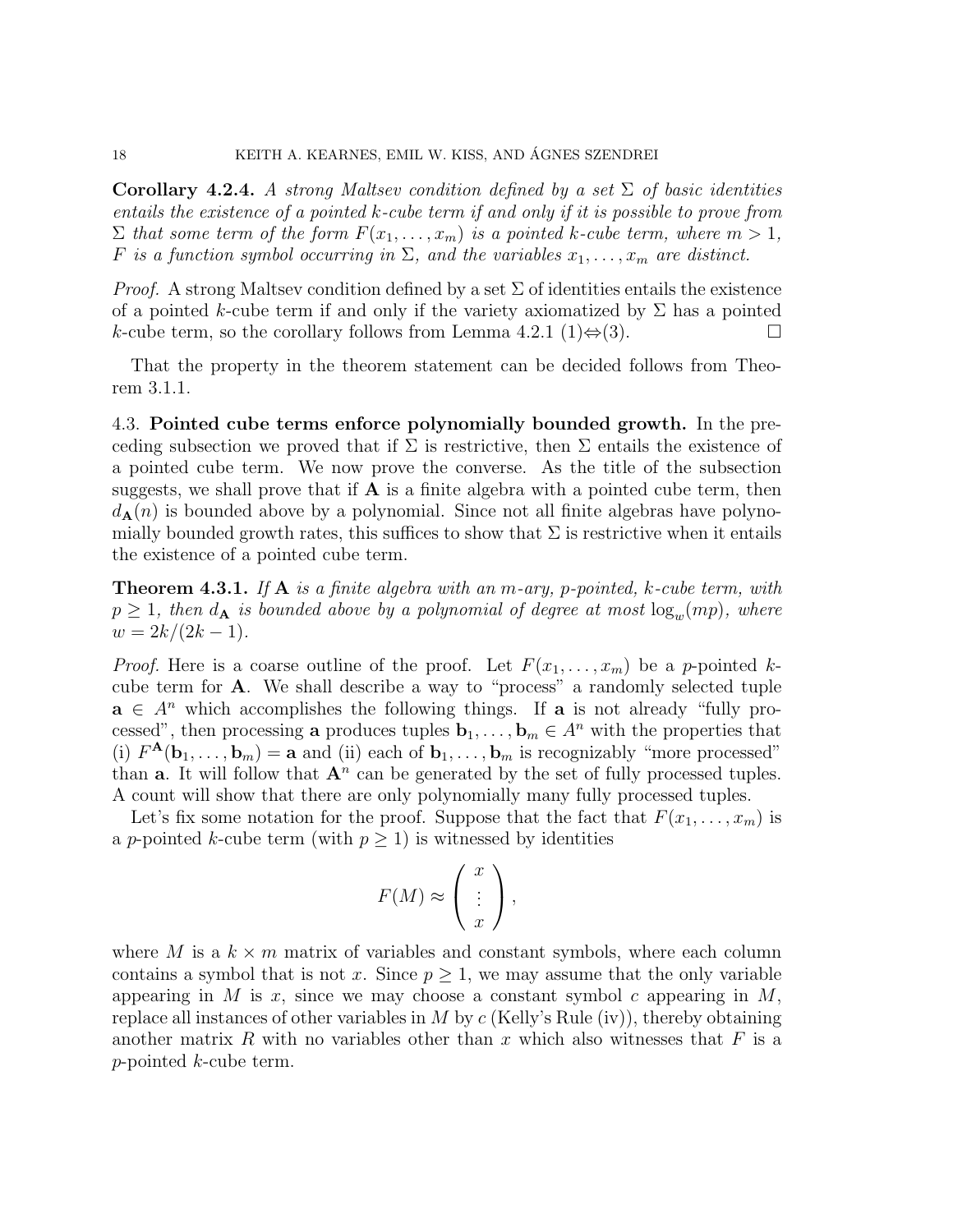The order of the k rows identities,  $F(R) \approx [x, \ldots, x]^{\mathsf{T}}$ , is fixed once and for all. For example, if the original cube term identities were

$$
F(M) = F\begin{pmatrix} 1 & x & 2 \\ x & y & 3 \end{pmatrix} \approx \begin{pmatrix} x \\ x \end{pmatrix},
$$

then after replacing  $y$  with, say, the constant symbol 2, we obtain

(4.5) 
$$
F(R) = F\begin{pmatrix} 1 & x & 2 \\ x & 2 & 3 \end{pmatrix} \approx \begin{pmatrix} x \\ x \end{pmatrix}.
$$

Finally we fix the order of the identities. For this example, once and for all, we declare the 'first' cube identity to be  $F(1, x, 2) \approx x$  and the 'second' cube identity to be  $F(x, 2, 3) \approx x$ . There will be k such identities for a k-cube term.

We will need a function  $\lambda: [m] \to [k]$  from the column indices to the row indices with the property that if  $\lambda(j) = i$ , then the matrix R has a constant symbol in the *i*, *j*-th position. Such  $\lambda$  exists because every column of R contains at least one constant symbol. For the example in (4.5), one could take  $\lambda: |3] \rightarrow |2|$  to be the function  $\lambda(1) = \lambda(3) = 1, \lambda(2) = 2$ . (This is not the only choice.)

The processing of tuples in  $A<sup>n</sup>$  will make use of an m-ary tree which we refer to as the (processing) template. We refer to nodes of the template by their addresses, which are finite strings in the alphabet  $[m] = \{1, \ldots, m\}$ . The root node has empty address, and is denoted  $n_{\emptyset}$ . If  $n_{\sigma}$  is the node at address  $\sigma$ , then its children are the nodes  $\mathbf{n}_{\sigma 1}, \ldots, \mathbf{n}_{\sigma m}$ .

Each node **n** of the template is labeled by a subset  $\ell(n) \subseteq [n]$ . (Recall that n is the number appearing in the exponent of  $A<sup>n</sup>$ .) To define the labeling function  $\ell$  we first specify a fixed method for partitioning some subsets  $U \subseteq [n]$ . Given a subset  $U = \{u_1, \ldots, u_r\} \subseteq [n]$ , consider it to be a linearly ordered set  $u_1 < \ldots < u_r$  under the order inherited from [n]. Now, define  $\pi(U) = (U_1, \ldots, U_k)$  to be the ordered partition of  $U$  into  $k$  consecutive nonempty intervals

that are as equal sized as possible. That is, let

$$
(U_1,\ldots,U_k)=(\{u_1,u_2,\ldots,u_{i_1}\},\{u_{i_1+1},\ldots,u_{i_2}\},\ldots,\{u_{i_{k-1}+1},\ldots,u_{i_k}=u_r\}),
$$

where

$$
u_1 < u_2 < \cdots < u_{i_1} < u_{i_1+1} < \cdots < u_{i_2} < u_{i_{k-1}+1} < \cdots < u_{i_k} = u_r
$$

(i.e., the cells of the partition are consecutive nonempty intervals) and

$$
|U_1| \geq \cdots \geq |U_k| \geq |U_1| - 1
$$

(i.e., the cells are as equal sized as possible). The  $k$  appearing here as the number of cells of the partition is the same k as the one in the assumption that F is a k-cube term. In order for  $\pi(U)$  to be defined, it is necessary that  $|U| \geq k$ .

As mentioned earlier, the label on node  $n_{\sigma}$  will be some subset  $\ell(n_{\sigma}) \subseteq |n|$ . Recursively define the labels as follows: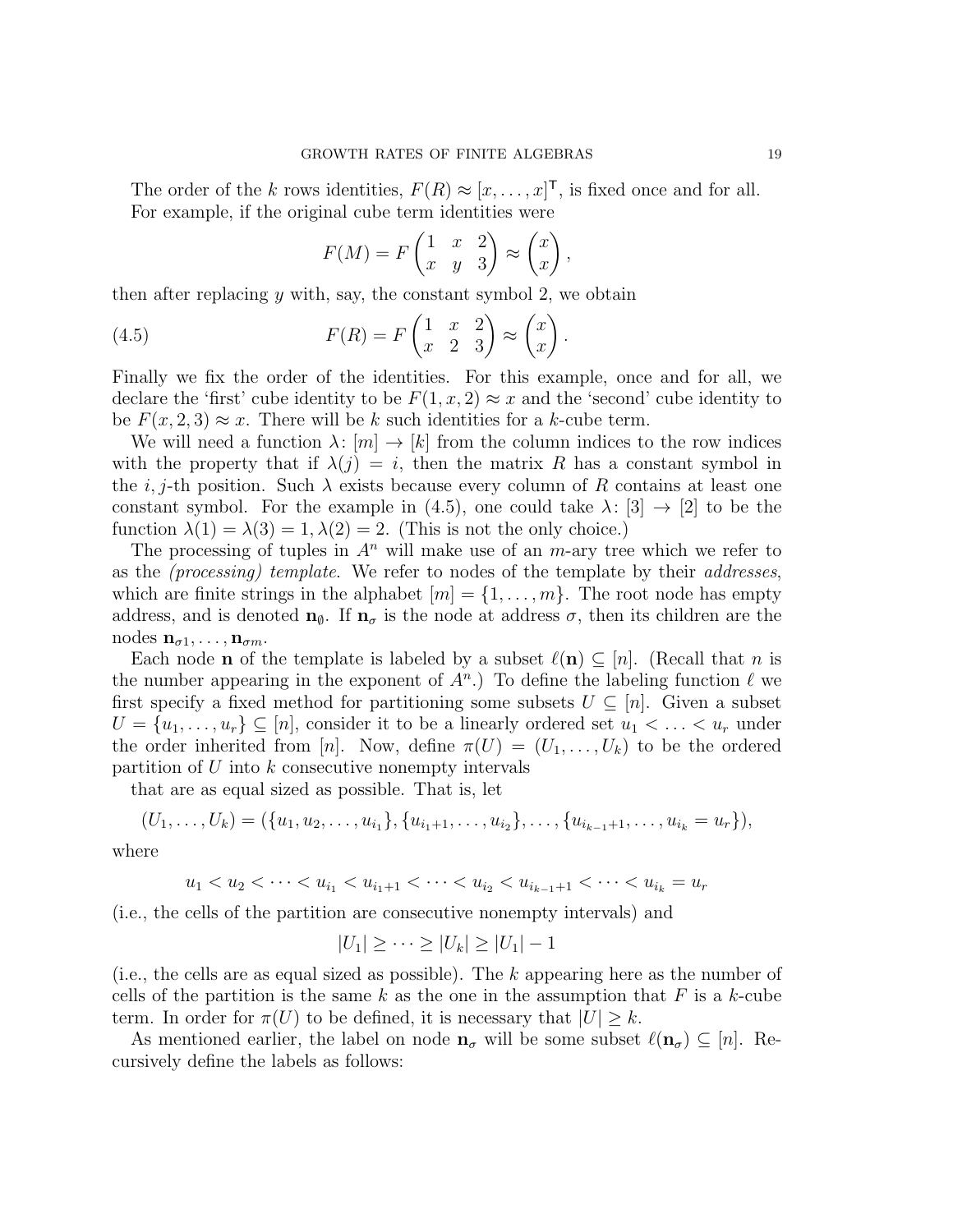- (1)  $\ell(\mathbf{n}_{\emptyset}) = \emptyset$ .
- (2) If all nodes between  $\mathbf{n}_{\sigma}$  and  $\mathbf{n}_{\emptyset}$  are labeled, V is the union of labels occurring between  $\mathbf{n}_{\sigma}$  and the root  $\mathbf{n}_{\emptyset}$ , and  $\pi([n]\backslash V) = (U_1,\ldots,U_k)$ , then  $\ell(\mathbf{n}_{\sigma i}) = U_{\lambda(i)}$ .

In (2), if  $[n] \setminus V$  has fewer than k elements, then it is impossible to partition it into k nonempty intervals, in which case there do not exist sufficiently many labels for potential children. In this case, we do not include any descendants of  $n_{\sigma}$  in the template.

Let's illustrate our progress with the example started back at  $(4.5)$ . In this case, the reduced matrix R for F is  $2 \times 3$ , so  $k = 2$  and  $m = 3$ . The following picture depicts the processing template in the case  $[n] = [9] = \{1, 2, 3, 4, 5, 6, 7, 8, 9\}.$ 



Now we define precisely what is meant by processing. Let  $P = \{c_1, \ldots, c_p\}$  be the constant symbols appearing in the cube identities for F. A tuple  $\mathbf{a} \in A^n$  is processed for node  $n_{\sigma}$  if there is a constant symbol  $c \in P$  such that the *i*-th coordinate of a is  $c^{\mathbf{A}}$  for all  $i \in \ell(\mathbf{n}_{\sigma})$ . A tuple **a** is *fully processed* if there is a path through the template from the root to a leaf such that a is processed for each node in the path.

Before proceeding, we refine the coarse outline given in the first paragraph of this proof. The processing template describes, in reverse order, a particular way to generate tuples in  $\mathbf{A}^n$ . Given a tuple  $\mathbf{a} \in A^n$ , we assign it to the root  $\mathbf{n}_{\emptyset}$  and denote it  $\mathbf{a}_{\emptyset}$ . This tuple  $\mathbf{a} = \mathbf{a}_{\emptyset}$  is already processed for  $\mathbf{n}_{\emptyset}$ , since this is an empty requirement. Now, for each address  $\sigma$  of a node in the template, we will construct  $\mathbf{a}_{\sigma 1}, \ldots, \mathbf{a}_{\sigma m}$ from  $\mathbf{a}_{\sigma}$  so that (i)  $F^{\mathbf{A}}(\mathbf{a}_{\sigma 1},...,\mathbf{a}_{\sigma m}) = \mathbf{a}_{\sigma}$ , and (ii) each  $\mathbf{a}_{\sigma i}$  is processed at all nodes between  $\mathbf{n}_{\sigma i}$  and  $\mathbf{n}_{\phi}$ . Assign  $\mathbf{a}_{\sigma i}$  to  $\mathbf{n}_{\sigma i}$ . The original tuple **a** can be generated via  $F^{\mathbf{A}}$ by the fully processed tuples derived from a in this way. The following claim is the heart of this argument.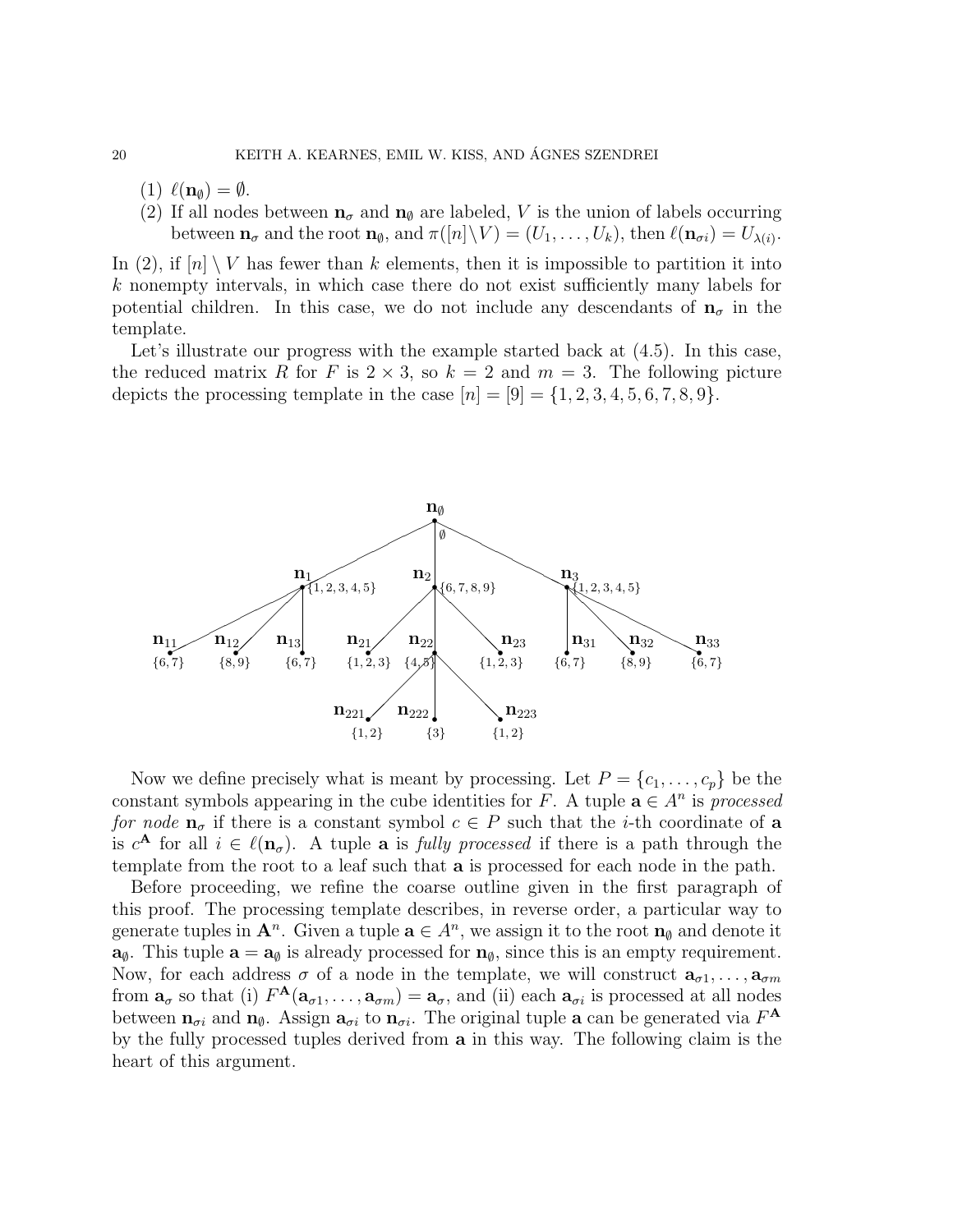**Claim 4.3.2.** Suppose that  $\mathbf{n}_{\sigma}$  is an internal node of the processing template. Given an arbitrary tuple  $\mathbf{a} \in A^n$ , there exist tuples  $\mathbf{b}_1, \ldots, \mathbf{b}_m$  such that

- (1)  $F^{\mathbf{A}}(\mathbf{b}_1, ..., \mathbf{b}_m) = \mathbf{a}.$
- (2)  $\mathbf{b}_i$  is processed for node  $\mathbf{n}_{\sigma i}$  for  $i = 1, \ldots, m$ .
- (3) If **n** is a node between  $\mathbf{n}_{\sigma}$  and  $\mathbf{n}_{\emptyset}$ , and **a** is processed for **n**, then each  $\mathbf{b}_i$  is also processed for **n** for  $i = 1, \ldots, m$ .

Let V be the union of labels on nodes between  $\mathbf{n}_{\sigma}$  and  $\mathbf{n}_{\phi}$ . If  $\pi([n] \setminus V)$  =  $(U_1, \ldots, U_k)$ , then  $\{V, U_1, \ldots, U_k\}$  is a partition of [n] (with V possibly empty). For simplicity of expression, reorder coordinates so that **a** and  $\mathbf{b}_i$  can be written  $[\mathbf{a}_V, \mathbf{a}_{U_1}, \dots, \mathbf{a}_{U_k}]^{\mathsf{T}}$  and  $[\mathbf{b}_{i,V}, \mathbf{b}_{i,U_1}, \dots, \mathbf{b}_{i,U_k}]^{\mathsf{T}}$ , with coordinates from V or  $U_j$  grouped together. Given **a**, we need to solve for  $\mathbf{b}_{i,V}$  and  $\mathbf{b}_{i,U_j}$  in

(4.6) 
$$
F^{\mathbf{A}}(\mathbf{b}_1, ..., \mathbf{b}_m) = F^{\mathbf{A}} \left( \begin{bmatrix} \mathbf{b}_{1,V} \\ \mathbf{b}_{1,U_1} \\ \vdots \\ \mathbf{b}_{1,U_k} \end{bmatrix}, ..., \begin{bmatrix} \mathbf{b}_{m,V} \\ \mathbf{b}_{m,U_1} \\ \vdots \\ \mathbf{b}_{m,U_k} \end{bmatrix} \right) = \begin{bmatrix} \mathbf{a}_V \\ \mathbf{a}_{U_1} \\ \vdots \\ \mathbf{a}_{U_k} \end{bmatrix} = \mathbf{a}
$$

in order to satisfy item (1) of the claim. We shall do using the first cube identity in the V-coordinates and the  $U_1$ -coordinates, and the *i*-th cube identity in the  $U_i$ coordinates.

Whether  $W = V$  or  $W = U_i$ , to solve  $F^{\mathbf{A}}(\mathbf{b}_{1,W},\ldots,\mathbf{b}_{m,W}) = \mathbf{a}_W$  for the  $\mathbf{b}_{i,W}$ 's using a particular cube identity, take  $\mathbf{b}_{i,W} = \mathbf{a}_W$  if there is an x in the i-th place of F in the cube identity, and take  $\mathbf{b}_{i,W} = [c^{\mathbf{A}}, \dots, c^{\mathbf{A}}]^{\mathsf{T}}$  if there is a c in the *i*-th place of the cube identity. It is not hard to see that this works, and so (1) holds.

The label on node  $\mathbf{n}_{\sigma i}$  is  $U_{\lambda(i)}$ . The element  $\lambda(i) \in [k]$  is the number of a cube identity which has some constant symbol  $c \in P$  in the *i*-th place of *F*. Hence  $\mathbf{b}_{i,U_{\lambda(i)}} = [c^{\mathbf{A}}, \ldots, c^{\mathbf{A}}]^{\mathsf{T}}$ . Thus  $\mathbf{b}_i$  is processed for node  $\mathbf{n}_{\sigma(i)}$ , establishing (2).

If, in the first cube identity, there is an x in the *i*-place of F, then  $\mathbf{b}_{i,V} = \mathbf{a}_V$ . If there is a constant symbol  $c \in P$  in the *i*-th place of F, then  $\mathbf{b}_{i,V} = [c^{\mathbf{A}}, \ldots, c^{\mathbf{A}}]^{\mathsf{T}}$ . In the latter case, b is processed at all coordinates in V, hence at all nodes between  $\mathbf{n}_{\sigma}$ and  $n_{\phi}$ . In the former case,  $b_i$  is processed at any node between  $n_{\sigma}$  and  $n_{\phi}$  where a is processed, since  $\mathbf{b}_{i,V} = \mathbf{a}_V$ . In either case, (3) holds. The claim is proved.

Let's estimate the number of fully processed tuples by estimating the number of descriptions of such tuples. A tuple a is fully processed if there is a path through the template from the root to a leaf such that a is processed for each node in the path. For **a** to be processed at a node **n**, there must be a constant symbol  $c \in P$  such that the *i*-th coordinate of **a** is  $c^{\mathbf{A}}$  for all  $i \in \ell(\mathbf{n})$ . So, beginning at the root, descend through the template choosing a new child  $n_{\sigma i}$  and a new constant symbol to assign to the coordinates in  $\ell(n_{\sigma i})$  at each step. Each such step can be accomplished in mp different ways, since each node has  $m$  children and there are  $p$  constant symbols to choose from. If the length of a longest path in the template is r, we will produce at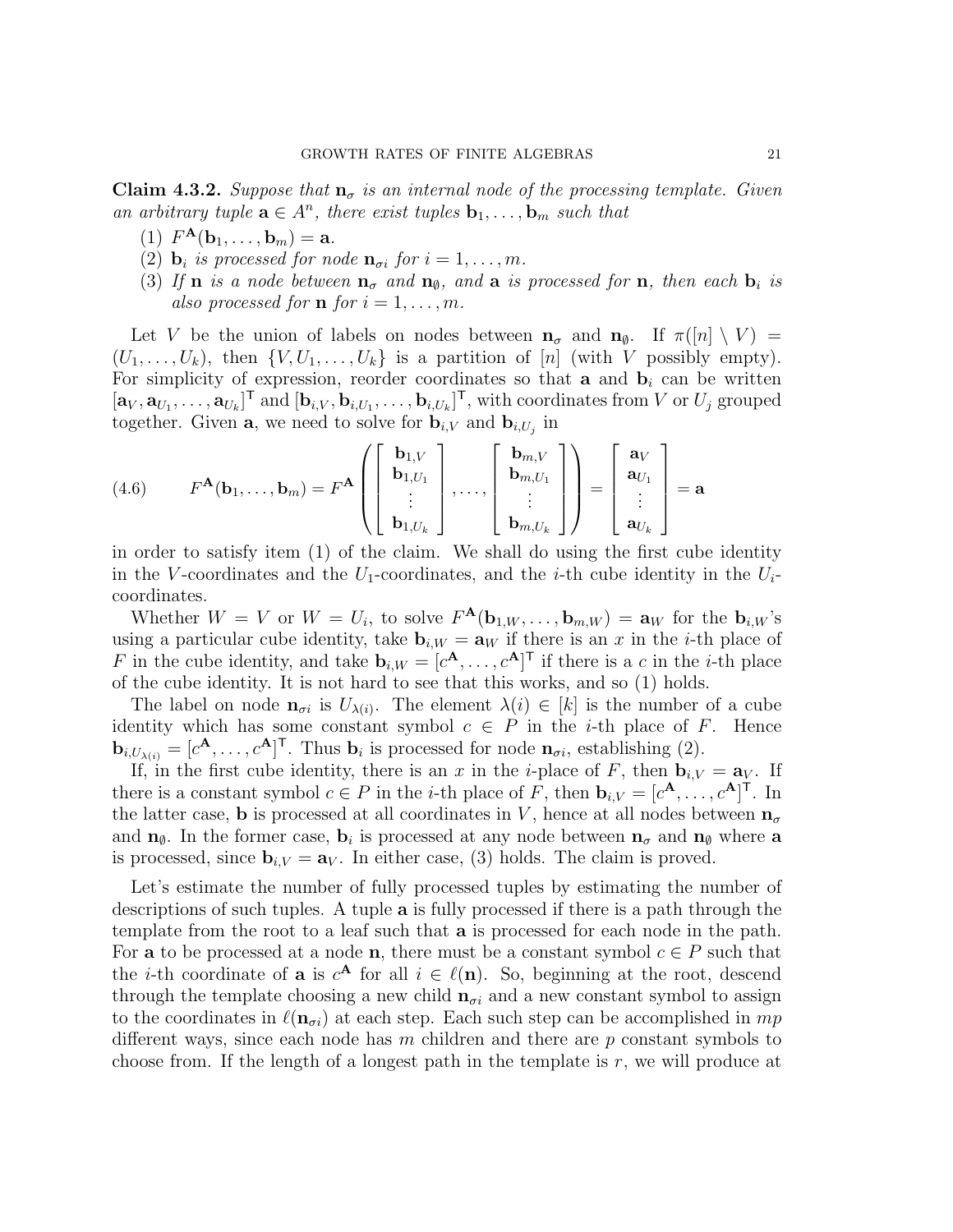most  $(mp)^r$  partial descriptions of fully processed tuples when we arrive at the leaves of the template. But there may be  $k-1$  elements of  $[n]$  that were not encountered in the labels of the maximal path, so all but perhaps  $k - 1$  coordinates of a typical fully processed tuple have been described. By filling in the last  $k - 1$  coordinates randomly, one sees that there are at most  $(mp)^r|A|^{k-1}$  fully processed tuples. What remains is to estimate  $r$ , the length of the longest branch in the processing template.

Let  $V_0 = \ell(\mathbf{n}_{\emptyset}) = \emptyset$ . This represents the set of coordinate positions that have been processed before the processing begins, i.e., no coordinate positions. As we progress down a longest branch in the template,  $\mathbf{n}_{\emptyset}, \mathbf{n}_{i}, \mathbf{n}_{ij}, \ldots, \mathbf{n}_{\sigma}$ , we may construct sets  $V_{\sigma i} = V_{\sigma} \cup \ell(n_{\sigma i})$ , where  $V_{\sigma}$  represents the set of coordinate positions that have been processed along this branch from  $n_{\emptyset}$  to  $n_{\sigma}$ . The unprocessed coordinate positions,  $[n] \setminus V_{\sigma}$  are then divided evenly,  $\pi([n] \setminus V_{\sigma}) = (U_1, \ldots, U_k)$ , to appear as labels of the children of  $\mathbf{n}_{\sigma}$ . Thus,  $|V_{\emptyset}| = 0$  and

(4.7) 
$$
|V_{\sigma i}| = |V_{\sigma} \cup \ell(\mathbf{n}_{\sigma i})| = |V_{\sigma}| + |\ell(\mathbf{n}_{\sigma i})|.
$$

The useful parameter is the number  $u_{\sigma} := |[n] \setminus V_{\sigma}| = n - |V_{\sigma}|$  of nodes that remain unprocessed after reaching  $\mathbf{n}_{\sigma}$ . This parameter satisfies  $u_{\emptyset} = |[n] \setminus V_{\emptyset}| = n$  and, from  $(4.7),$ 

(4.8) 
$$
u_{\sigma i} = (n - |V_{\sigma i}|) = (n - |V_{\sigma}|) - |\ell(\mathbf{n}_{\sigma i})| = u_{\sigma} - |\ell(\mathbf{n}_{\sigma i})|.
$$

Since  $\pi([n]\setminus V_{\sigma})=(U_1,\ldots,U_k)$  is an even division of  $[n]\setminus V_{\sigma}$  into k sets, and  $\ell(\mathbf{n}_{\sigma i})=$  $U_{\lambda(i)}$ , we get

(4.9) 
$$
|\ell(\mathbf{n}_{\sigma i})| = |U_{\lambda(i)}| \geq \lfloor (n - |V_{\sigma}|)/k \rfloor = \lfloor u_{\sigma}/k \rfloor.
$$

Combining  $(4.8)$  and  $(4.9)$  we have

$$
u_{\sigma i} \leq u_{\sigma} - \lfloor u_{\sigma}/k \rfloor = \left\lceil \left( \frac{k-1}{k} \right) u_{\sigma} \right\rceil.
$$

In order to avoid considering truncation error, we use the following fact, whose proof we leave to the reader.

Claim 4.3.3. If  $u \ge k \ge 1$ , then  $\left\lceil \left(\frac{k-1}{k}\right)u\right\rceil \le \left(\frac{2k-1}{2k}\right)$  $rac{k-1}{2k}$ )  $u$ .

Hence

$$
u_{\sigma i} \le \left(\frac{2k-1}{2k}\right)u_{\sigma}
$$

for each  $\sigma$ , and therefore

$$
u_{\sigma} \le \left(\frac{2k-1}{2k}\right)^{|\sigma|} u_{\emptyset} = \left(\frac{2k-1}{2k}\right)^{|\sigma|} n
$$

for each  $\sigma$ . If, for some r, it happens that  $\left(\frac{2k-1}{2k}\right)$  $\left(\frac{k-1}{2k}\right)^r n < k$ , then there are fewer than k unprocessed nodes at address  $\sigma$  for any  $\sigma$  satisfying  $|\sigma| \geq r$ . Such an r is an upper bound on the length of paths through the template.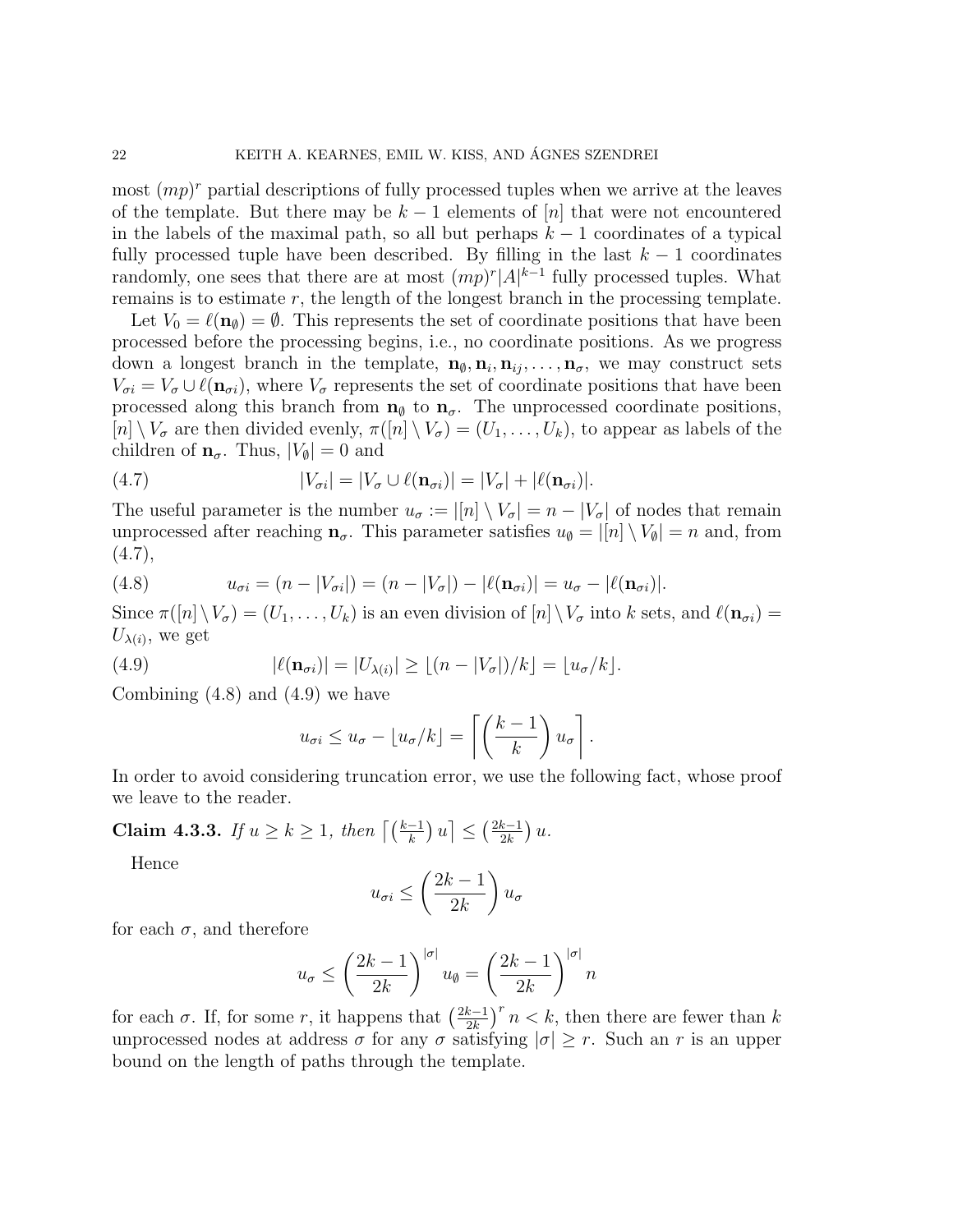Solving  $\left(\frac{2k-1}{2k}\right)$  $\frac{k-1}{2k}$   $\int^r n < k$  for r we obtain that any  $r > \log_w(n/k)$ ,  $w = \frac{2k}{2k-1}$  $\frac{2k}{2k-1}$ , is an upper bound on the length of paths in the template; hence  $r = \log_{w}(n/k) + 1$  is such a bound. Combining this with our earlier number  $(mp)^{r} |A|^{k-1}$  estimating the number of fully processed tuples, we get that the number of such tuples is no more than

$$
(mp)^{\log_w(n/k)+1}|A|^{k-1} = (mp)^{\log_w(n/k)}(mp)|A|^{k-1}
$$
  
=  $(n/k)^{\log_w(mp)}(mp)|A|^{k-1}$   
=  $n^{\log_w(mp)}(k^{-\log_w(mp)}(mp)|A|^{k-1}) \in O(n^{\log_w(mp)}).$ 

This theorem deals only with the case  $p \geq 1$ . We describe next how to refine the estimate in the case  $p = 1$  and how to derive the result for  $p = 0$  from the  $p = 1$  case.

**Corollary 4.3.4.** If  $A$  is a finite algebra with a 0-pointed or 1-pointed k-cube term, then  $d_{\mathbf{A}}(n) \in O(n^{k-1}).$ 

*Proof.* Suppose that **A** has a 1-pointed k-cube term, and that c is the one constant that appears among the cube identities. Then a fully processed tuple **a** has  $c^{\mathbf{A}}$  in every processed coordinate position, and has at most  $k-1$  unprocessed coordinate positions. Hence the set of tuples with a  $c^{\mathbf{A}}$  in all but at most  $k-1$  positions contains all the fully processed tuples, and therefore is a generating set for  $A<sup>n</sup>$ . The number of such tuples is

$$
\binom{n}{k-1} |A|^{k-1} \in O(n^{k-1}).
$$

Now suppose that  $F(x_1, \ldots, x_m)$  is a 0-pointed k-cube term of **A**. Suppose that the cube identities are

(4.10) 
$$
F(M) \approx \begin{pmatrix} x \\ \vdots \\ x \end{pmatrix}.
$$

If **B** is the polynomial expansion of **A**, then we can choose an element  $c \in B = A$ and replace all variables other than  $x$  in  $(4.10)$  with  $c$  to obtain identities witnessing that  $F(x_1, \ldots, x_m)$  is a 1-pointed k-cube term for **B**. Hence  $d_{\mathbf{B}}(n) \in O(n^{k-1})$  by the earlier part of the argument. Now  $d_{\mathbf{A}}(n) \in O(n^{k-1})$  by Theorem 2.2.1 (4).

In Section 5 we shall improve this result by showing that Wiegold dichotomy holds for algebras with a 0-pointed k-cube term. In particular, this means that growth rates are at most linear for such algebras.

Let's combine the results of this subsection with the results of the previous subsection.

**Theorem 4.3.5.** The following are equivalent for a set  $\Sigma$  of basic identities in which only finitely many constant symbols occur.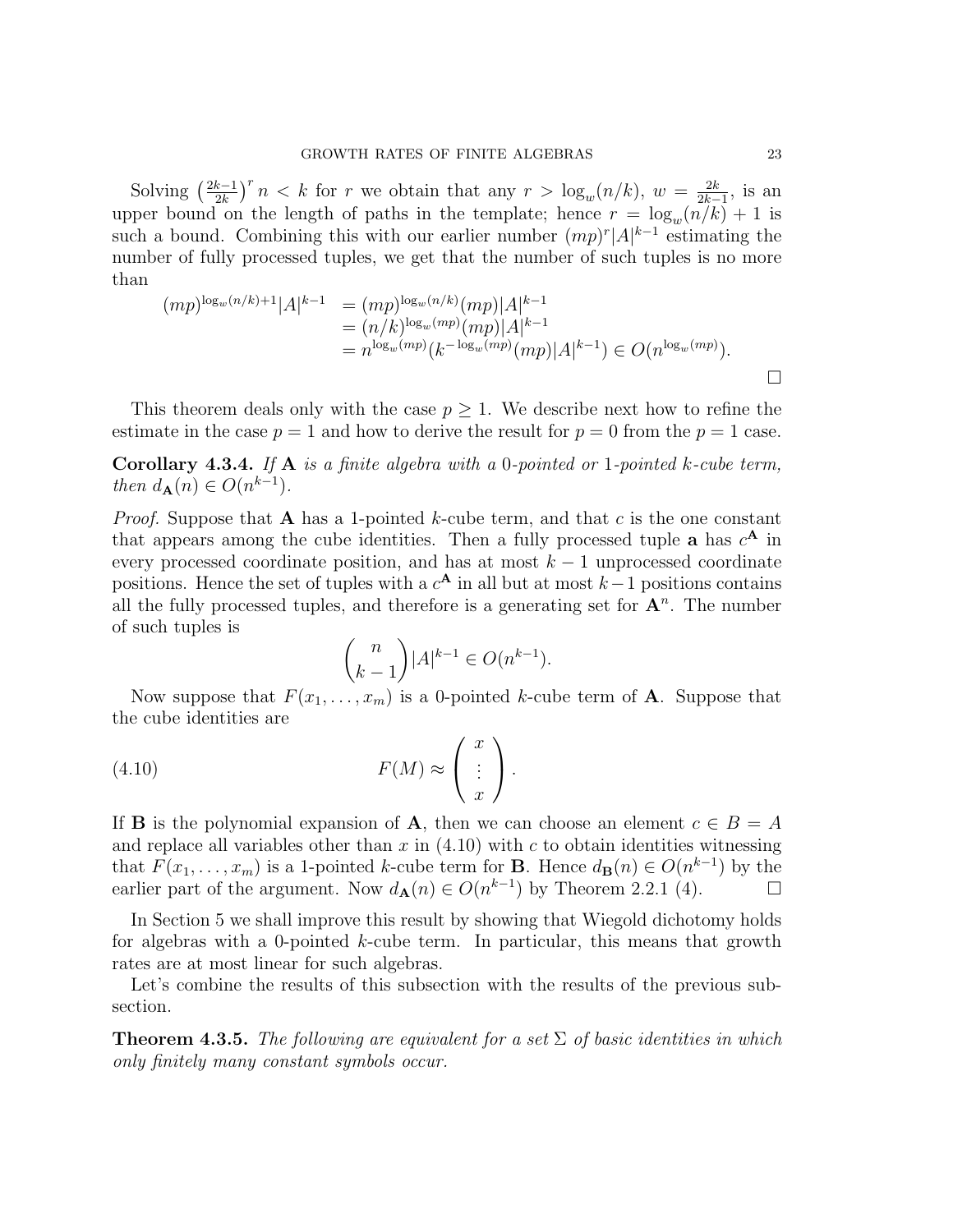- (1)  $\Sigma$  is restrictive.
- (2) The variety axiomatized by  $\Sigma$  has a pointed cube term.
- (3) The variety axiomatized by  $\Sigma$  has a pointed cube term of the form  $F(x_1, \ldots, x_m)$ , where  $m > 1$ , F is a function symbol occurring in  $\Sigma$ , and the variables  $x_1, \ldots, x_m$  are distinct.
- (4) If **A** is a finite algebra realizing  $\Sigma$ , then  $d_{\mathbf{A}}(n)$  is bounded above by a polynomial.
- (5) There is no finite algebra **A** realizing  $\Sigma$  such that  $d_{\mathbf{A}}(n) = 2^n$  for all n.

*Proof.*  $[(1) \Rightarrow (2)]$  Theorem 4.2.3.

 $[(2) \Leftrightarrow (3)]$  Lemma 4.2.1.

 $[(2) \Rightarrow (4)]$  Theorem 4.3.1 and Corollary 4.3.4.

 $[(4) \Rightarrow (5)] d_{\mathbf{A}}(n) = 2^n$  is not bounded above by a polynomial.

 $[(5) \Rightarrow (1)]$  There exists a finite algebra **A** with  $d_{\mathbf{A}}(n) = 2^n$ , namely the 2-element set equipped with no operations.

4.4. Finite algebras with polynomial growth. In this subsection we prove that the bound on growth rates for finite algebras with 1-pointed  $k$ -cube terms, which we established in Corollary 4.3.4, is sharp.

**Theorem 4.4.1.** For each  $k \geq 2$  there is a finite algebra with a 1-pointed k-cube term whose growth rate satisfies  $d_{\mathbf{A}}(n) \in \Theta(n^{k-1})$ .

*Proof.* We shall first construct a partial with the desired growth rate, then modify it slightly to obtain a total algebra satisfying the hypotheses of the theorem.

The universe of the partial algebra will be  $A = \{a_1, \ldots, a_q, 1\}$ . We equip this set with a partial  $k$ -ary operation  $F$  which satisfies

$$
F^{\mathbf{A}}(1, x, \dots, x, x) = F^{\mathbf{A}}(x, 1, \dots, x, x) = \dots = F^{\mathbf{A}}(x, x, \dots, x, 1) = x
$$

for each  $x \in A$ , and which is undefined otherwise. Thus,  $F^{\mathbf{A}}$  is a partial near unanimity operation that is defined only on the nearly unanimous tuples where the lone dissenter is 1 and on the tuple whose entries are unanimously 1. Set  $\mathbf{A} = \langle A; F \rangle$ .

We shall prove the exact formula

(4.11) 
$$
d_{\mathbf{A}}(n) = {n \choose 0} + q {n \choose 1} + q^2 {n \choose 2} + \dots + q^{k-1} {n \choose k-1}
$$

for this partial algebra, which is a polynomial in n of degree  $k-1$ , since  $k = \text{arity}(F)$ and  $q = |A| - 1$  are fixed. This will show that **A** is an  $(q + 1)$ -element partial algebra with  $d_{\mathbf{A}}(n) \in \Theta(n^{k-1})$ . (When  $q = 1$  we will obtain a 2-element partial algebra with  $d_{\mathbf{A}}(n) \in \Theta(n^{k-1}).$ 

Choose and fix *n*. Define the *support* of a tuple  $\mathbf{a} \in A^n$  to be the subset supp( $\mathbf{a}$ )  $\subseteq$ [n] consisting of indices s where  $a_s \neq 1$ . The proof involves showing that the set of all tuples whose support has size at most  $k - 1$  is the unique minimal generating set for  $\mathbf{A}^n$ .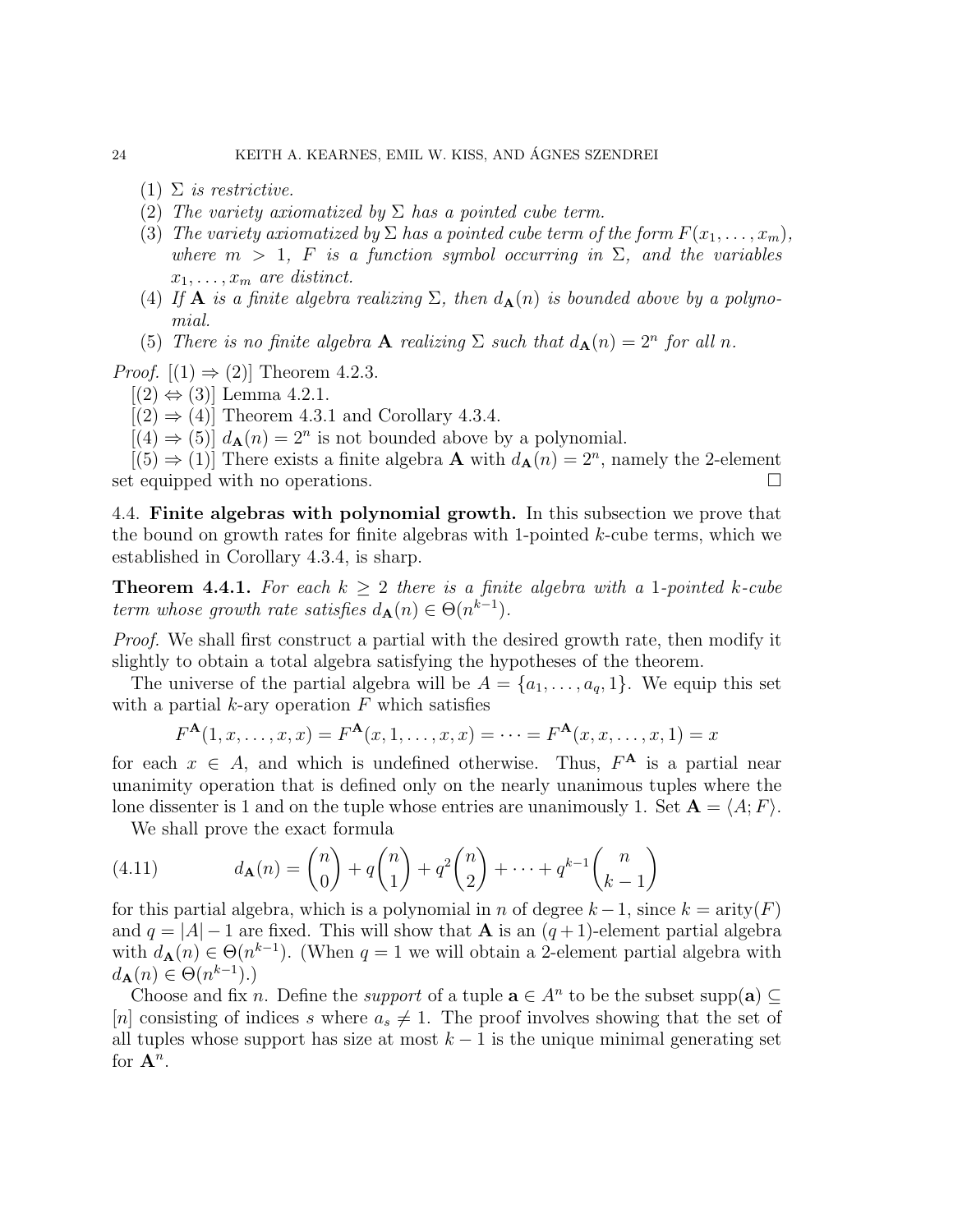**Claim 4.4.2.** If  $S \subseteq [n]$  and  $G \subseteq A^n$ , then let  $G_S$  denote the tuples in G that have support contained in S. If  $\mathbf{a} \in \langle G \rangle$ , then  $\mathbf{a} \in \langle G_S \rangle$ .

In A, we have

$$
F^{\mathbf{A}}(x_1,\ldots,x_k)=1 \Longleftrightarrow x_1=x_2=\cdots=x_k=1.
$$

Hence, in  $\mathbf{A}^n$ , if  $F^{\mathbf{A}^n}(\mathbf{g}_1,\ldots,\mathbf{g}_k)$  is defined and equal to **b**, then  $i \notin \text{supp}(\mathbf{b})$  if and only if  $i \notin \text{supp}(\mathbf{g}_i)$  for any  $\mathbf{g}_i$ . Equivalently,

(4.12) 
$$
\text{supp}(F^{\mathbf{A}^n}(\mathbf{g}_1,\ldots,\mathbf{g}_k)) = \bigcup_{i=1}^k \text{supp}(\mathbf{g}_i)
$$

whenever  $F^{\mathbf{A}^n}(\mathbf{g}_1,\ldots,\mathbf{g}_k)$  is defined. Now let  $G(0) = G$ ,  $G_S(0) = G_S$ ,  $G(j+1) =$  $G(j) \cup F^{\mathbf{A}^n}(G(j), \ldots, G(j)),$  and  $G_S(j+1) = G_S(j) \cup F^{\mathbf{A}^n}(G_S(j), \ldots, G_S(j)).$  By induction on j, using (4.12), it can be shown that any tuple in  $G(j)$  that has support in S lies in  $G_S(j)$ . Since  $\langle G \rangle = \bigcup_j G(j)$  and  $\langle G_S \rangle = \bigcup_j G_S(j)$ , any tuple in  $\langle G \rangle$  with support in S lies in  $\langle G_S \rangle$ .

Claim 4.4.3. The tuple  $\hat{1} = [1, 1, \ldots, 1]^T$  of empty support is an essential generator.

This follows immediately from Claim 4.4.2.

**Claim 4.4.4.** Any tuple whose support has size at most  $k-1$  is an essential generator of  $A^n$ .

Let  $\mathbf{b} \in A^n$  be a tuple of support S where  $1 \leq |S| \leq k-1$ . Without loss of generality,  $S = [\ell] = \{1, ..., \ell\}$  for some  $1 \leq \ell \leq k - 1$ . In order to obtain a contradiction to the claim, assume that **b** is not an essential generator. Then **b** can be generated by elements different from **b**, so the equation  $F^{\mathbf{A}^n}(\mathbf{x}_1,\ldots,\mathbf{x}_k) = \mathbf{b}$  can be solved for the  $x_i$  in such a way that  $\mathbf{b} \notin \{x_1, \ldots, x_k\}$ . Moreover, by (4.12), the  $\mathbf{x}_i$ 's must be taken from the tuples whose support is contained in S. The equation to be solved is therefore:

$$
(4.13) \tFAn(x1,...,xk) = FAn \left( \begin{bmatrix} x_{1,1} \\ \vdots \\ x_{\ell,1} \\ \hline 1 \\ \vdots \\ 1 \end{bmatrix}, \dots, \begin{bmatrix} x_{1,k} \\ \vdots \\ x_{\ell,k} \\ \hline 1 \\ \vdots \\ 1 \end{bmatrix} \right) = \begin{bmatrix} b_1 \\ \vdots \\ b_\ell \\ \hline 1 \\ \vdots \\ 1 \end{bmatrix} = b.
$$

We have introduced horizontal segments as dividers separating the coordinates in  $S = [\ell]$  from the remaining coordinates in order to make the argument clearer. Since  $F^{\mathbf{A}^n}(\mathbf{x}_1,\ldots,\mathbf{x}_k)$  is defined, every row above the dividers is a nearly unanimous row with exactly one 1. Hence there are exactly  $\ell$  1's above the dividers. This means that there are at most  $\ell$  columns which contain a 1 above the dividers. Since there are k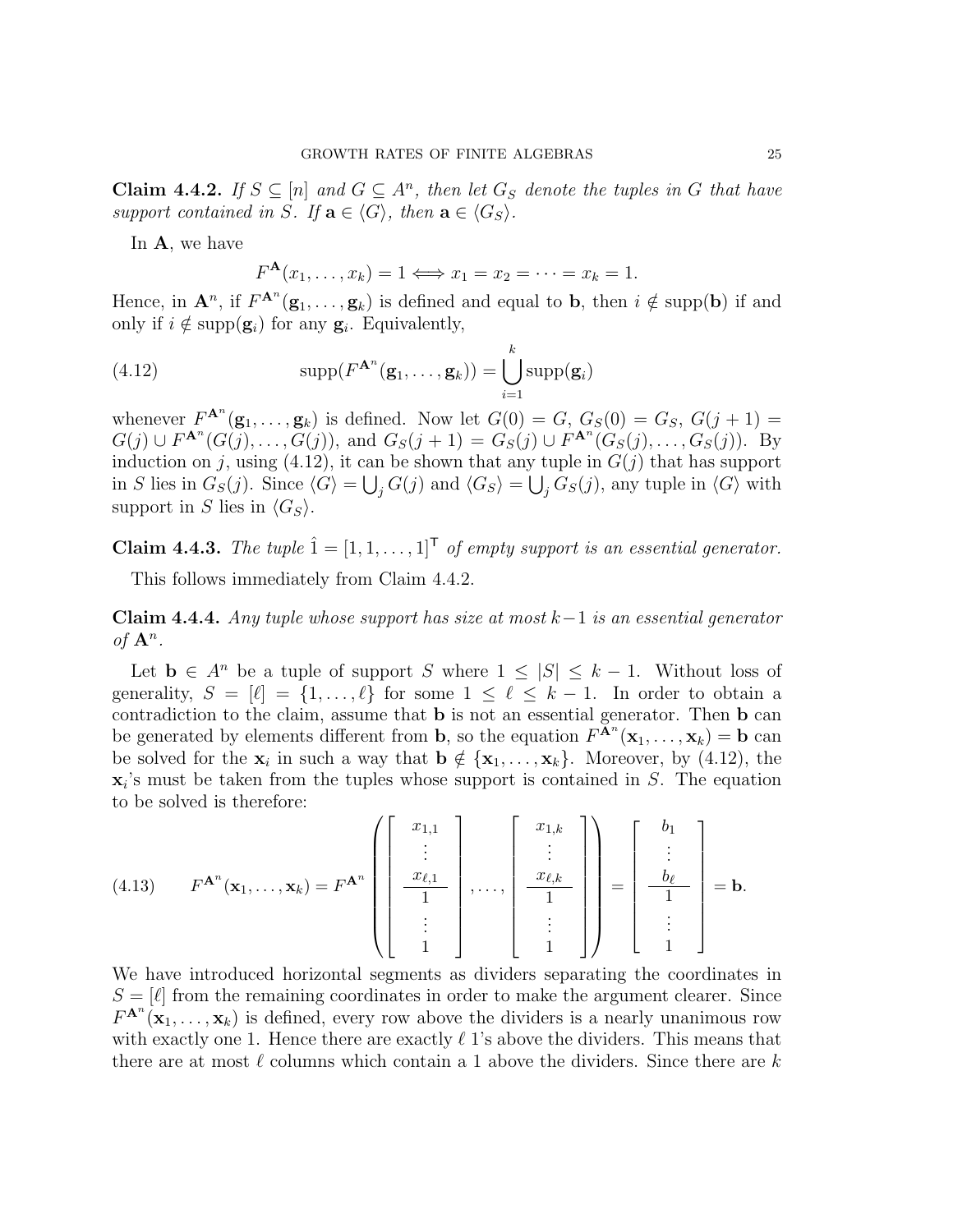such columns, and  $k > \ell$ , there is a column  $x_i$  that contains no 1 above the dividers. Since the *i*-th row above the dividers is nearly unanimous with majority value  $b_i$ , the column  $x_j$  which contains no 1's above the dividers is exactly **b**. This contradicts the assumption that  $\mathbf{b} \notin \{\mathbf{x}_1, \ldots, \mathbf{x}_k\}$ , showing that **b** is indeed an essential generator.

## Claim 4.4.5. A<sup>n</sup> is generated by the tuples whose support has size at most  $k-1$ .

It is enough to show that if **b** has support S of size  $\ell \geq k$ , then **b** can be generated from tuples whose support is properly contained in S. It is enough to prove this in the case where  $S = [\ell]$ . For this we must explain how to solve

$$
(4.14) \qquad F^{\mathbf{A}^n}(\mathbf{x}_1,\ldots,\mathbf{x}_k) = F^{\mathbf{A}^n} \left( \begin{bmatrix} x_{1,1} \\ \vdots \\ x_{\ell,1} \\ \hline 1 \\ \vdots \\ 1 \end{bmatrix}, \ldots, \begin{bmatrix} x_{1,k} \\ \vdots \\ x_{\ell,k} \\ \hline 1 \\ \vdots \\ 1 \end{bmatrix} \right) = \begin{bmatrix} b_1 \\ \vdots \\ b_\ell \\ \hline 1 \\ \vdots \\ 1 \end{bmatrix} = \mathbf{b}
$$

when  $\ell > k$  in such a way that every column contains at least one 1 above the dividers and the *i*-th row above the dividers is nearly unanimously equal to  $b_i$ . This is easy to do. Set  $x_{1,1} = \cdots = x_{k,k} = 1$ , then put exactly one 1 arbitrarily in each of rows  $k + 1$  to  $\ell$ , then fill in the remaining entries above the dividers so that the *i*-th row above the dividers is nearly unanimously equal to  $b_i$ .

We have established up to this point that the set of tuples of support of size at most  $k-1$  is the unique minimal generating set for  $\mathbf{A}^n$ . To complete the proof that the partial algebra A has the specified growth rate, observe that the number of tuples with support S is  $(|A|-1)^{|S|} = q^{|S|}$ , so the number of tuples whose support has size i is  $q^i\binom{n}{i}$ <sup>n</sup><sub>i</sub>). This yields the formula  $d_{\mathbf{A}}(n) = \sum_{i=0}^{k-1} q^i {n \choose i}$  $\binom{n}{i}$ .

The one-point completion,  $A_0$ , is a total algebra with the same growth rate as A. Let B be the expansion of A by one constant symbol 1 whose interpretation is  $1^{\mathbf{B}} = 1$ . The operation  $F^{\mathbf{B}}$  still satisfies

$$
F^{\mathbf{B}}(1, x, \dots, x, x) = F^{\mathbf{B}}(x, 1, \dots, x, x) = \dots = F^{\mathbf{B}}(x, x, \dots, x, 1) = x
$$

for each  $x \in A_0$ , so it is a 1-pointed k-cube term for **B**.

 ${\bf A}^n$  and  ${\bf A}_0^n$  have the same unique minimal generating set, G, which is the set of all tuples with support at most  $k - 1$ ; this set contains 1. The algebra **B** must also have a unique minimal generating set, namely the set obtained from G by deleting  $\hat{1} = 1^{\mathbf{B}^n}$ . Thus  $d_{\mathbf{B}}(n) = d_{\mathbf{A}}(n) - 1 = \sum_{i=1}^{k-1} q^i {n \choose i}$  $\binom{n}{i} \in O(n^{k-1})$ ).  $\qquad \qquad \square$ 

4.5. Abelian algebras with pointed cube terms are affine. Theorem 4.3.5 shows that a set  $\Sigma$  of basic identities is restrictive iff it forces polynomially bounded growth rates iff it entails the existence of a pointed cube term. In this subsection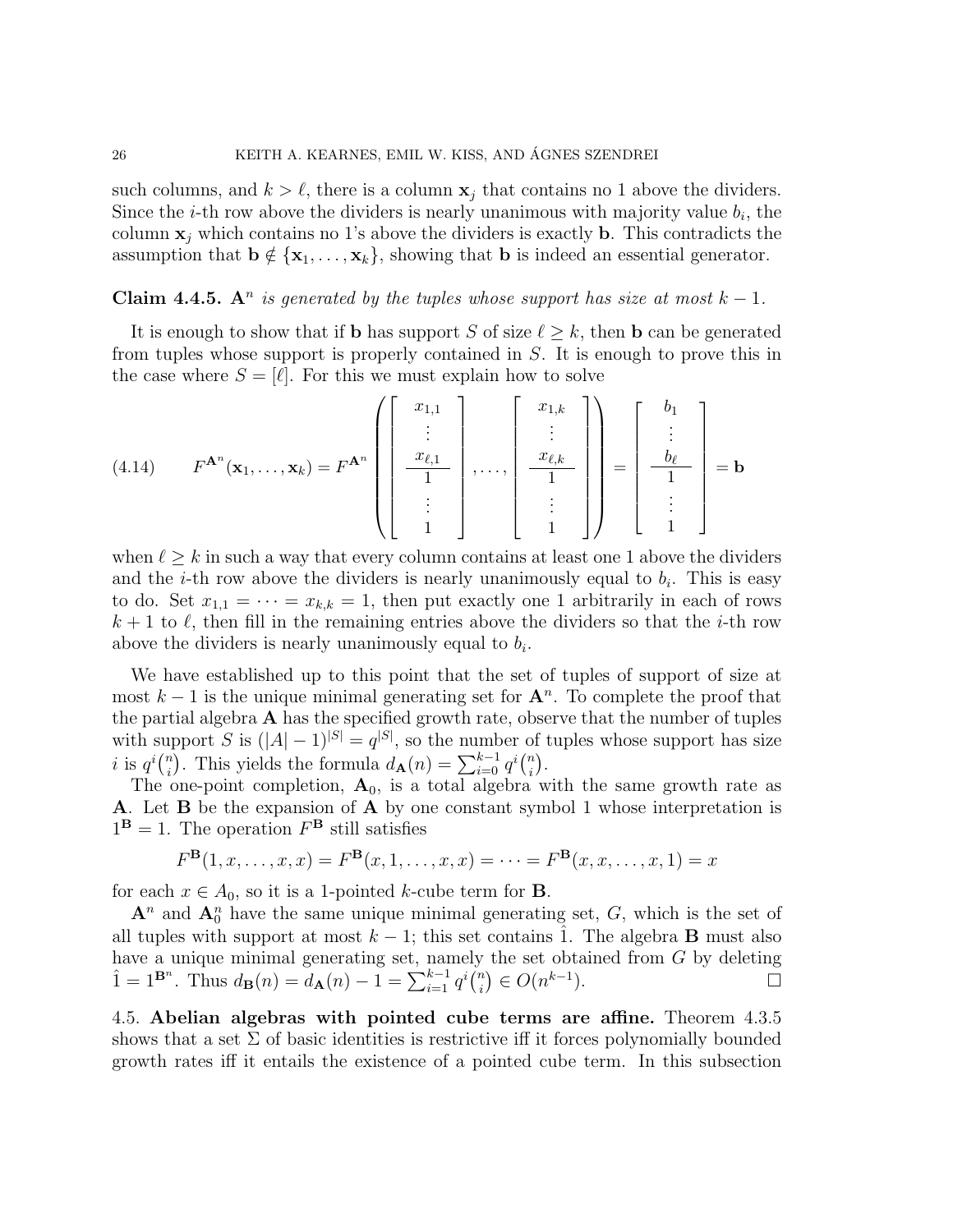we classify the finite abelian algebras that have pointed cube terms by showing that they are exactly the finite affine algebras.

In fact, we do somewhat more than this, although somewhat less than fully determine the growth rates of finite abelian algebras. It is plausible that the following five properties are equivalent for finite abelian algebras:

- (i) A has a Maltsev term.
- (ii) A has a pointed cube term.
- (iii)  $d_{\mathbf{A}}(n) \in \Theta(n)$ .
- (iv)  $d_{\mathbf{A}}(n) \notin 2^{\Omega(n)}$ .
- (v) No finite power  $\mathbf{A}^n$  has a nontrivial strongly abelian homomorphic image.

It is clear that for abelian algebras item (i) is the strongest of these properties and item (v) is the weakest. We have (i) $\Rightarrow$ (ii) since Maltsev terms are cube terms, (i)⇒(iii) by Theorem 2.2.6, (ii)⇒(iv) by Theorem 4.3.5, (iii)⇒(iv) (trivial), and  $(iv) \Rightarrow (v)$  by Corollary 2.2.5 (1). In this subsection we shall prove in addition that (i) and (ii) are equivalent for abelian algebras (Corollary 4.5.3), and that (iii), (iv) and (v) are equivalent for algebras that generate abelian varieties (Theorem 4.5.4).

The equivalence of (i) and (ii) for abelian algebras is a corollary to the following theorem about nilpotent algebras.

Theorem 4.5.1. A finite left nilpotent algebra has a Maltsev polynomial iff it has a pointed cube polynomial.

*Proof.*  $[\Rightarrow]$  A Maltsey polynomial is a 3-ary, 0-pointed, 2-cube polynomial.

 $|\Leftarrow|$  This part of the proof uses tame congruence theory, [15].

Let  $A$  be a finite left nilpotent algebra. Replace  $A$  by its polynomial expansion. In this setting, our goal is to show that if  $A$  has a pointed cube term, then it has a Maltsev term. In general, if **A** is a finite solvable algebra and  $B \leq A^k$  is a subalgebra of a finite power of **A**, then **B** has typeset contained in  $\{1, 2\}$ . A finite solvable algebra  $\bf{A}$  has a Maltsev term iff the typeset of any such  $\bf{B}$  is contained in {2}. Since left nilpotent algebras are solvable, we can prove this theorem by showing that any subalgebra of a finite power of A omits type 1.

Let **B** be a subalgebra of a finite power of **A** and assume that  $\alpha \prec \beta$  is a covering of type 1 in Con(B). Let U be an  $\langle \alpha, \beta \rangle$ -minimal set, let e be an idempotent unary polynomial with range  $U$ , let  $T$  be a trace in  $U$ , and let 1 be an element of  $T$ . Let  $F(x_1, \ldots, x_m)$  be a pointed cube term for the variety generated by **A**. Let M be a  $k \times m$  matrix of variables and constants, where each column contains an entry different from x, such that  $F(M) \approx [x, \ldots, x]^T$  in the variety generated by **A**. As shown in the proof of Theorem 4.3.1, we may (and do) assume that the only variable appearing in M is x. Let N be the matrix obtained from M be replacing each constant with 1. Thus,  $N$  is a matrix of x's and 1's, and each column of  $N$  has at least one 1.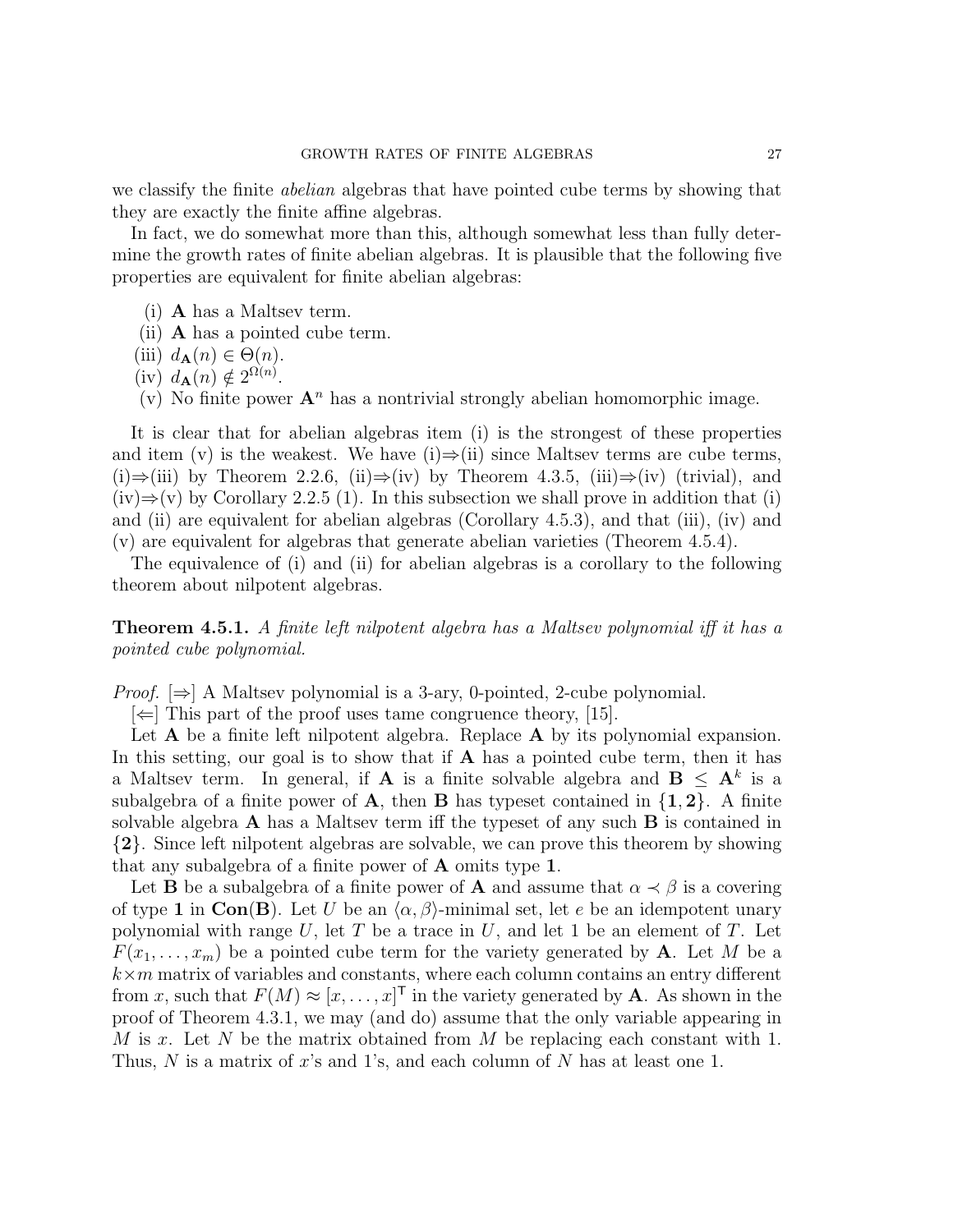**Claim 4.5.2.** In the variety generated by  $\mathbf{A}, F(N) \approx [\pi_1(x), \ldots, \pi_k(x)]^{\mathsf{T}}$  holds, where each  $\pi_i$  is a unary term of finite order. (I.e., for some positive integer r the identity  $\pi_i^r(x) \approx x$  holds.) Moreover, each polynomial  $e\pi_i^{\mathbf{B}}(x)$  is a permutation of U.

The *i*-th cube identity is of the form  $F(z_1, \ldots, z_m) \approx x$  where each  $z_i$  is either a constant symbol or is x. Rewrite it as  $t_i(x, c_i) \approx x$ , where  $c_i$  is the sequence of constant symbols that appear and  $t_i(x, y)$  is the appropriate term. Let  $\hat{1}_i =$  $(1, 1, \ldots, 1)$  have the same length as  $c_i$ . The polynomials  $t_i^{\mathbf{B}}(x, c_i)$  and  $t_i^{\mathbf{B}}(x, \hat{1}_i)$  are twins, meaning that they are derived from the same term with different constants as parameters. Theorem 3.9 and Corollary 3.8 of [19] establish that idempotent twins polynomials of a finite left nilpotent algebra have the ranges of the same cardinality. B is finite and left nilpotent since it is a subalgebra of a finite power of A and A has these properties. The polynomial  $t_i^{\mathbf{B}}(x, \mathbf{c}_i) = F^{\mathbf{B}}(z_1, \ldots, z_m) = x$  is idempotent with range of size |B|, so the idempotent iterate of its twin  $t_i^{\mathbf{B}}(x, \hat{1}_i)$  also has range of size |B|. This forces  $\pi_i(x) := t_i^{\mathbf{B}}(x, \hat{1}_i)$  to be a permutation of B, necessarily of finite order. Since  $A$  and  $B$  generate the same variety, there is an identity of the form  $\pi_i^r(x) \approx x$  that holds in this variety.

If one repeats this argument with the polynomials  $et_i^{\mathbf{B}}(x, \mathbf{c}_i) = e(x)$  and  $et_i^{\mathbf{B}}(x, \mathbf{1}_i) =$  $e\pi_i(x)$ , then one obtains that  $e\pi_i(x)$  is a permutation of U.

Now we consider the behavior of the polynomial  $eF^{\mathbf{B}}(x_1, \ldots, x_m)$  when its arguments are restricted to the trace  $T$ . Since the type of this trace is 1, the function

$$
eF^{\mathbf{B}}\colon T^{m}\to U
$$

is essentially unary modulo  $\alpha$ , which means that the induced function

$$
eF^{\mathbf{B}/\alpha} \colon (T/\alpha)^m \to U
$$

depends on at most one variable. Each column of  $N$  contains an entry equal to 1, so some row of N contains a 1 in its first position. For this row, the fact that  $eF^{\mathbf{B}}(N) = [e\pi_1(x), \ldots, e\pi_m(x)]^{\mathsf{T}}$  where each  $e\pi_i^{\mathbf{B}}(x)$  is a permutation of U yields that  $eF^{\mathbf{B}}(x_1,\ldots,x_m)$ , restricted to T, depends modulo  $\alpha$  on some variable *other* than  $x_1$ . The same type of conclusion holds for each variable of  $eF^{\mathbf{B}}(x_1, \ldots, x_m)$ , which is impossible if this polynomial is essentially unary modulo  $\alpha$  on T.

Corollary 4.5.3. A finite abelian algebra has a pointed cube polynomial iff it is affine.

Not every finite abelian algebra generates an abelian variety, but for those that do we can prove that the growth rate is linear or exponential.

**Theorem 4.5.4.** If  $V$  is an abelian variety and  $A \in V$  is finite, then the following are equivalent.

(iii)  $d_{\mathbf{A}}(n) \in \Theta(n)$ . (iv)  $d_{\mathbf{A}}(n) \notin 2^{\Omega(n)}$ .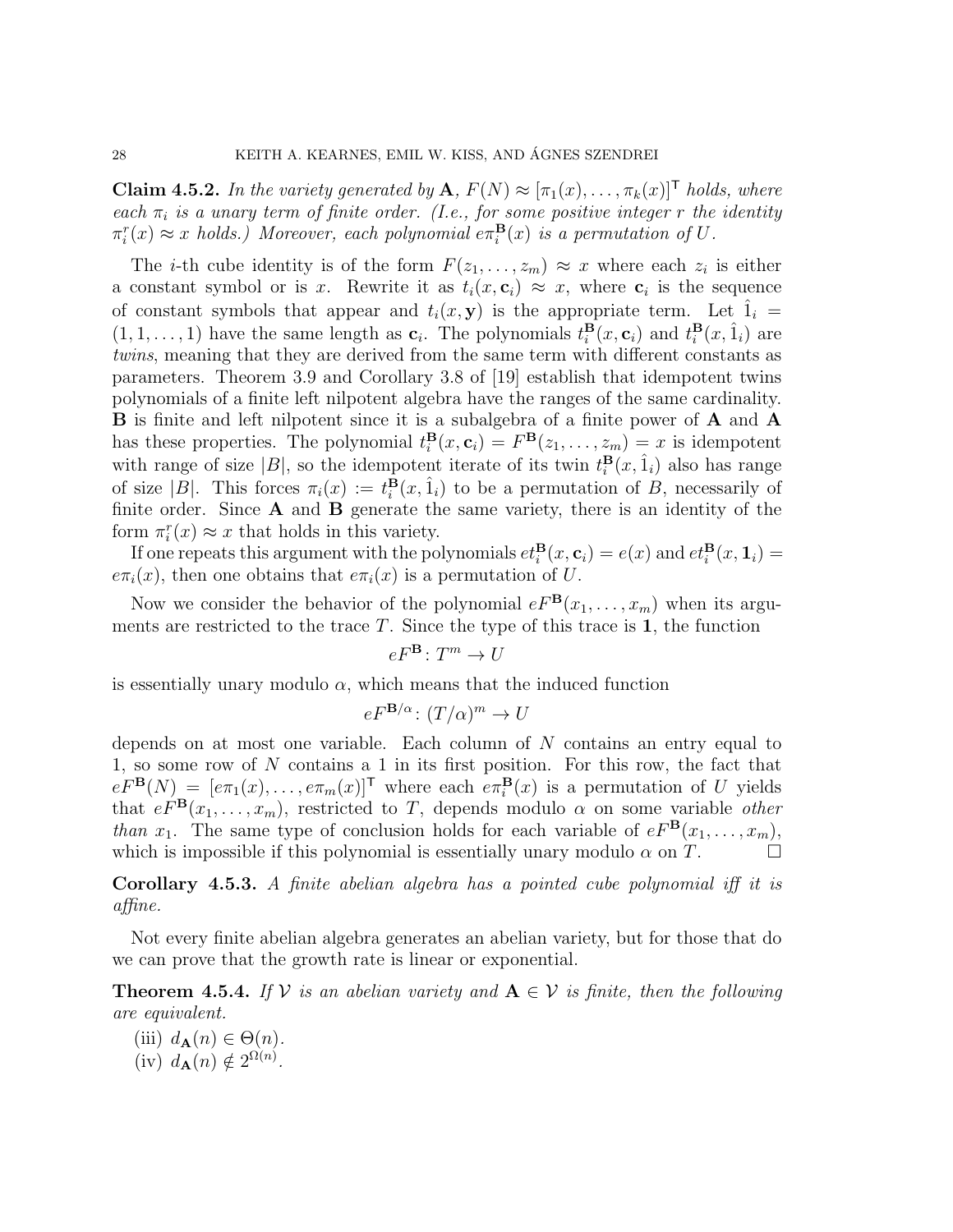(v) No finite power  $\mathbf{A}^n$  has a nontrivial strongly abelian homomorphic image.

*Proof.* We explained why (iii) $\Rightarrow$ (iv) $\Rightarrow$ (v) in the paragraphs before Theorem 4.5.1. Here we prove that  $(v) \Rightarrow (iii)$ .

No assumption or conclusion is altered if we replace  $A$  with its polynomial expansion and the replace  $V$  by the variety this algebra generates, so henceforth we assume that every element of **A** is the interpretation of a constant term and that  $V$  is locally finite.

**Claim 4.5.5.** Let  $U$  be a set containing exactly one member from each polynomial isomorphism class of type 2 minimal sets of A. If  $\alpha \prec \beta$  is a covering of type 2 in  $Con(A<sup>n</sup>)$ , then there is an  $\langle \alpha, \beta \rangle$ -minimal set of the form  $U<sup>n</sup>$  for some  $U \in \mathcal{U}$ .

Since  $Con(A<sup>n</sup>)$  is modular modulo the strong solvability congruence, the covering  $\alpha \prec \beta$  is projective via a sequence of coverings to a covering  $\gamma \prec \delta$  which lies above a coordinate projection kernel,  $\eta$ . Thus the  $\langle \alpha, \beta \rangle$ -minimal sets are the same as the  $\langle \gamma, \delta \rangle$ -minimal sets. Identifying **A** with  $\mathbf{A}^n/\eta$ , choose some  $U \in \mathcal{U}$  that is a  $\langle \gamma/\eta, \delta/\eta \rangle$ minimal set. Then (a)  $U^n$  is the image of an idempotent unary polynomial of  $\mathbf{A}^n$ , (b)  $\mathbf{A}^n|_{U^n}$  is an E-minimal algebra of type 2 (since  $\mathbf{A}^n|_{U^n}$  is polynomially equivalent to  $(\mathbf{A}|_U)^n$  and powers of solvable E-minimal algebras are E-minimal, according to Lemma 4.10 of [18]), and (c)  $\gamma|_{U^n} \neq \delta|_{U^n}$ . Items (a)–(c) are enough to show that  $U^n$ is a minimal set for  $\langle \gamma, \delta \rangle$  and hence for  $\langle \alpha, \beta \rangle$ .

If  $U \in \mathcal{U}$ , then  $\mathbf{A}|_U$  is affine, so there is a constant  $c_U$  such that  $(\mathbf{A}|_U)^n$  can be generated by a set  $G_U$  of size at most  $c_U \cdot n$ . Let  $G = \bigcup_{U \in \mathcal{U}} G_U$ , which is a set of size at most  $(\sum_{U \in \mathcal{U}} c_U) n$ , and let  $\mathbf{B} = \langle G \rangle$  be the subalgebra generated by this set. Since  $V$  is a locally finite abelian variety it is Hamiltonian (cf. [24]), which means that subalgebras are congruence classes. Let  $\theta$  be a congruence on  $\mathbf{A}^n$  that has **B** as a class.

### Claim 4.5.6.  $A^n/\theta$  is strongly abelian.

Since V is abelian, to show that the algebra  $\mathbf{A}^n/\theta \in \mathcal{V}$  is strongly abelian it suffices to prove that it has no type 2 covering. If it did, then there would be congruences  $\alpha \prec \beta$  above  $\theta$  in  $\text{Con}(A^n)$  such that  $\langle \alpha, \beta \rangle$  has type 2. By Claim 4.5.5, there is some  $\langle \alpha, \beta \rangle$ -minimal set of the form  $U^n$  where  $U \in \mathcal{U}$ . By the definition of a minimal set,  $\alpha|_{U^n}$  is properly contained in  $\beta|_{U^n}$ , so  $\alpha|_{U^n}$  is not the universal equivalence relation on  $U^n$ . Since  $\theta \leq \alpha$ ,  $\theta|_{U^n}$  is also not the universal equivalence relation on  $U^n$ . But  $U^n \subseteq B$ , and B is a  $\theta$ -class, so  $\theta|_{U^n}$  must be the universal equivalence relation on  $U<sup>n</sup>$ . Our assumption that  $\mathbf{A}^n/\theta$  has a type 2 quotient has been contradicted, so this algebra is indeed strongly abelian.

To complete the proof, assume that (v) holds, i.e., no finite power  $A<sup>n</sup>$  has a nontrivial strongly abelian homomorphic image. Claim 4.5.6 then implies that  $\theta$  is the universal congruence on  $\mathbf{A}^n$ . Since  $\theta$  has B as a class, we get  $B = A^n$ . But **B**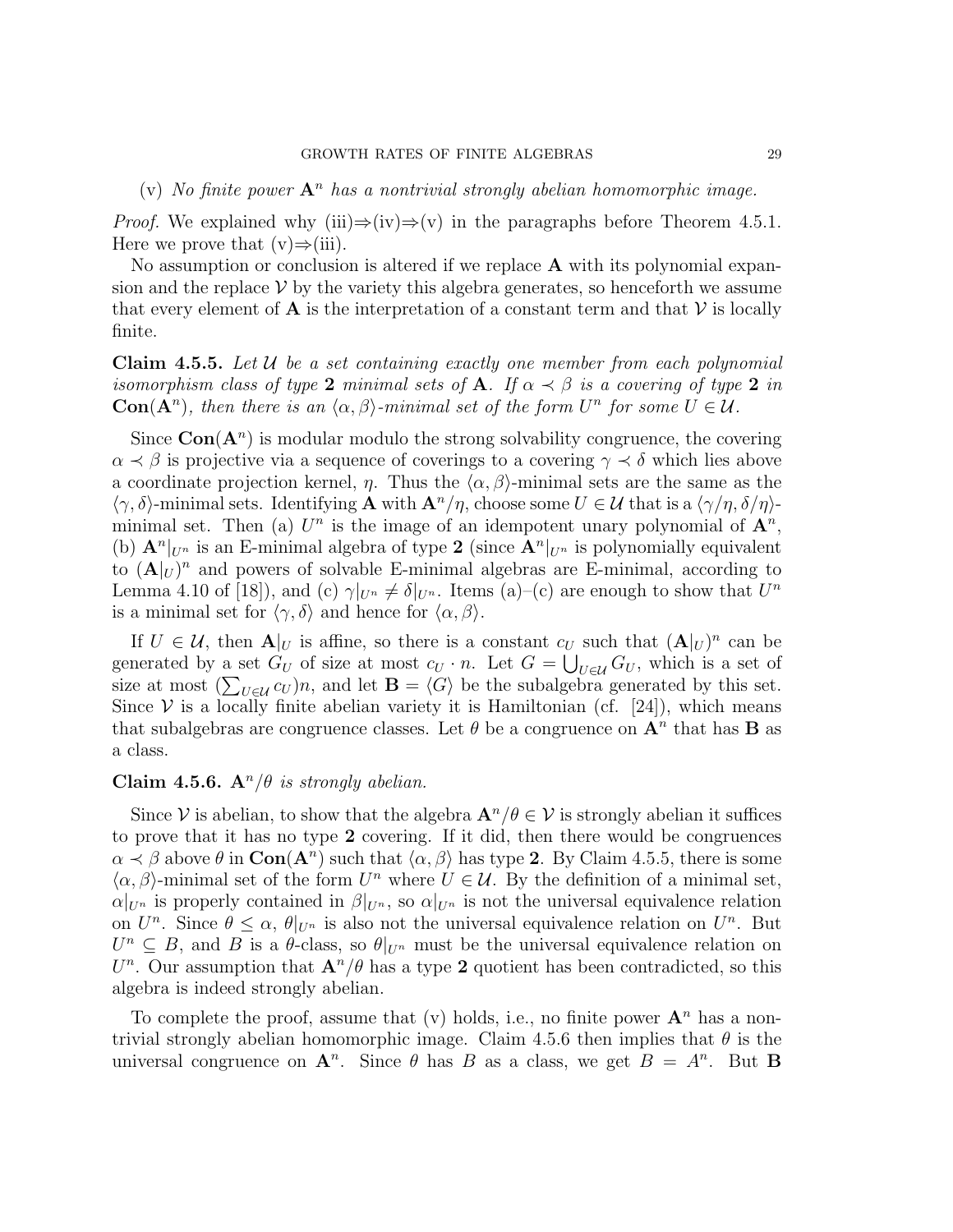was generated by at most  $(\sum_{U \in \mathcal{U}} c_U) n \in O(n)$ , proving that  $d_{\mathbf{A}} \in O(n)$ . By Corollary 2.2.5 (2) we get that  $d_{\mathbf{A}} \in \Theta(n)$ .

4.6. Exponential growth. If A has exponential growth and B has arbitrary growth, then  $\mathbf{A} \times \mathbf{B}$  has exponential growth. Hence it is probably unrealistic to expect any meaningful classification of algebras with exponential growth. This subsection will therefore be limited to identifying one property that forces exponential growth. We will use the property to show that the variety generated by the 2-element implication algebra,  $\langle \{0, 1\}; \rightarrow \rangle$ , contains a chain of finite algebras  $\mathbf{A}_1 \leq \mathbf{A}_2 \leq \cdots$ , each one a subalgebra of the next, where  $A_i$  has logarithmic growth when i is odd and exponential growth when  $i$  is even.

We explore a very simple idea: Suppose that  $A$  is finite and  $u$  and  $v$  are distinct elements of A. If every element of  $\{u, v\}^n$  is an essential generator of  $\mathbf{A}^n$  for each n, then the growth rate of **A** must be at least  $2^n$ . A way to force some tuple  $\mathbf{t} \in \{u, v\}^n$ to be an essential generator of  $\mathbf{A}^n$  is to arrange that  $A^n \setminus {\{\mathbf{t}\}}$  is a subuniverse of  $\mathbf{A}^n$ . This can be accomplished by imposing an 'irreducibility' condition on each coordinate t of **t**, or equivalently by requiring that the complementary set  $A \setminus \{t\}$  behaves like an 'ideal'. For this to work it is enough that  $A \setminus \{t\}$  behaves like a 1-sided semigrouptheoretic ideal, so we introduce a definition that captures this notion for an arbitrary algebraic signature.

**Definition 4.6.1.** Let  $\sigma = (F, \alpha)$  be an algebraic signature. I.e., let F be a set (of operation symbols) and let  $\alpha: F \to \omega$  be a function (assigning arity). Let  $F_0 \subseteq F$ be the set consisting of those  $f \in F$  such that  $\alpha(f) > 0$ . ( $F_0$  is the set of nonnullary symbols.) A selector for  $\sigma$  is a function  $\phi: F_0 \to \omega$  such that  $1 \leq \phi(f) \leq \alpha(f)$  for each  $f \in F_0$ . ( $\phi$  selects one of the places of the function symbol f.)

If  $\phi$  is a selector for  $\sigma$  and **A** is an algebra of signature  $\sigma$ , then a  $\phi$ -irreducible subset of **A** is a subset  $U \subseteq A$  such that whenever  $\alpha(f) = n$  and  $\phi(f) = i$  one has

$$
f^{\mathbf{A}}(a_1,\ldots,a_n) \in U \Rightarrow a_i \in U.
$$

The complement of a  $\phi$ -irreducible subset is called a  $\phi$ -ideal. Explicitly,  $I \subseteq A$  is a  $\phi$ -ideal if whenever  $\alpha(f) = n$ ,  $\phi(f) = i$  and  $a_i \in I$ , then  $f^{\mathbf{A}}(a_1, \ldots, a_n) \in I$ .

In this terminology, a left ideal of a semigroup with multiplication represented by the symbol m would be a  $\phi$ -ideal for the function  $\phi$ :  $\{m\} \rightarrow \{1,2\}$ :  $m \mapsto 2$ , while a right ideal would be a  $\phi$ -ideal for the function  $\phi$ :  $\{m\} \rightarrow \{1,2\}$ :  $m \mapsto 1$ .

**Theorem 4.6.2.** Let A be an algebra of signature  $\sigma$  and let  $\phi$  be a selector for  $\sigma$ . If **A** is the union of finitely many proper  $\phi$ -ideals, then  $d_{\mathbf{A}}(n) \geq 2^n$ .

*Proof.* The union of  $\phi$ -ideals is again a  $\phi$ -ideal, so if **A** is the union of  $k \geq 2$  proper  $\phi$ -ideals then it can be expressed as the union  $I \cup J$  of 2 proper  $\phi$ -ideals. The complements  $I' := A \setminus I$  and  $J' := A \setminus J$  are disjoint  $\phi$ -irreducible sets. Any product  $T := X_1 \times \cdots \times X_n$ , with  $X_i = I'$  or J' for all i, is a  $\phi$ -irreducible subset of  $A^n$ .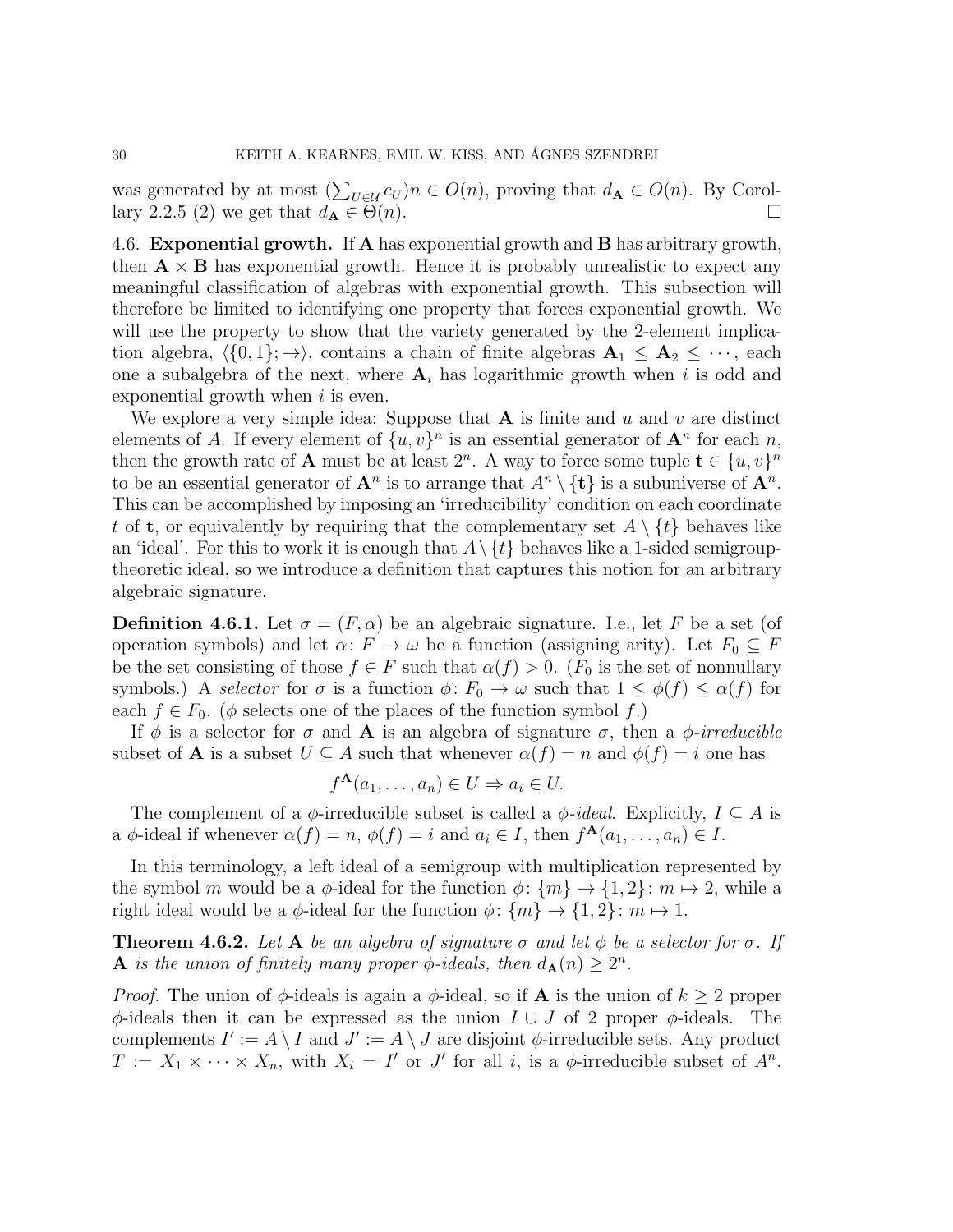Each such set must contain at least one element of any generating set, since the  $\phi$ -irreducibility of T implies that  $A^n \setminus T$  is a subuniverse of  $A^n$ . Since there are  $2^n$ products of the form  $X_1 \times \cdots \times X_n$  with  $X_i = I'$  or J', and they are pairwise disjoint, any generating set for  $\mathbf{A}^n$  must contain at least  $2^n$  elements.

**Example 4.6.3.** In this example, 2 is the 2-element Boolean algebra and  $2^{\circ}$  =  $\langle \{0, 1\}; \rightarrow \rangle$  is the reduct of 2 to the operation  $x \to y = x' \vee y$ . The variety V generated by  $2^{\circ}$  is called the variety of implication algebras. This variety is congruence distributive and has  $2^{\circ}$  as its unique subdirectly irreducible member. Each finite algebra in  $V$  may be viewed as an order filter in a finite Boolean algebra: if  $A \in \mathcal{V}_{fin}$ , then an irredundant subdirect representation  $A \leq (2^{\circ})^k$  may be viewed as a representation of **A** as a subset of  $2^k$  closed under  $\rightarrow$ ; such subsets of  $2^k$  are order filters.

Considering an algebra  $A \in V_{fin}$  to be an order filter in  $2^k$ , each order filter contained within **A** is a right ideal in **A** with respect to the operation  $\rightarrow$ . By Theorem 4.6.2, if  $\bf{A}$  is the union of its proper order filters, its growth rate is exponential. This case must occur unless **A** itself is a principal order filter in  $2<sup>k</sup>$ . Since we represented **A** irredundantly, **A** is a principal order filter in  $2^k$  only when it is the improper filter, i.e.,  $\mathbf{A} = (2^{\circ})^k$ . In this situation **A** is polynomially equivalent to the Boolean algebra  $2^k$ , so it shares logarithmic growth rate with  $2^k$ .

In summary, a finite implication algebra has logarithmic growth rate if it has a least element and has exponential growth rate otherwise.

Now, it is easy to produce a chain of implication algebras  $A_1 \leq A_2 \leq \cdots$ , each one a subalgebra of the next, where  $A_i$  has logarithmic growth when i is odd and exponential growth when i is even. One simply chooses larger and larger Boolean order filters which are principal only when  $i$  is odd. Figure XXX shows how the chain might begin.



#### 5. Wiegold dichotomy holds for algebras with a cube term

In this section we investigate growth rates of finite algebras with a (0-pointed) cube term. Unlike the previous section, where we focused primarily on upper bounds on growth rates, we will prove that growth rates of finite algebras with a cube term must be one of two kinds: if **A** is a finite algebra with a cube term, then  $d_{\mathbf{A}}(n) \in \Theta(\log(n))$ if **A** is perfect and  $d_{\mathbf{A}}(n) \in \Theta(n)$  if **A** is imperfect.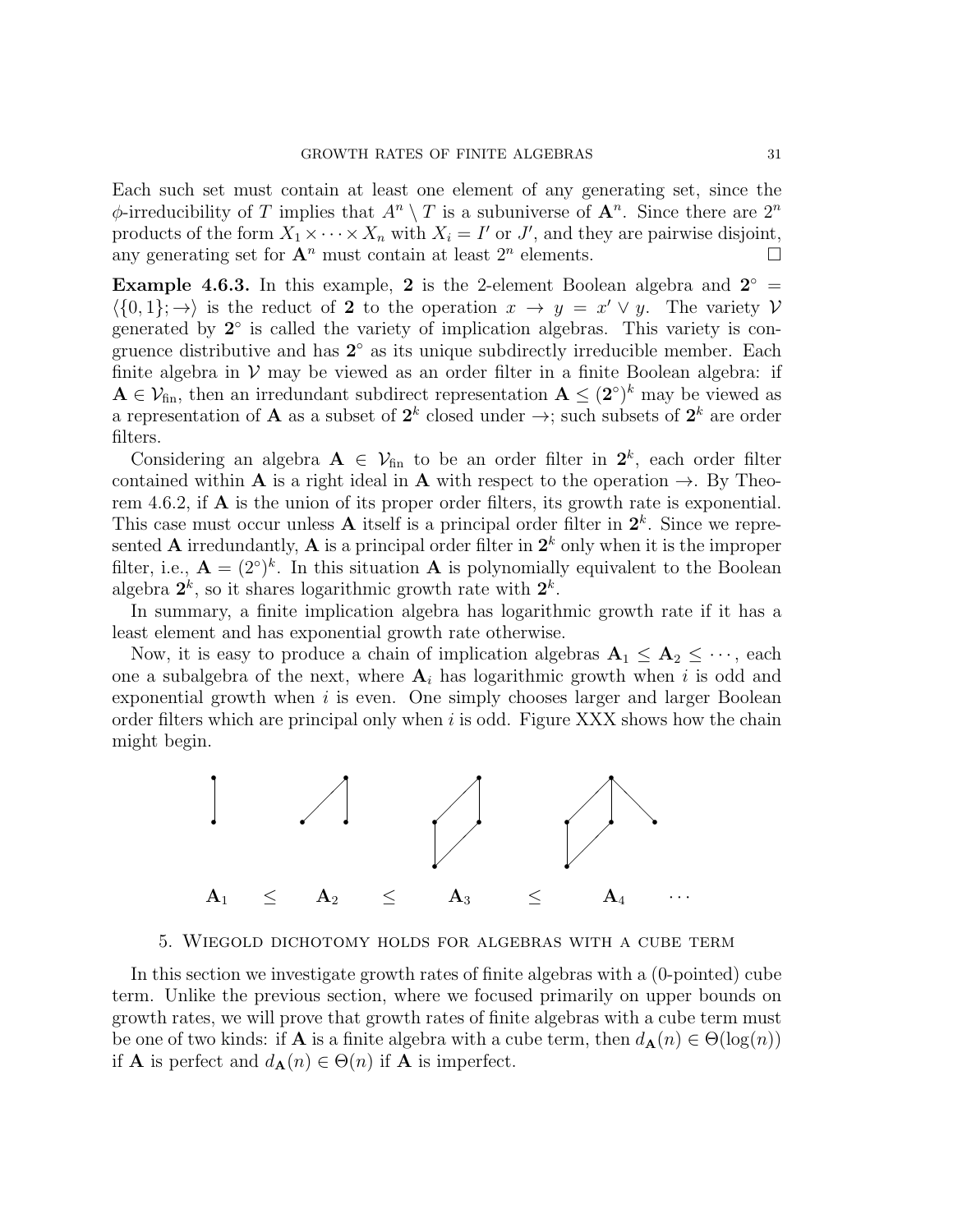Our approach will be through the analysis of the maximal subuniverses of  $A<sup>n</sup>$ . The relevance of maximal subuniverses may be recognized from the fact that a subset  $G \subseteq A^n$  is a generating set for  $A^n$  if and only if  $G \nsubseteq M$  for any maximal subuniverse M of  $\mathbf{A}^n$ . Our analysis of a maximal subuniverse M of  $\mathbf{A}^n$  involves finding surjective homomorphisms  $\varphi: \mathbf{A}^n \to \mathbf{B}$  such that  $\varphi(M) \neq B$ . When  $\varphi$  is such a homomorphism,  $M_{\varphi} := \varphi(M)$  will be a maximal subuniverse of **B** and M will equal  $\varphi^{-1}(M_{\varphi})$  (since  $\varphi^{-1}(M_{\varphi})$  is a proper subuniverse of  $\mathbf{A}^n$  that contains M). We say that M is *induced* by  $\varphi$  in this situation.

We will consider two types of homomorphisms. The first type of homomorphism considered is the projection  $\pi_U : \mathbf{A}^n \to \mathbf{A}^U$  onto the coordinates in U for some subset  $U \subseteq [n]$ . The second type will be the homomorphism  $\eta: \mathbf{A}^n \to (\mathbf{A}/[1,1])^n$  induced by the abelianization map in each coordinate.

Our first main result, Theorem 5.2.4, states that if  $\bf{A}$  has a 0-pointed k-cube term, then every maximal subuniverse is induced by either (i) a projection  $\pi_U$  onto a set of coordinates of size  $|U| < \max\{3, k\}$ , or (ii) the abelianization homomorphism  $\eta$ . The second main result, Theorem 5.4.1, is that there exists a set  $G_{\pi} \subseteq A^{n}$  of size  $O(\log(n))$  that is contained in no maximal subuniverse which can be induced by a type (i) map, and there exists a set  $G_n \subseteq A^n$  of size  $O(n)$  that is contained in no maximal subuniverse which can be induced by a type (ii) map. It follows that  $G_{\pi} \cup G_{n}$ is contained in no maximal subuniverse at all, so it is a generating set of size  $O(n)$ for  $A^n$ . When A is imperfect, the  $O(n)$ -estimate is asymptotically optimal, since it is proved in Corollary 2.2.5 (2) that  $d_{\mathbf{A}}(n) \in \Omega(n)$  when **A** is imperfect. When **A** is perfect,  $\eta$  is constant, hence no maximal subuniverse of  $\mathbf{A}^n$  can be induced by  $\eta$ . It follows that  $G_{\pi}$  is a generating set of size  $\Theta(\log(n))$  for  $\mathbf{A}^n$ , which is asymptotically optimal by Theorem 2.2.2.

5.1. Maximal subuniverses of powers. In this subsection we relate arbitrary maximal subuniverses of  $A<sup>n</sup>$  to critical maximal subuniverses.

**Definitions 5.1.1.** [21] A *compatible n-ary relation* of **A** is a subuniverse of  $\mathbf{A}^n$ .

A compatible relation R is *critical* if it is completely  $\cap$ -irreducible in the subalgebra lattice of  $\mathbf{A}^n$  and directly indecomposable as a relation. (The latter means that R is not of the form  $S \times T$  for subsets  $S \subseteq A^U$  and  $T \subseteq A^V$ , where  $\{U, V\}$  is a partition of  $[n]$  into two cells.)

Any maximal subuniverse M of  $A<sup>n</sup>$  is completely ∩-irreducible in the subalgebra lattice of  $\mathbf{A}^n$ , so a critical maximal subuniverse of  $\mathbf{A}^n$  is just a maximal subuniverse that is directly indecomposable as a relation.

**Definition 5.1.2.** If M is a subuniverse of  $A^n$ , then a *support* of M is a subset  $U \subseteq [n]$  such that  $\pi_U(M) \neq A^U$ .

**Lemma 5.1.3.** If M is a maximal subuniverse of  $A<sup>n</sup>$ , then M has a unique minimal support. If U is the minimal support of M, then  $M_U := \pi_U(M)$  is a critical maximal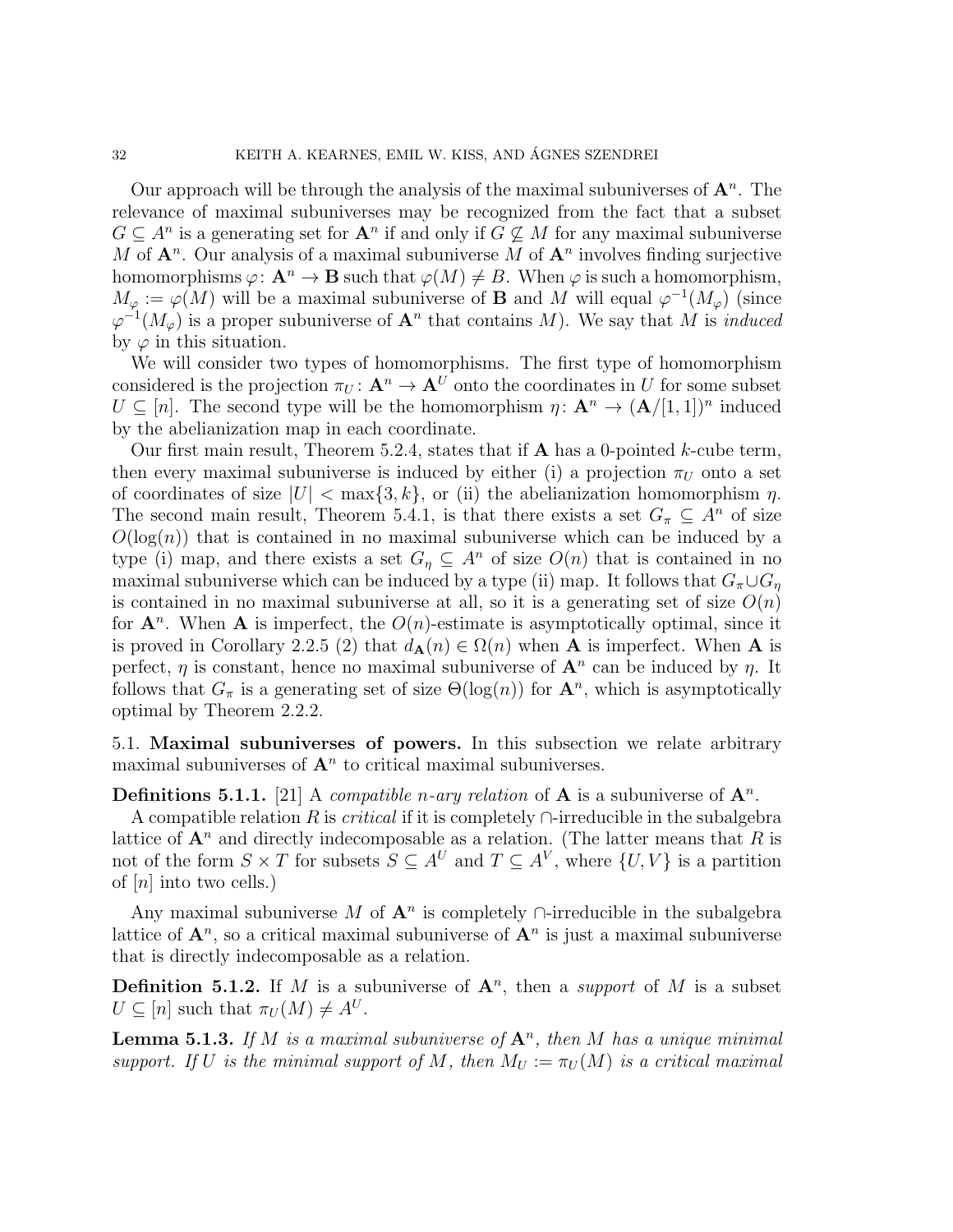subuniverse of  $A^U$ ,  $M = M_U \times A^V$  for  $V = [n] \backslash U$ , and M is induced by the projection  $\pi_U$ . In particular, M itself is critical if and only if its unique support is [n].

*Proof.* Assume that  $U, V \subseteq [n]$  are distinct minimal supports of the maximal subuniverse  $M \leq \mathbf{A}^n$ . U and V must be incomparable under inclusion. Let  $M_U = \pi_U(M)$ and  $M_V = \pi_V(M)$ .

We shall view elements of  $A^n$  as functions from [n] to A. In this language, M is a proper subset of the set of all functions,  $M_U$  is the set of restrictions to U of the functions in  $M$ , and  $M_V$  is the set of restrictions to V of the functions in M. Since  $M_U \neq A^U$ , there is a function  $f: U \to A$  that is not in  $M_U$ . Since V is a minimal support and  $U \cap V$  is properly contained in V, it follows that every function from  $U \cap V$  to A is the restriction of some function in M. In particular,  $f|_{U \cap V} = g|_{U \cap V}$ for some  $g \in M$ . Let  $h \in A^n$  be any function that agrees with f on U and g on V. Then  $h|_U = f \notin M_U$ , so  $h \notin M$ . Yet  $h|_V = g|_V \in M_V$ , so  $h \in M$ , a contradiction. This shows that M has a unique minimal support.

If U is the minimal support of M and  $V = [n] \setminus U$ , then  $M = M_U \times A^V$  is induced by  $\pi_U$ . (This does not require minimality of U, only that U is a support and that M is a maximal subuniverse.) To show that  $M_U$  is a critical maximal subuniverse of  $A^U$ , observe that  $M_U \leq A^U$  is a maximal subuniverse since it is the image of one under the surjective homomorphism  $\pi_U$ . If  $M_U = S \times T$ , where  $S \leq \mathbf{A}^X$  and  $T \leq \mathbf{A}^Y$  for some partition  $\{X, Y\}$  of U, then either  $A^X \neq \pi_X^{\mathbf{A}^U}(M_U) = \pi_X^{\mathbf{A}^n}(M)$ , or  $A^Y \neq \pi_Y^{\mathbf{A}^U}(M_U) = \pi_Y^{\mathbf{A}^n}(M)$ . Either way, one obtains that X or Y is a proper subset of U that is a support of M, contradicting the minimality of  $U$ .

For the final statement of the lemma, if the minimal support of M is  $[n]$ , then  $\pi_{[n]}(M) = M$  is critical by the second statement of the lemma. Conversely, assume that M is critical and  $U \subseteq [n]$  is its minimal support. Since  $M = M_U \times A^V$  and M is directly indecomposable as a relation, we get  $V = \emptyset$ , equivalently  $[n] = U$ .

5.2. The parallelogram property for critical relations. In the preceding subsection we showed that all maximal subuniverses of  $A<sup>n</sup>$  are induced by critical maximal subuniverses on projections  $A^U$  of  $A^n$ . In this section we show that the critical maximal subuniverses of  $A^U$  have a special structure when A has a 0-pointed k-cube term.

**Definition 5.2.1.** [21] Given a partition  $\{S, T\}$  of [n] into two cells, write xy for a tuple in  $A^n$  to mean that  $\mathbf{x} \in A^S$  and  $\mathbf{y} \in A^T$ . A compatible *n*-ary relation R satisfies the *parallelogram property* if, for any partition  $\{S, T\}$  of [n], **au**, **av**, **bv**  $\in$  R implies bu  $\in$  R.

Theorem 3.5 and Theorem 3.6 (3) of [21] together prove the following theorem.

**Theorem 5.2.2.** A variety  $V$  has a 0-pointed k-cube term if and only if every member  $A \in V$  has the property that any critical relation of A of arity at least k has the parallelogram property.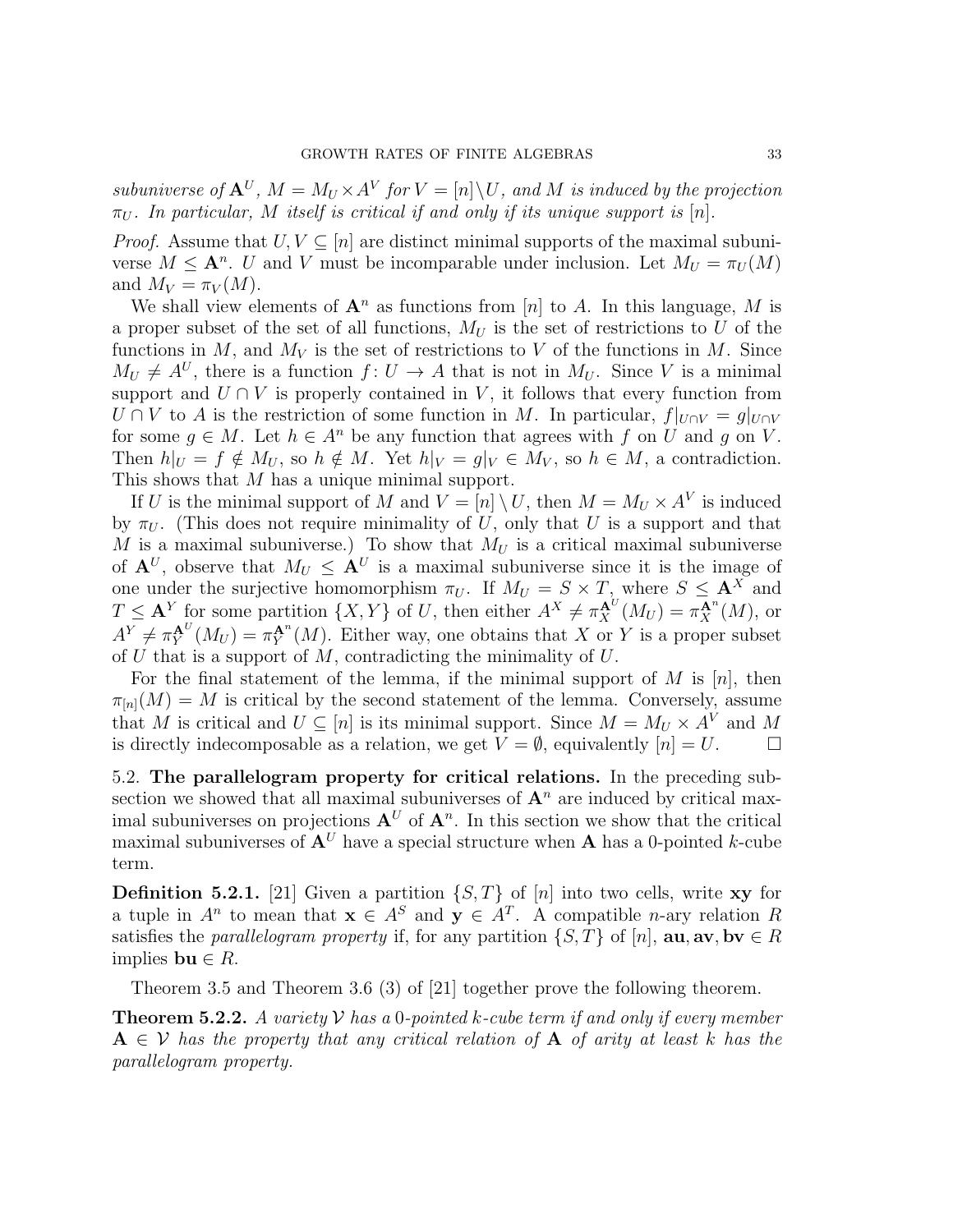It follows from this theorem that if  $A$  has a 0-pointed k-cube term, and M is a maximal subuniverse of  $\mathbf{A}^n$ , then either M is induced by a relation of arity less than k or  $M = M_U \times A^V$  is induced by a critical maximal subuniverse  $M_U \leq A^U$ that has the parallelogram property. (In the latter case, M itself will also have the parallelogram property.) Our next step is to investigate the structure of maximal subuniverses with the parallelogram property.

The paper [21] analyzes arbitrary compatible relations with the parallelogram property in congruence modular varieties. It is shown in [2] that any algebra with a 0 pointed k-cube term generates a congruence modular variety, so the results of  $[21]$ apply here. The first step in the analysis is the "reduction" of a relation, which we describe next.

Suppose that  $R \leq \mathbf{A}^n$  is a compatible relation with the parallelogram property; as a special case, suppose that  $M \leq \mathbf{A}^n$  is a maximal critical subuniverse with the parallelogram property. For the first step in the reduction, realize  $R$  as a subdirect product  $R \leq_{sd} \prod_{i=1}^{n} \mathbf{A}_i$ , where  $\mathbf{A}_i := \pi_i(R) \leq \mathbf{A}$ . In the special case involving the maximal subuniverse M we will have  $A_i = \pi_i(M) = A$  unless the projection of M onto one single coordinate is not surjective. This happens only if M has a support of size one, which, by criticality, implies that  $M$  is a unary relation. We henceforth consider only M of arity at least two, so that in our special case  $\pi_i(M) = A$  for all i. Thus, in the first step in reduction, nothing happens if  $M$  is maximal and of arity greater than one.

Second, define relations, called *coordinate kernels* in [21],

$$
\theta_i = \{ (a, b) \in A_i^2 \mid \exists \mathbf{c} \in \prod_{j \neq i} \mathbf{A}_j \ (a\mathbf{c} \in R \ \& \ b\mathbf{c} \in R) \}.
$$

It is proved in Lemma 2.3 of [21] that (i) each  $\theta_i$  is a congruence on  $\mathbf{A}_i$ , and (ii) R is induced by the homomorphism  $\psi: \prod_{i} A_i \to \prod_{i} A_i / \theta_i$  that is the natural map in each coordinate. (This means: if  $\overline{R} = \psi(R)$ , then  $R = \psi^{-1}(\overline{R})$ .) The relation  $\overline{R}$  is the reduction of R.

In our special case  $M \leq \mathbf{A}^n$ , where M is critical and maximal, we observe that  $\overline{M} = \psi(M)$  is a maximal subuniverse of  $\prod_{i=1}^n A/\theta_i$ . For, if  $M < M' < \prod_{i=1}^n A/\theta_i$ , then  $M = \psi^{-1}(M) < \psi^{-1}(M') < \mathbf{A}^n$ , contradicting the maximality of M.

The next result is a specialization of (some parts of) Theorem 2.5 of [21] to the case where M is a critical maximal subuniverse of  $A^n$  and n is greater than one. We maintain the numbering of [21], but omit the unused parts of the theorem.

**Theorem 5.2.3.** Let M be a critical maximal subuniverse of  $A<sup>n</sup>$  that satisfies the parallelogram property, and let  $\overline{M} \leq \prod_{i} A/\theta_i$  be its reduction. If  $n > 1$  and  $A$  lies in a congruence modular variety, then the following hold.

(1)  $\overline{M} \leq \prod_{i} A/\theta_i$  is a representation of  $\overline{M}$  as a subdirect product of subdirectly irreducible algebras.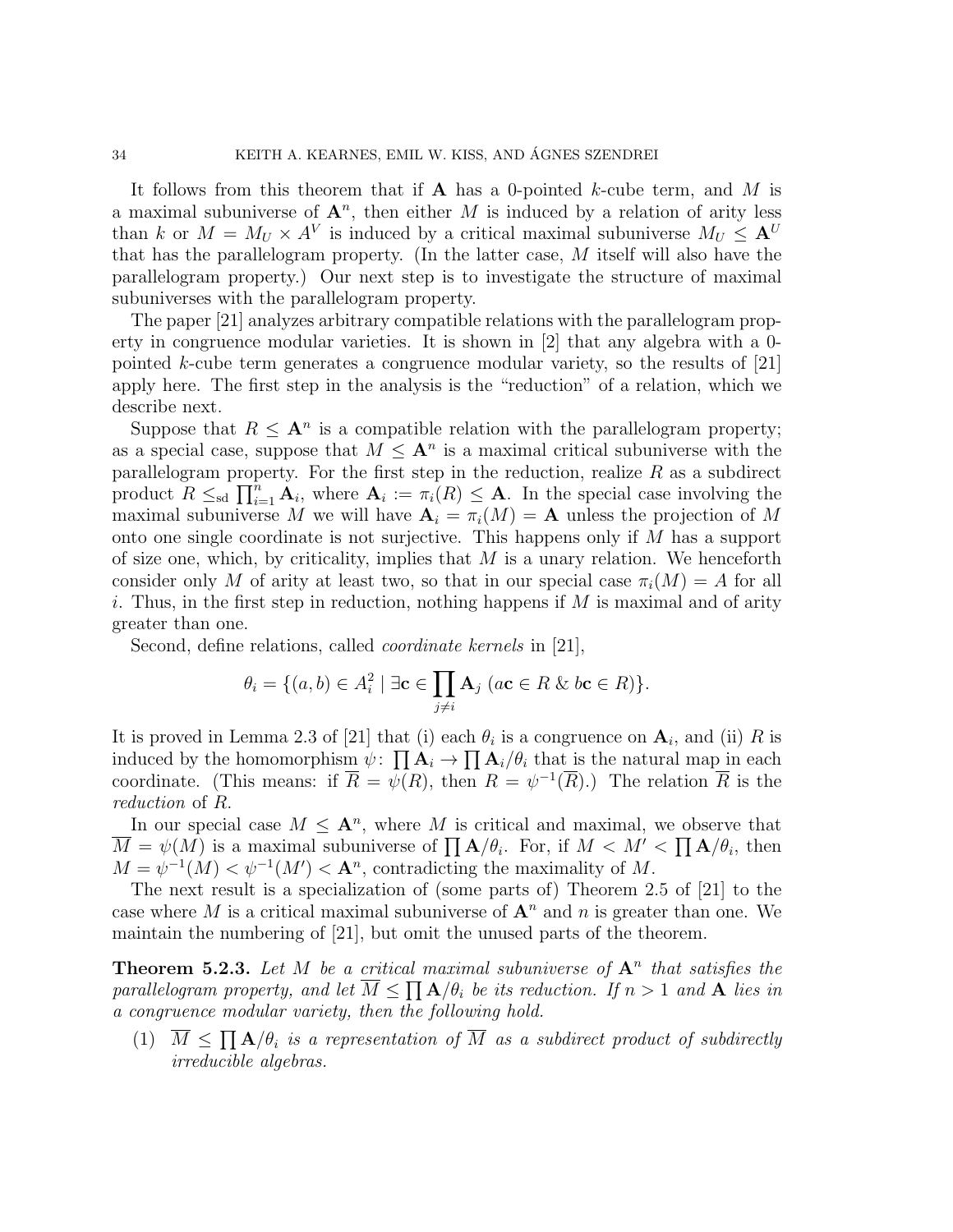$(5)^*$  If  $n > 2$ , then the monolith of  $\mathbf{A}/\theta_i$  is the total relation; i.e.  $\mathbf{A}/\theta_i$  is simple.  $(7)^*$  If  $n > 2$ , then each simple algebra  $\mathbf{A}/\theta_i$  is abelian.

Here, items (5) and (7) are marked with asterisks, because we have altered the statement of (5) from [21] in order to take into account that  $\overline{M}$  is a maximal subuniverse of  $\prod_{i=1}^{n} A/\theta_i$  and we have altered the statement of (7) in order to take into account the conclusion from  $(5)^*$  that  $\mathbf{A}/\theta_i$  is simple.

We explain what this theorem contributes to our current investigation. Suppose that **A** has a 0-pointed k-cube term. Suppose also that  $M \leq \mathbf{A}^n$  is maximal, U is the minimal support of M, and  $M = M_U \times A^V$  is induced by  $\pi_U : \mathbf{A}^n \to \mathbf{A}^U$ . If |U| is at least as large as  $\max\{3, k\}$ , then the theorem proves that  $M_U$  is induced by a homomorphism  $\psi: \mathbf{A}^U \to \prod_U \mathbf{A}/\theta_i$  where each factor  $\mathbf{A}/\theta_i$  is a simple abelian algebra. Thus, M itself is induced by the composition of the surjective homomorphisms

$$
\mathbf{A}^n \xrightarrow{\pi_U} \mathbf{A}^U \longrightarrow (\mathbf{A}/[1,1])^U \longrightarrow \prod_U \mathbf{A}/\theta_i,
$$

where the last two maps are a factorization of the map  $\psi: \mathbf{A}^U \to \prod_U \mathbf{A}/\theta_i$  which induces  $M_U$ , and these two maps are defined coordinatewise by the natural maps  $\mathbf{A} \to \mathbf{A}/[1,1] \to \mathbf{A}/\theta_i$ . (We have  $\theta_i \geq [1,1]$ , since  $\mathbf{A}/\theta_i$  is abelian.) Hence M is induced by the sub-composition  $\mathbf{A}^n \xrightarrow{\pi_U} \mathbf{A}^U \longrightarrow (\mathbf{A}/[1,1])^U$ , which may be factored another way as  $\mathbf{A}^n \stackrel{\eta}{\longrightarrow} (\mathbf{A}/[1,1])^n \stackrel{\pi_U}{\longrightarrow} (\mathbf{A}/[1,1])^U$ . Hence M is induced by the single map  $\eta$ , which maps  $\mathbf{A}^n$  onto its abelianization. Altogether this proves the desired result:

**Theorem 5.2.4.** Assume that **A** has a 0-pointed k-cube term. If  $M \leq A^n$  is a maximal subuniverse, then either

- $(\pi)$  M is induced by a projection  $\pi_U \colon \mathbf{A}^n \to \mathbf{A}^U$  for some subset  $U \subseteq [n]$  satisfying  $|U| < \max\{3, k\},\$ or
- (*η*) *M* is induced by  $\eta: \mathbf{A}^n \to (\mathbf{A}/[1,1])^n$ .

5.3. A solution to a combinatorial problem. The problem considered here is: If A is a finite set and  $n \geq k > 1$  are integers, then how small can a set  $G \subseteq A^n$  be if its projection onto any subset of  $k$  coordinates is surjective?

If A is finite,  $G \subseteq A^n$  and  $|G| = g$ , then G can be linearly ordered and taken to be the sequence of rows of a  $g \times n$  matrix of elements of A, say  $[a_{i,j}]$ . If

$$
\sigma: \quad 1 \le j(1) < \cdots < j(k) \le n
$$

is a selection of  $k$  numbers between 1 and  $n$ , then the projection of  $G$  onto the coordinates in  $\sigma$  is the set of row vectors  $(a_{1,j(1)},\ldots,a_{1,j(k)}),\ldots,(a_{g,j(1)},\ldots,a_{g,j(k)})$ which occur as the set of rows of the  $g \times k$  minor of  $[a_{i,j}]$  whose column indices are the indices in  $\sigma$ . G projects surjectively onto each k coordinates of  $A^n$  if and only if, for each choice  $\sigma$  of k column indices, the set of row vectors of the corresponding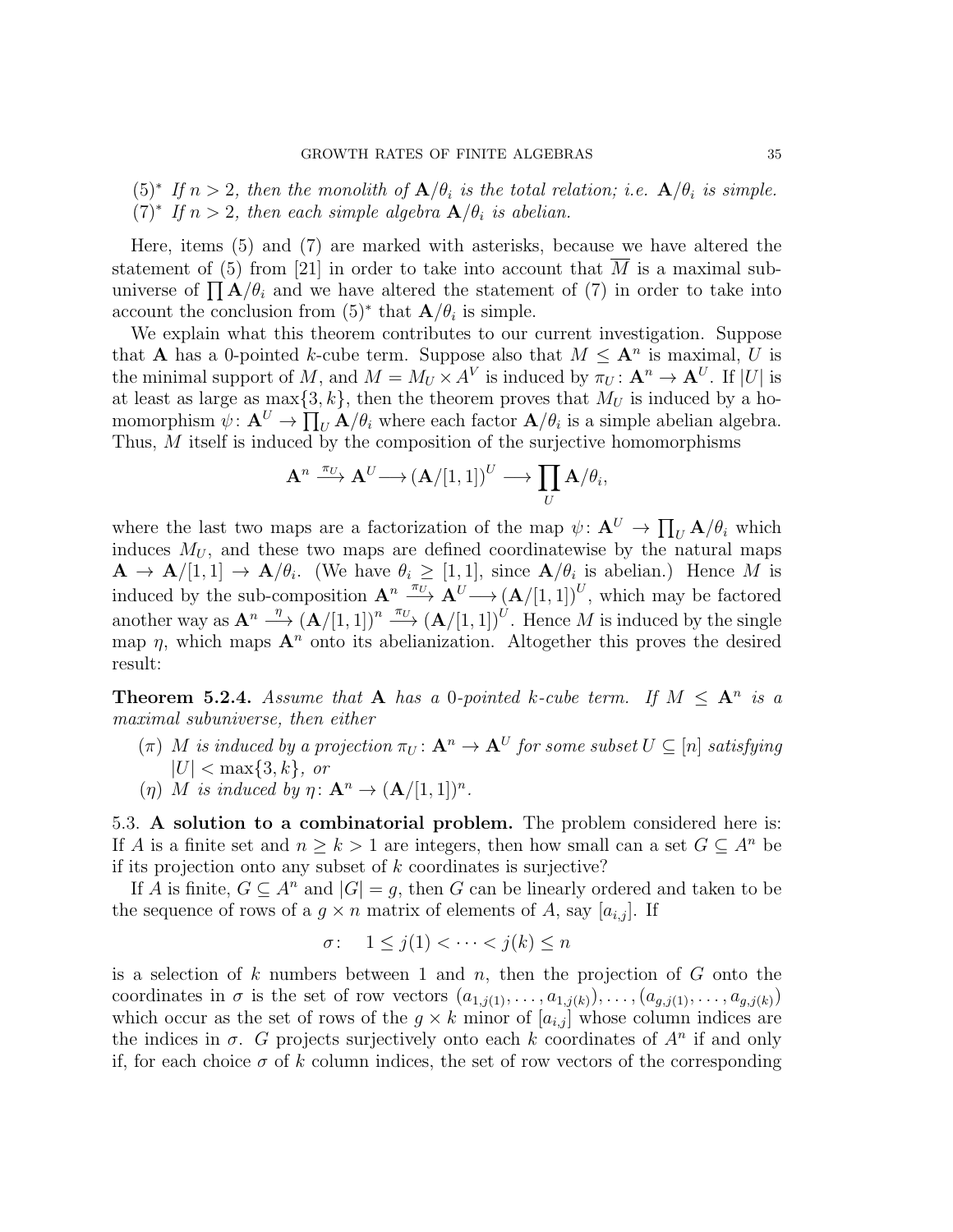$g \times k$  minor of  $[a_{i,j}]$  exhausts  $A^k$ . Therefore, call a  $g \times k$  matrix of elements of A a bad minor (or bad matrix) if its rows fail to exhaust  $A<sup>k</sup>$ . The desired property of G is that its associated matrix has no bad minors.

**Theorem 5.3.1.** Let A be a finite set of size  $|A| = a > 1$ . Let  $n \ge k > 1$  be natural numbers, and set  $u = a^k/(a^k - 1)$ . If  $g \ge k \log_u(n) + \log_u(a^k/k!)$ , then there is a matrix in  $A^{g\times n}$  with no bad minors.

*Proof.* This is a probabilistic proof. Our sample space is the set  $A^{g\times n}$  of all  $q \times n$ matrices of elements of A. Our probability distribution is the uniform one, so each individual matrix  $M \in A^{g \times n}$  has probability  $P(M) = |A^{g \times n}|^{-1} = a^{-gn}$ . For each matrix  $M \in A^{g \times n}$  and each sequence of k column indices,

$$
\sigma: \quad 1 \le j(1) < \cdots < j(k) \le n,
$$

let  $M_{\sigma}$  denote the  $g \times k$  minor of M whose column indices are those enumerated by σ (called the σ-minor of M). Let  $X_{\sigma}$  be the random variable whose value at the element  $M \in A^{g \times n}$  is 1 if  $M_{\sigma}$  is a bad minor and 0 otherwise, i.e.,  $X_{\sigma}$  is the indicator variable for bad  $\sigma$ -minors.

Claim 5.3.2. For any  $\sigma$ , the expected value of  $X_{\sigma}$  satisfies (5.1)  $E(X_{\sigma}) \leq a^k (a^k - 1)^g a^{-gk}.$ 

The expectation is computed

$$
E(X_{\sigma}) = \sum_{M \in A^{g \times n}} (X_{\sigma}(M) \cdot P(M))
$$
  
= 
$$
\sum_{M \in A^{g \times n}} (X_{\sigma}(M) \cdot a^{-gn})
$$
  
= 
$$
(\sum_{M \in A^{g \times n}} X_{\sigma}(M)) a^{-gn},
$$

where the sum  $\sum_{M\in A^{g\times n}} X_{\sigma}(M)$  on the last line represents the number matrices in  $A^{g\times n}$  whose  $\sigma$ -minor is bad. By definition, a  $g \times k$  matrix is bad if some tuple  $\mathbf{a} \in A^k$ does not appear among its rows. So, for each  $\mathbf{a} \in A^k$ , let  $\mathcal{U}_{\mathbf{a}}$  denote the set of all  $g \times k$  matrices where **a** does not appear among the rows.  $|\mathcal{U}_a|$  can be computed by noting that the g rows of a matrix in  $\mathcal{U}_a$  may be freely chosen from the set  $A^k - \{a\}$ , which has size  $a^k - 1$ , so  $|\mathcal{U}_a| = (a^k - 1)^g$ . The bad  $g \times k$  matrices are those from  $\bigcup_{a\in A^k} \mathcal{U}_a$ . Since the cardinality of the union is no more than the sum of the individual cardinalities, and these summands have the same size, we get that the number of bad  $g \times k$  matrices is no more than  $|A^k| \cdot |\mathcal{U}_a| = a^k (a^k - 1)^g$ . Each bad  $g \times k$  matrix N can be extended in  $a^{g(n-k)}$  ways to a matrix  $M \in A^{g \times n}$  whose  $\sigma$ -minor satisfies  $M_{\sigma} = N$ , so the number of matrices in  $A^{g\times n}$  with a bad  $\sigma$ -minor is no more than  $a^k(a^k-1)^{g}a^{g(n-k)}$ . Hence

$$
E(X_{\sigma}) = \left(\sum_{M \in A^{g \times n}} X_{\sigma}(M)\right) a^{-gn} \le a^k (a^k - 1)^g a^{g(n-k)} a^{-gn} = a^k (a^k - 1)^g a^{-gk},
$$

as claimed.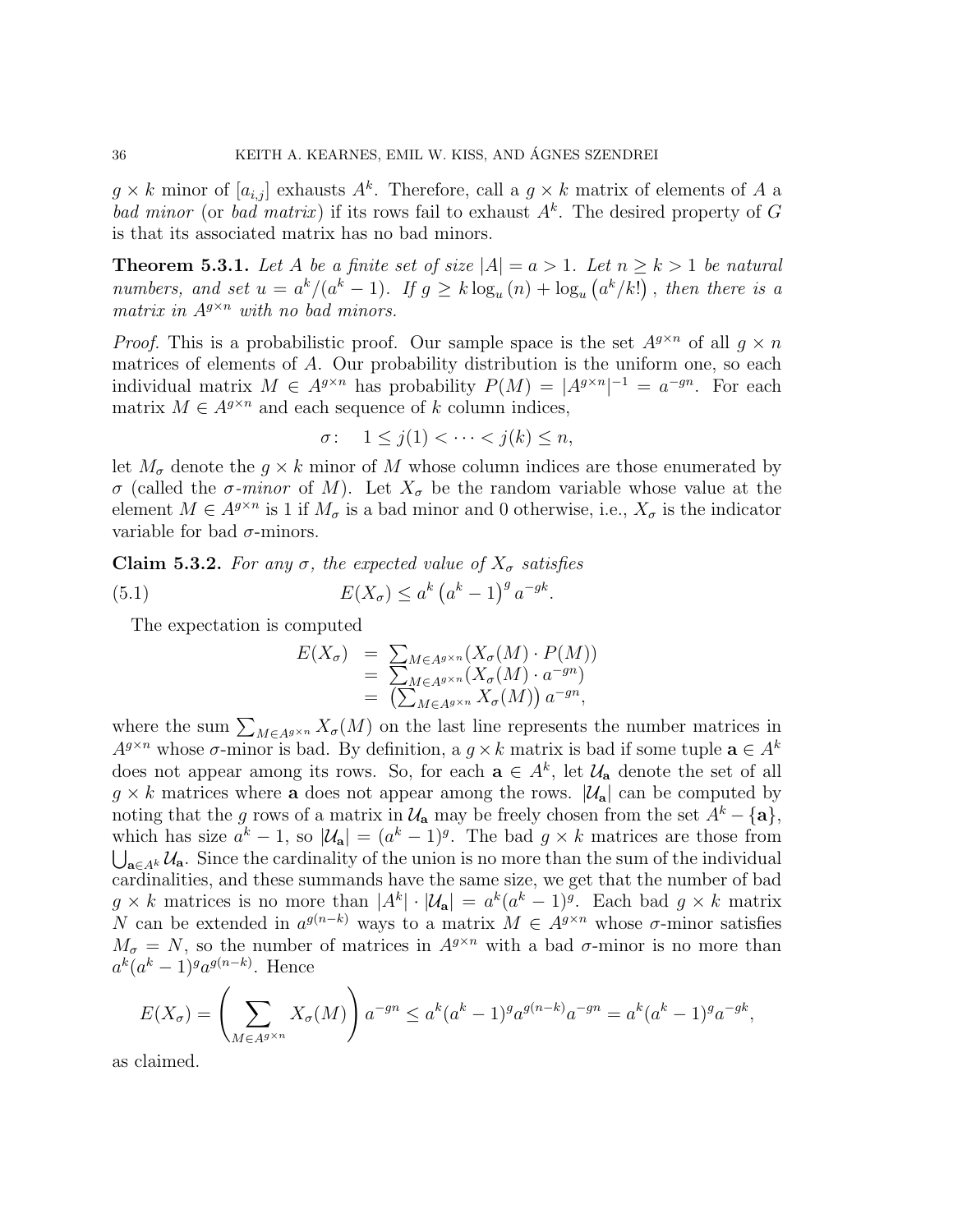If  $X := \sum_{\sigma} X_{\sigma}$  is the sum of all  $X_{\sigma}$  as  $\sigma$  ranges over all  $\binom{n}{k}$  $\binom{n}{k}$  choices of k column indices and  $M \in A^{g \times n}$ , then  $X(M)$  equals the number of bad  $g \times k$  minors of M. Since expectation is linear, and since  $\binom{n}{k}$  $k_k^n$   $\langle n^k/k!$  when  $n \geq k > 1$ , we get from  $(5.1)$ that

$$
E(X) = \sum_{\sigma} E(X_{\sigma}) \le {n \choose k} a^k (a^k - 1)^g a^{-gk} < n^k (a^k / k!)(a^k - 1)^g a^{-gk}.
$$

If it is the case that

(5.2) 
$$
n^k (a^k / k!) (a^k - 1)^g a^{-g k} \le 1,
$$

then we will have  $E(X) < 1$ , meaning that the expected number of bad minors in an element of  $A^{g\times n}$  is strictly less than 1. This can happen only if matrices without bad minors exist. Rewriting (5.2) as

$$
n^{k} \le \left(\frac{a^{k}}{(a^{k}-1)}\right)^{g}(a^{k}/k!)^{-1} = u^{g}(a^{k}/k!)^{-1},
$$

using the definition  $u = a^k/(a^k - 1)$ , we can solve for g to get

(5.3) 
$$
g \ge k \log_u(n) + \log_u(a^k/k!).
$$

When this inequality holds we get that (5.2) holds, so a matrix with no bad minors exists. This is exactly the statement of the theorem.  $\Box$ 

**Corollary 5.3.3.** Let A be a finite set of size  $|A| = a > 1$ . Let  $n \ge k > 1$  be natural numbers, and set  $u = a^k/(a^k - 1)$ .

- (1) If  $g = \lceil k \log_u(n) + \log_u(a^k/k!) \rceil$ , then there exists a subset  $G \subseteq A^n$  of size g whose projection onto any  $k$  coordinates of  $A<sup>n</sup>$  is surjective.
- (2) Let  $G \subseteq A^n$  be a subset.
	- (i) If the projections  $pr_i: G \to A$  and  $pr_j: G \to A$  onto distinct coordinates are different functions for all i and j, then  $|G| \ge \log_a(n)$ .
	- (ii) If no two projections  $pr_i: G \to A$  and  $pr_j: G \to A$  differ by a permutation of A (i.e., if it is not the case that  $\pi \circ pr_i = pr_j$  for any i and j or  $\pi \in Sym(A)$ , then  $|G| \geq \log_a(n) + \log_a(a!)$ .
	- (iii) If all projections of G onto pairs of coordinates are surjective, then  $|G| \geq$  $log_a(n) + log_a(a!).$

When reading the statement of this corollary one should imagine that  $a$  and  $k$  (and hence u) are fixed while n ranges. Item (1) implies that there is a subset  $G \subseteq A^n$ of size  $O(\log(n))$  that projects surjectively onto any k coordinates. Item (2) implies that any set  $G \subseteq A^n$  that projects surjectively onto each set of k coordinates must have size  $\Omega(\log(n))$  if k is at least 2. Taken together these statements show that, as a function of n, the least size of a set  $G \subseteq A^n$  that projects onto each k coordinates is  $\Theta(\log(n))$ .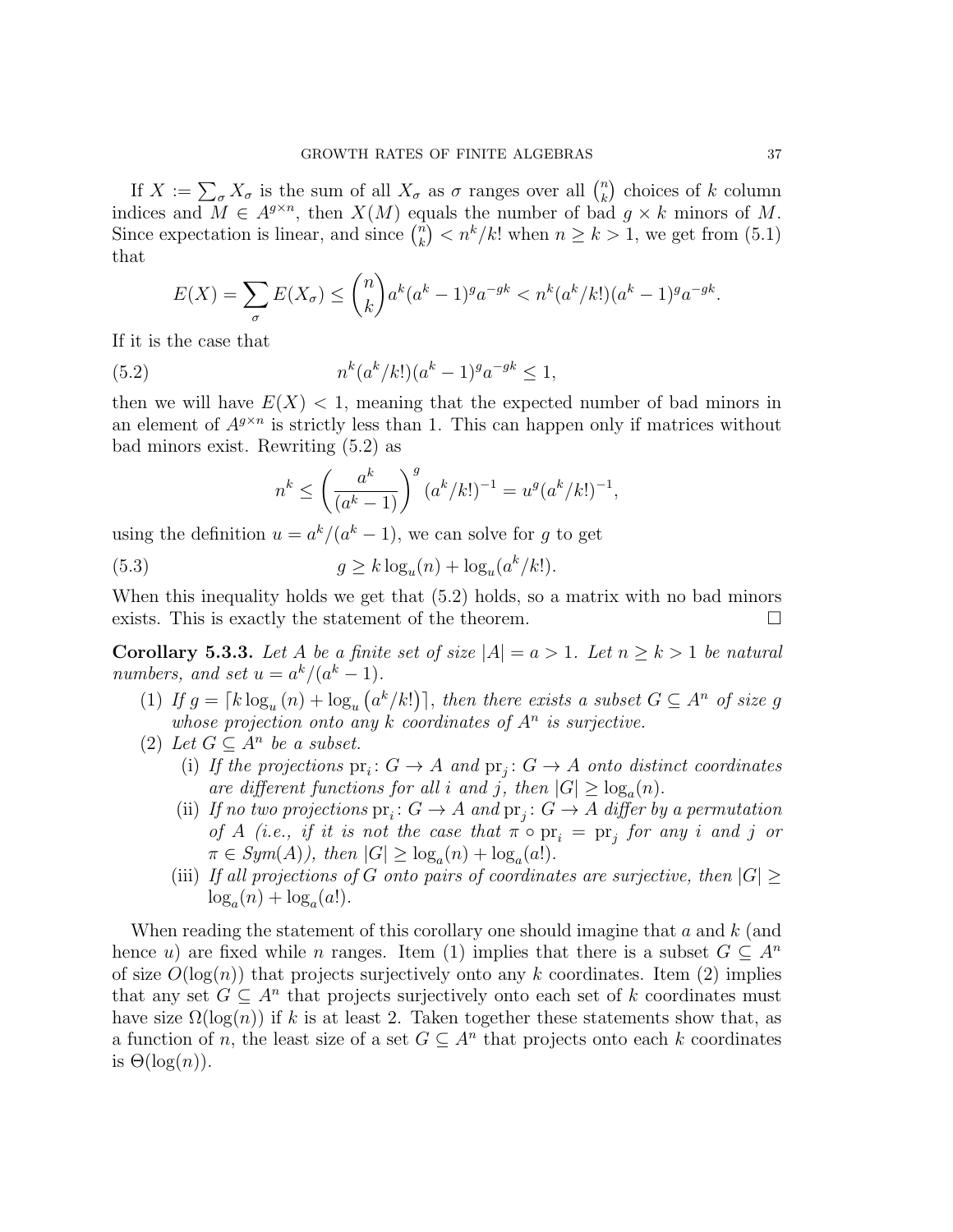Proof of Corollary 5.3.3. Part (1) is an immediate consequence of Theorem 5.3.1.

For  $(2)(i)$ , suppose that  $G \subseteq A^n$  is a subset whose projections onto distinct coordinates are different functions for different coordinates. Then the set of projections onto distinct coordinates constitute n distinct elements of the function space  $A^G$ , which has cardinality  $a^g$ . It follows that  $n \le a^g$ , or  $|G| = g \ge \log_a(n)$ .

The argument for  $(2)(ii)$  is essentially the same as for  $(2)(i)$ . The assumptions imply that the set of all functions of the form  $\pi \circ pr_i: G \to A, \pi \in Sym(A)$ , are distinct. This yields  $|\text{Sym}(A)| \cdot n = a! \cdot n$  functions from the set  $A^G$ , which has size  $a^g$ , hence  $a! \cdot n \le a^g$ . Solving for g yields  $|G| = g \ge \log_a(n) + \log_a(a!)$ .

For (2)(iii), if two projections differ by a permutation, say  $\pi \circ pr_i = pr_j$ , then the projection of G onto the *i*-th and j coordinates maps  $G$  into the set of pairs of the form  $(x, \pi(x))$ . All such pairs lie on the graph of  $\pi$ , which is a proper subset of  $A^2$ when  $|A| > 1$ . Thus, if all projections of G onto pairs of coordinates are surjective, no two single coordinate projections can differ by a permutation. This shows that item  $(2)$ (iii) follows from  $(2)$ (ii).

Remark 5.3.4. It is possible to refine the estimate in Corollary 5.3.3 (1) when we are dealing with algebras instead of just sets. Suppose that there is a subset  $B \subseteq A$ such that  $B^k$  generates  $\mathbf{A}^k$ . Then we can apply the arguments above to obtain a set  $G \subseteq B^n$  whose projection onto any k coordinates is  $B^k$ . According to the arguments, we can find such a G of size

$$
|G| = \lceil k \log_v(n) + \log_v(b^k/k!) \rceil,
$$

where  $b = |B|$  and  $v = \frac{b^k}{(b^k - 1)}$ . This is a larger base for the logarithm and a smaller constant on the right, so an overall smaller estimate for G. The subalgebra of  $A^n$  generated by G will project surjectively onto each k coordinates, since its projection contains the generating set  $B^k$ . Note here that there is no longer any need to assume that  $A$  is finite, only that  $B$  is finite.

Another refinement can be made on top of the preceding one. Suppose that there is a subset  $P \subseteq B^k$  of size  $|P| = p$  that generates  $A^k$ . (Here we do not assume that  $P$  is the k-th power of a subset of  $A$ .) The argument we have given does not generalize to produce a subset  $G \subseteq A^n$  whose projection onto any k coordinates is exactly P, but it does generalize to produce a subset  $G \subseteq A^n$  whose projection onto any k coordinates will be contained in  $B<sup>k</sup>$  and will contain P. This enough to ensure that the subalgebra of  $\mathbf{A}^n$  that is generated by G projects surjectively onto any k coordinates. How much of an improvement do we get in our estimate of  $|G|$ ?

The assumption that  $P(\subseteq B^k)$  generates  $\mathbf{A}^k$  affects the estimate in Claim 5.3.2 as follows. For each  $\mathbf{b} \in P$ , let  $\mathcal{U}_{\mathbf{b}}$  denote the set of all matrices in  $B^{g\times k}$  where **b** does not appear among the rows. Then  $|\mathcal{U}_b| = (b^k - 1)^g$ , so  $|\bigcup_{b \in P} \mathcal{U}_b| \leq |P|(b^k - 1)^g = p(b^k - 1)$ . Each of these  $g \times k$  matrices can be extended in  $b^{g(n-k)}$  ways to a matrix in  $B^{g \times n}$ , so we obtain the estimate  $E(X_{\sigma}) \leq p(b^k-1)b^{-gk}$ . This allows us to choose G so that it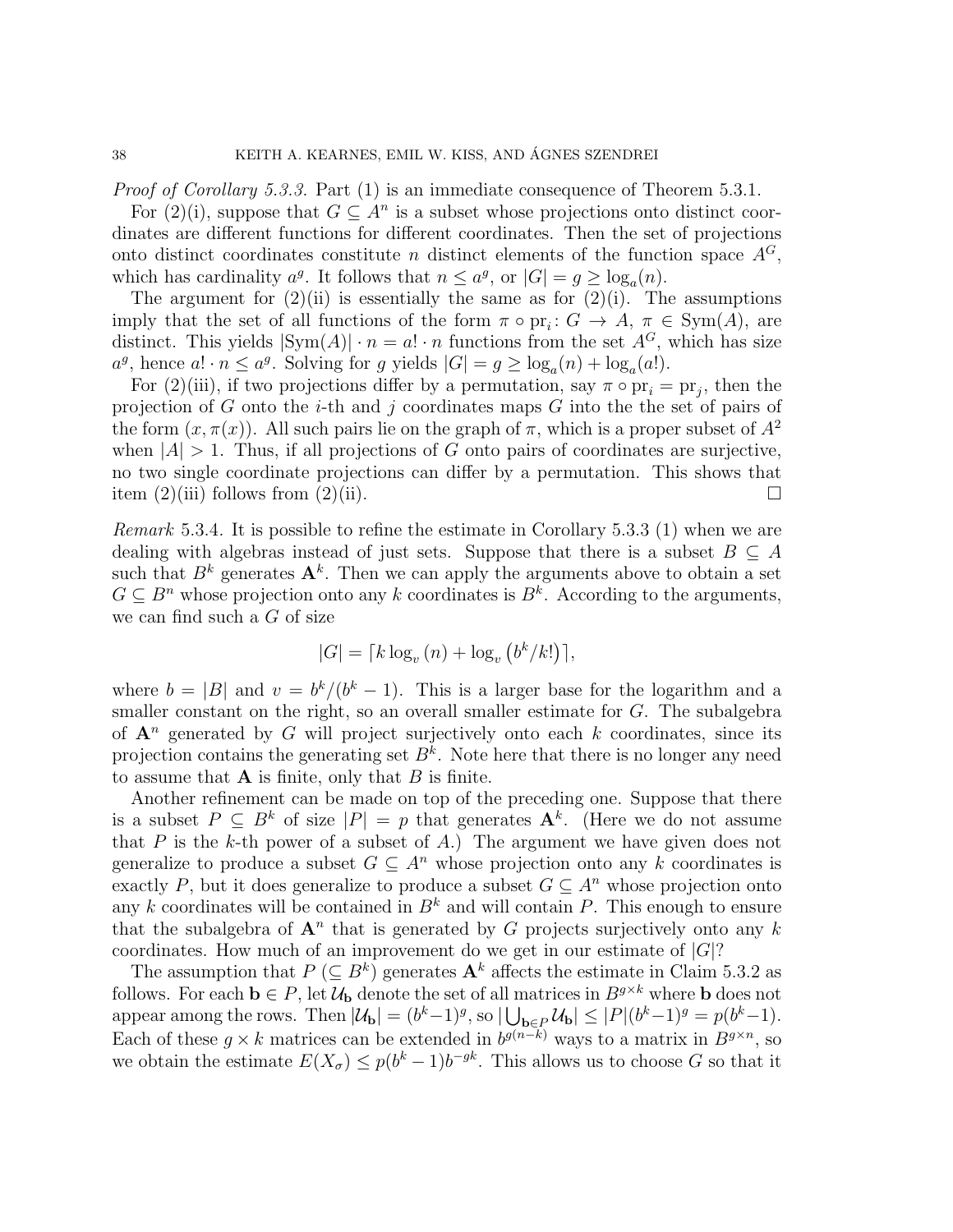is slightly smaller, namely

$$
|G| = \lceil k \log_v(n) + \log_v(p/k!) \rceil.
$$

Let's summarize the two refinements. Let  $A$  be a (possibly infinite) algebra. Suppose that  $P \subseteq A^k$  is a finite generating set for  $A^k$ . Let B be the smallest subset of A for which  $P \subseteq B^k$ , i.e., let  $B \subseteq A$  be the set of elements that appear in the coordinates of the tuples in P. Let  $b = |B|$ ,  $p = |P|$ , and  $v = \frac{b^k}{(b^k - 1)}$ . Assertion: There is a set  $G \subseteq A^n$  of size  $\lceil k \log_v(n) + \log_v(p/k!) \rceil$  that generates a subalgebra of  $A<sup>n</sup>$  which projects surjectively onto any k coordinates.

5.4. Growth rates for algebras with a cube term. In this subsection we combine the preceding results to obtain the following.

**Theorem 5.4.1.** Suppose that A has a (0-pointed) k-cube term. If A is imperfect, then  $d_{\mathbf{A}}(n) \in \Theta(n)$ . If  $\mathbf{A}$  perfect, then  $d_{\mathbf{A}}(n) \in \Theta(\log(n))$ .

## *Proof.* According to Theorem 5.2.4, if  $M \leq \mathbf{A}^n$  is a maximal subuniverse, then either

- $(\pi)$  M is induced by a projection  $\pi_U : \mathbf{A}^n \to \mathbf{A}^U$  for some subset  $U \subseteq [n]$  satisfying  $|U| < \max\{3, k\},\$ or
- (*η*) M is induced by  $\eta: \mathbf{A}^n \to (\mathbf{A}/[1,1])^n$ .

For each n, choose a subset  $G_{\pi} \subseteq A^n$  of size  $O(\log(n))$  whose projection onto any subset of  $\max\{3, k\}$  coordinates is surjective. The existence of such a set is guaranteed by Corollary 5.3.3. Clearly  $G_{\pi}$  is contained in no maximal subuniverse of  $\mathbf{A}^n$  that is induced by a projection onto any subset of  $\max\{3, k\}$  coordinates.

The algebra  $\mathbf{A}/[1,1]$  is abelian and has a cube term, so according to Corollary 4.5.3 **A** is affine. According to Theorem 2.2.6,  $(A/[1,1])^n$  contains a set of generators of size  $O(n)$ . For each n, choose a set  $G_n \subseteq A^n$  of size  $O(n)$  such that  $\eta(G_n)$  generates  $(\mathbf{A}/[1,1])^n$ . Then  $G_\eta$  is contained in no maximal subuniverse of  $\mathbf{A}^n$  induced by  $\eta$ .

We now have that  $G_{\pi} \cup G_{\eta}$  is a set of size  $O(n)$  that is contained in no maximal subuniverse of  $\mathbf{A}^n$ , hence  $G_{\pi} \cup G_{\eta}$  is a generating set for  $\mathbf{A}^n$  of size  $O(n)$ .

When **A** is imperfect, then  $d_{\mathbf{A}}(n) \in \Omega(n)$  by Corollary 2.2.5, so the generating sets we have found for the powers of  $A$  are asymptotically optimal in size. When  $A$  is perfect, then  $\mathbf{A}^n$  has no maximal subuniverses induced by  $\eta$ , so  $G_\pi$  is a generating set for  $\mathbf{A}^n$  of size  $O(\log(n))$ . By Theorem 2.2.2  $d_{\mathbf{A}}(n) \in \Omega(\log(n))$  for any nontrivial algebra, so the generating sets we have for the powers of  $\bf{A}$  in this case are also asymptotically optimal in size.  $\Box$ 

#### 6. Extensions and problems

6.1. Growth rates of infinite algebras. Any set  $\Sigma$  of basic identities that does not entail the existence of a pointed cube term is also nonrestrictive for infinite algebras. This can be shown in essentially the same way we showed it for finite algebras, but the situation is clearer for infinite algebras because we can say explicitly which growth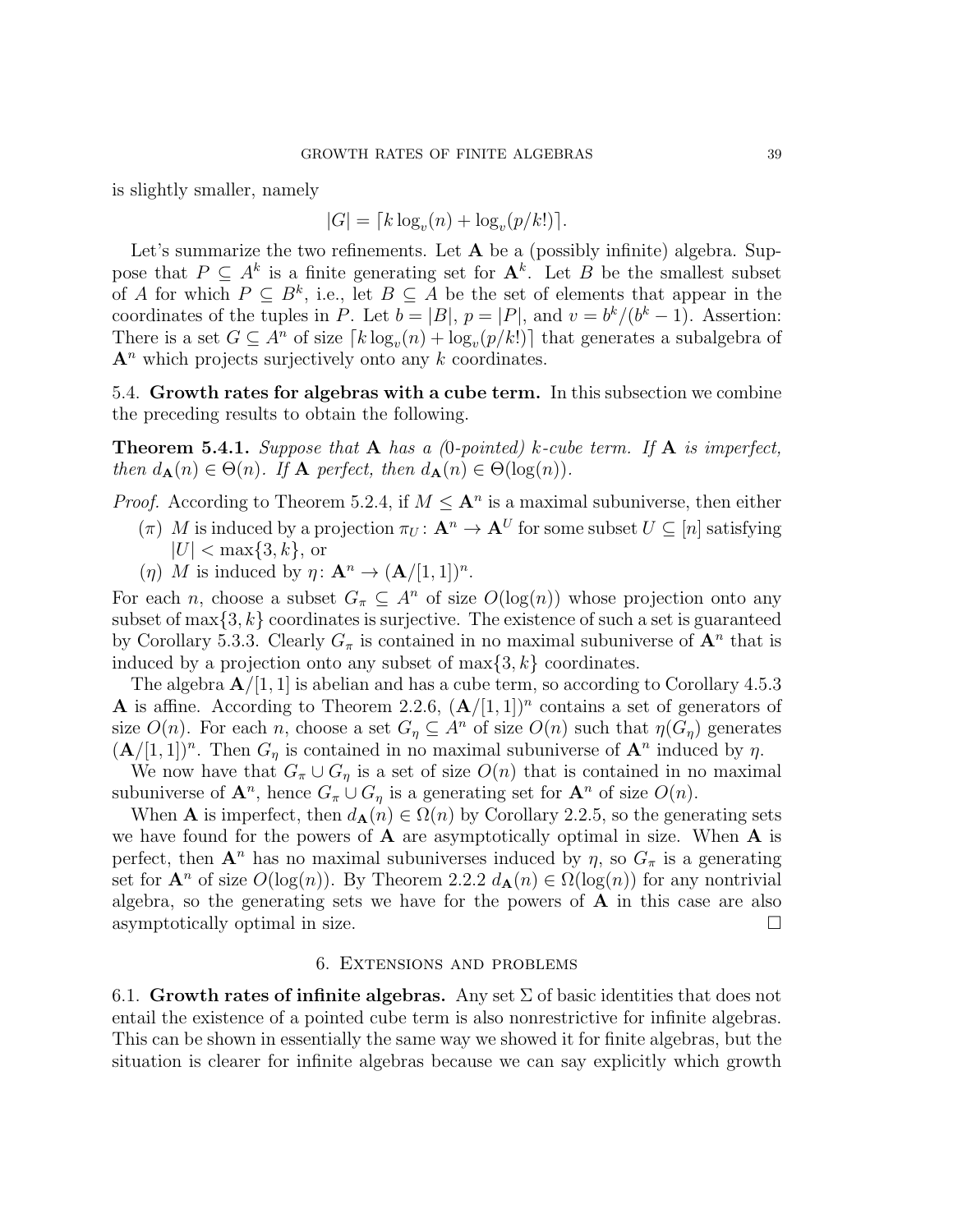rates are possible. In Example 6.1.1 we show that if  $d: \mathbb{Z}^+ \to \mathbb{Z}^+$  is an arbitrary monotone function, then there is a countably infinite algebra whose growth rate is  $d$ . In Example 6.1.3 we show how to modify the example, without changing its growth rate, so that it realizes a given set  $\Sigma$  of basic identities, provided  $\Sigma$  does not entail the existence of a pointed cube term. The cardinality of this second example can be any infinite cardinal that is at least as large as the number of constant symbols appearing in  $\Sigma$ .

**Example 6.1.1.** Let  $d: \mathbb{Z}^+ \to \mathbb{Z}^+$  be an arbitrary monotone function. We construct a countably infinite partial algebra **A** such that  $d_{\mathbf{A}}(n) = d(n)$  for all n. The one-point completion of  $\bf{A}$  (Definition 4.1.1) will be a total algebra with the same growth rate. Let  $M^{(1)}, M^{(2)}, \ldots$  be a sequence of matrices with the following properties.

(1)  $M^{(n)} = [a_{i,j}^{(n)}]$  is an  $n \times d(n)$  matrix.

(2) All elements of all matrices are different from one another.

Let  $A = \{a_{i,j}^{(n)}\}$  be the set of all entries appearing in these matrices. Our aim is to equip A with partial operations ensuring that the  $d(n)$  columns of  $M^{(n)}$  form a smallest size generating set for  $\mathbf{A}^n$ . If we achieve this, then we will have  $d_{\mathbf{A}}(n) = d(n)$ for all n.

For each  $n \in \mathbb{Z}^+$  and each  $\mathbf{b} \in A^n$ , introduce a  $d(n)$ -ary partial operation  $F_{\mathbf{b}}$  for which  $F_{\bf b}(M^{(n)}) = {\bf b}$ . This means that  $F_{\bf b}$  has domain of size n, consisting of the n rows of  $M^{(n)}$ , and that  $F_{\mathbf{b}}(a_{i,1}^{(n)})$  $\overset{(n)}{\vphantom{\big(}i,1)},\ldots,\overset{(n)}{\vphantom{\big(}i,d\big($  $\binom{n}{i,d(n)} = b_i$  for each  $i = 1, ..., n$ .

Our partial algebra is A equipped with all partial operations of the type described in the previous paragraph. Since  $F_{\mathbf{b}}(M^{(n)}) = \mathbf{b}$  whenever  $\mathbf{b} \in A^n$ , the columns of  $M^{(n)}$  form a generating set of size  $d(n)$  for  $\mathbf{A}^n$ . The following claim will help us to prove that there is no smaller generating set for  $\mathbf{A}^n$ .

**Claim 6.1.2.** If a subset  $G \subseteq A^n$  has fewer than  $d(n)$  tuples whose coordinates are distinct, then the same is true for  $\langle G \rangle$ .

If the claim is not true, then it must be possible to generate in one step a tuple  $c \in A^n$  whose coordinates are all distinct using other tuples, where fewer than  $d(n)$ of these other tuples have the property that their coordinates are all distinct. If the partial operation used is some  $F_{\mathbf{b}}$ ,  $\mathbf{b} \in A^m$  for some m, and the tuples used to generate are  $\mathbf{x}_1, \ldots, \mathbf{x}_{d(m)}$ , then the following row equations must be satisfied.

(6.1) 
$$
F_{\mathbf{b}}(\mathbf{x}_1,\ldots,\mathbf{x}_{d(m)})=F_{\mathbf{b}}\left(\left[\begin{array}{c}x_{1,1} \\ \vdots \\ x_{n,1}\end{array}\right],\ldots,\left[\begin{array}{c}x_{1,d(m)} \\ \vdots \\ x_{n,d(m)}\end{array}\right]\right)=\left[\begin{array}{c}c_1 \\ \vdots \\ c_n\end{array}\right]=\mathbf{c}.
$$

Considering the definition of  $F_{\mathbf{b}}$ , it is clear that the (distinct!) entries of **c** are among the entries of **b**, so  $m = |\mathbf{b}| \geq |\mathbf{c}| = n$ . Moreover, the row equations  $F_{\mathbf{b}}(x_{i,1},\ldots,x_{i,d(m)}) = c_i$  can be solved in only one way, namely by using the appropriate row of  $M^{(m)}$ . This forces all entries of  $[x_{i,j}]$  to be distinct. But this means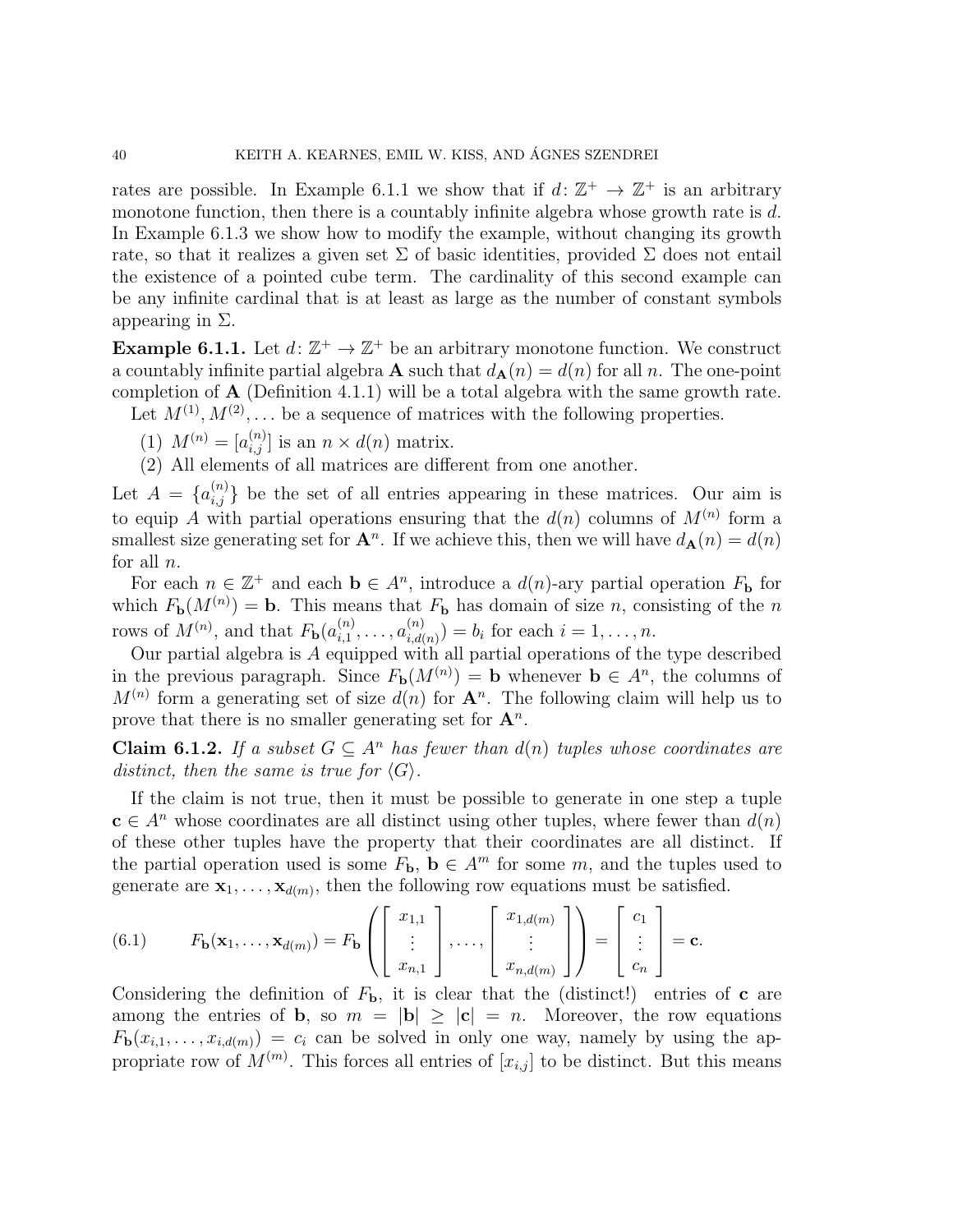there are  $d(m)$  columns,  $\mathbf{x}_j$ , whose coordinates are distinct, and we assumed that there were fewer than  $d(n)$  such columns. Altogether this yields that  $m \geq n$  and  $d(m) < d(n)$ , contradicting the monotonicity of  $d(n)$ . The claim is proved.

The claim completes the argument, since a subset  $G \subseteq A^n$  of size less than  $d(n)$ must have fewer than  $d(n)$  tuples whose coordinates are distinct. Such a set cannot generate  $\mathbf{A}^n$ , since the generated subuniverse  $\langle G \rangle$  contains fewer than  $d(n)$  tuples whose coordinates are distinct while  $A<sup>n</sup>$  has infinitely many such tuples.

Example 6.1.3. Here we explain how to modify the algebra from Example 6.1.1, without changing its growth rate, so that it realizes a given set  $\Sigma$  of basic identities. The only requirement on  $\Sigma$  is that it does not entail the existence of a pointed cube term.

The construction is like the one in Subsection 4.2, so we only outline it. Recall that we started with an algebra A, enlarged it to  $A_{z_1,\dots,z_p,0}$  by iterating the one-point completion construction, and then merged it with the model V of  $\Sigma$  to create  $\mathbf{A}_{\Sigma}$ , which realized  $\Sigma$  and had the same growth rate as **A**. In this construction, we used the one-point completion construction  $p$  times, where  $p$  was the number of equivalence classes of constant symbols under  $\Sigma$ -provable equivalence. The only thing different here is that we may not have finitely many equivalence classes of constant symbols. However, we may well-order the equivalence classes of constants (say, by stipulating that  $[c] < [d]$  if the least constant in class  $[c]$  is smaller than the least constant in [d] under the well-order from the proof of Kelly's Theorem). Now, rather than using the one-point completion construction  $p$  times, we use the idea of the construction exactly once to adjoin a well-ordered set  $\{0\} \cup Z$  to **A** to create  $\mathbf{A}_{Z,0}$ . Here the well-order is  $0 < z_1 < z_2 < \cdots$ , with 0 the least element, and  $\langle Z; < \rangle$  is a well-ordered set for which there is a bijection  $\varphi: [C] \to Z$  from the set of equivalence classes of constants. The algebra has universe  $A_{Z,0}$  equal to the disjoint union of A, Z and 0. If F is a function symbol in the language of A, then it is defined on  $A_{Z,0}$  by

$$
F^{\mathbf{A}_{Z,0}}(\mathbf{a}) = \begin{cases} F^{\mathbf{A}}(\mathbf{a}) & \text{if } \mathbf{a} \in A^n; \\ \min\{\{a_1,\ldots,a_n\} \cap (\{0\} \cup Z)\} & \text{else.} \end{cases}
$$

We also define binary operations corresponding to the operation  $x \wedge y$  of the one-point completion, namely  $x \wedge_z y$  for  $z \in Z \cup \{0\}$ . Here

$$
x \wedge_z y = \begin{cases} x & \text{if } x = y; \\ z & \text{if } x \neq y \text{ and } x, y \in A \cup [z); \\ \min\{\{x, y\} \cap (\{0\} \cup Z)\} & \text{else.} \end{cases}
$$

Arguments similar to those in Theorem 4.1.2 show that **A** and  $A_{Z,0}$  have the same minimal generating sets, so the same growth rate. We can merge this example with a model **V** from Definition 3.2.1 to obtain a model  $A_{\Sigma}$ , as we did in Subsection 4.2.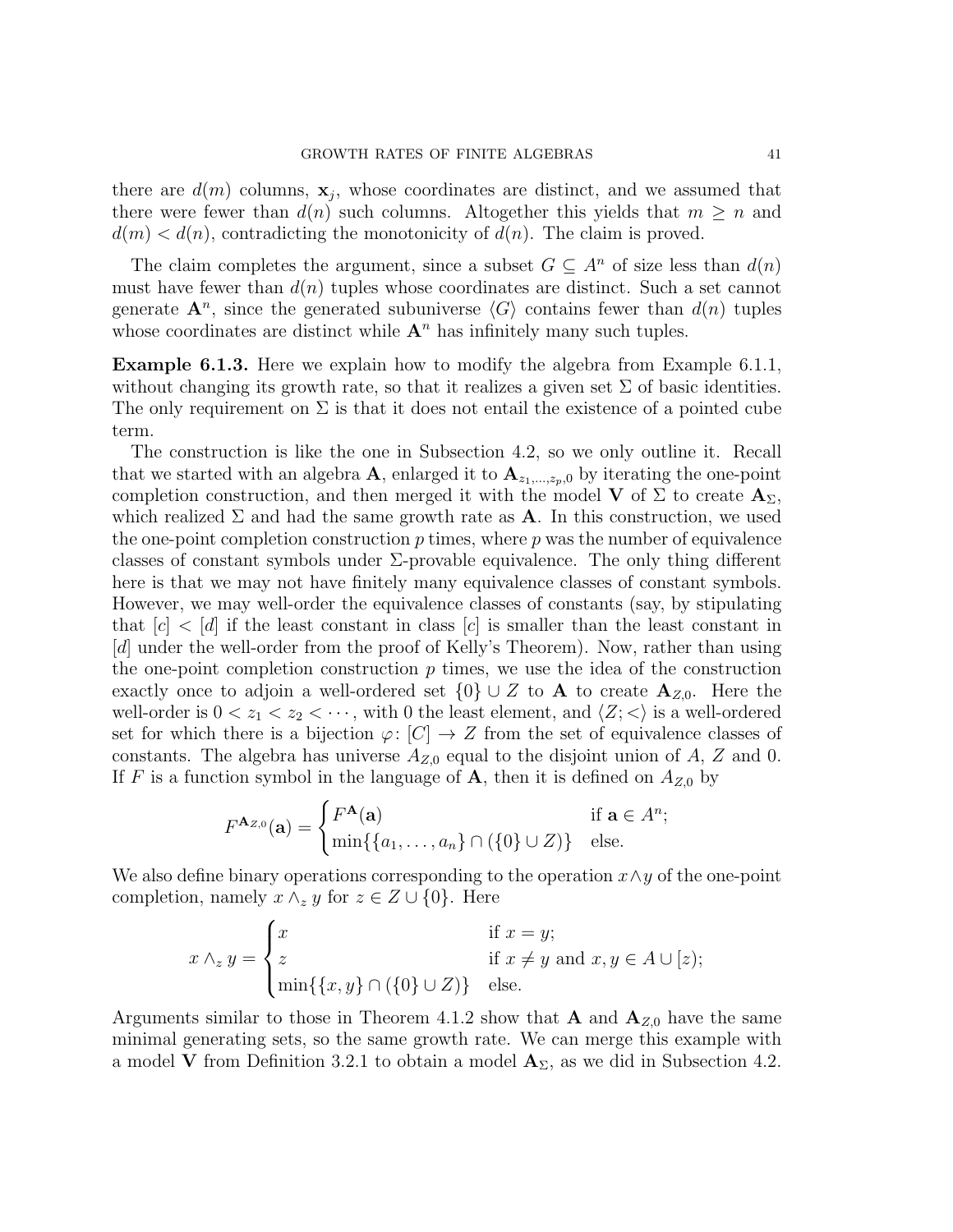Using the same arguments as before, it can be shown that this model will have the same growth rate as **A** unless  $\Sigma$  entails the existence of a pointed cube term.

In particular, it is possible to find infinite algebras generating congruence distributive and congruence 3-permutable varieties whose growth rate is any prescribed monotone function.

We showed in Subsection 4.3 that a finite algebra with a p-pointed k-cube term has growth that is bounded above by a polynomial. When  $p \geq 1$ , the constant  $|A|^{k-1}$ appears in the polynomial, so the argument requires A to be finite. However, some version of the argument holds when A is infinite.

Let P be the set of  $p \geq 1$  constant symbols that appear in the cube identities for some k-cube term. Say that a term operation  $t^{\mathbf{A}}$  centralizes P if  $t^{\mathbf{A}}(c^{\mathbf{A}}, \ldots, c^{\mathbf{A}}) = c^{\mathbf{A}}$ for all  $c \in P$ . The argument we gave in Subsection 4.3 may be extended to prove:

**Theorem 6.1.4.** Let  $A$  be an algebra with an m-ary, p-pointed, k-cube term, and let P be the set of constant symbols appearing in the cube identities. Let  $\widehat{A}$  be the reduct of A to the term operations that centralize P. If the reduct  $\hat{A}^{k-1}$  is finitely generated, then the growth rate of  $A$  is bounded above by a polynomial of degree at  $most \log_w(mp)$ , for  $w = 2k/(2k-1)$ .

Proof. The proof is the same as the proof of Theorem 4.3.1, except that we apply one more step after fully processing all tuples. Let  $F \subseteq A$  be a finite subset with the property that  $F^{k-1}$  generates  $\widehat{A}^{k-1}$ .

Recall that a fully processed tuple a has the structure that all but  $k - 1$  of its coordinates may be divided into a small number of intervals, and in each interval the coordinate value is the interpretation of a constant symbol from P. Write such a tuple as  $a = pu$ , splitting it into its processed part and its unprocessed part. If we choose tuples  $\mathbf{u}_i \in F^{k-1}$  so that  $\mathbf{u} = t(\mathbf{u}_1, \dots, \mathbf{u}_r)$  for some term t which centralizes P, then  $\mathbf{a} = \mathbf{p}\mathbf{u} = t(\mathbf{p}\mathbf{u}_1, \dots, \mathbf{p}\mathbf{u}_r)$ . Hence our previously fully processed tuple pu may be processed one more step into fully processed  $\mathbf{pu}_1, \ldots, \mathbf{pu}_r$ , where the unprocessed part lies in  $F^{k-1}$ . Now the finite number  $|F|^{k-1}$  may replace our use of the number  $|A|^{k-1}$  in the proof of Theorem 4.3.1, yielding a polynomial upper bound on growth rate.

6.2. Problems. Theorem 6.1.4 motivates the following problem.

Problem 6.2.1. Is it true that, for an arbitrary infinite algebra A with a pointed k-cube term, if  $A^{k-1}$  is finitely generated, then  $d_{A}(n)$  is bounded above by a polynomial? Is it even true that  $A^{k-1}$  being finitely generated implies that  $A^n$  is finitely generated for all n?

The first statement of the problem has an affirmative answer for 0-pointed k-cube terms, as one sees by examining the proof of Theorem 5.4.1 and noting that finitely generated infinite modules have growth rate bounded by a linear function.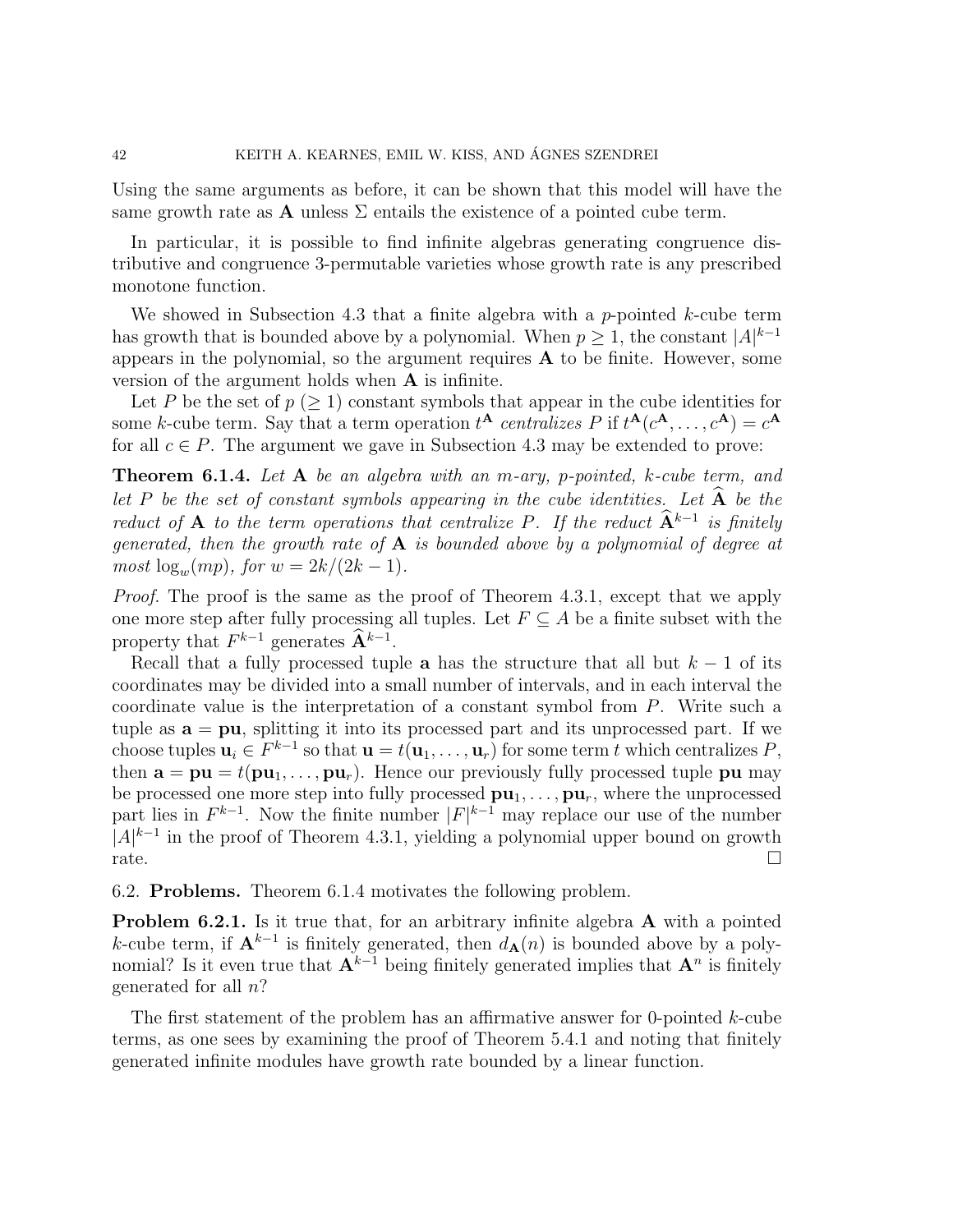In this paper, we have partially filled in the spectrum of possible growth rates by producing examples of finite algebras with polynomial growth rates. There is an interesting gap that remains between logarithmic and linear growth rates.

**Problem 6.2.2.** Is there a finite algebra **A** where  $d_{\mathbf{A}}(n) \notin O(\log(n))$  and  $d_{\mathbf{A}}(n) \notin$  $\Omega(n)$ ?

We know that no algebra with a 0-pointed cube term can have growth rate between logarithmic and linear, but do not know the situation for pointed cube terms. The following seems to be the most interesting special case.

**Problem 6.2.3.** Is it true that a finite algebra with a 2-sided unit for some binary term has logarithmic or linear growth?

Despite the results of Theorem 2.2.6, Corollary 4.5.3, and Theorem 4.5.4, we still do not know if the growth rate of a finite abelian algebra must be linear or exponential. We pose the following problem.

Problem 6.2.4. Let A be a finite abelian algebra. What is the relationship between the following properties?

- (i) A has a Maltsev term.
- (ii) A has a pointed cube term.
- (iii)  $d_{\mathbf{A}}(n) \in \Theta(n)$ .
- (iv)  $d_{\mathbf{A}}(n) \notin 2^{\Omega(n)}$ .

(v) No finite power  $A^n$  has a nontrivial strongly abelian homomorphic image.

Are they equivalent? What if **A** generates an abelian variety? What if **A** is simple?

#### **REFERENCES**

- [1] Berman, Joel, Idziak, Paweł, *Generative complexity in algebra*. Mem. Amer. Math. Soc. 175  $(2005).$
- [2] Berman, Joel, Idziak, Paweł, Marković, Petar, McKenzie, Ralph, Valeriote, Matthew, Willard, Ross, Varieties with few subalgebras of powers. Trans. Amer. Math. Soc. 362 (2010), no. 3, 1445–1473.
- [3] Berman, Joel, McKenzie, Ralph, Clones satisfying the term condition. Discrete Math. 52 (1984), 7–29.
- [4] Chen, Hubie, Quantified constraint satisfaction and the polynomially generated powers property. in: ICALP 2008, Part II, Lecture Notes in Computer Science, 5126 (eds. L. Aceto et al.) (Springer, BerlinHeidelberg, 2008), pp. 197–208.
- [5] Erfanian, Ahmad, On the growth sequences of free product of  $PSL(m, q)$ . Ital. J. Pure Appl. Math. No. 22 (2007), 19–26.
- [6] Erfanian, Ahmad, Growth sequence of free product of alternating groups. Int. J. Contemp. Math. Sci. 2 (2007), no. 13-16, 685–691.
- [7] Erfanian, Ahmad, A note on growth sequences of  $PSL(m, q)$ . Southeast Asian Bull. Math. 29 (2005), no. 4, 697–713.
- [8] Erfanian, Ahmad, A note on growth sequences of alternating groups. Arch. Math. (Basel) 78 (2002), no. 4, 257–262.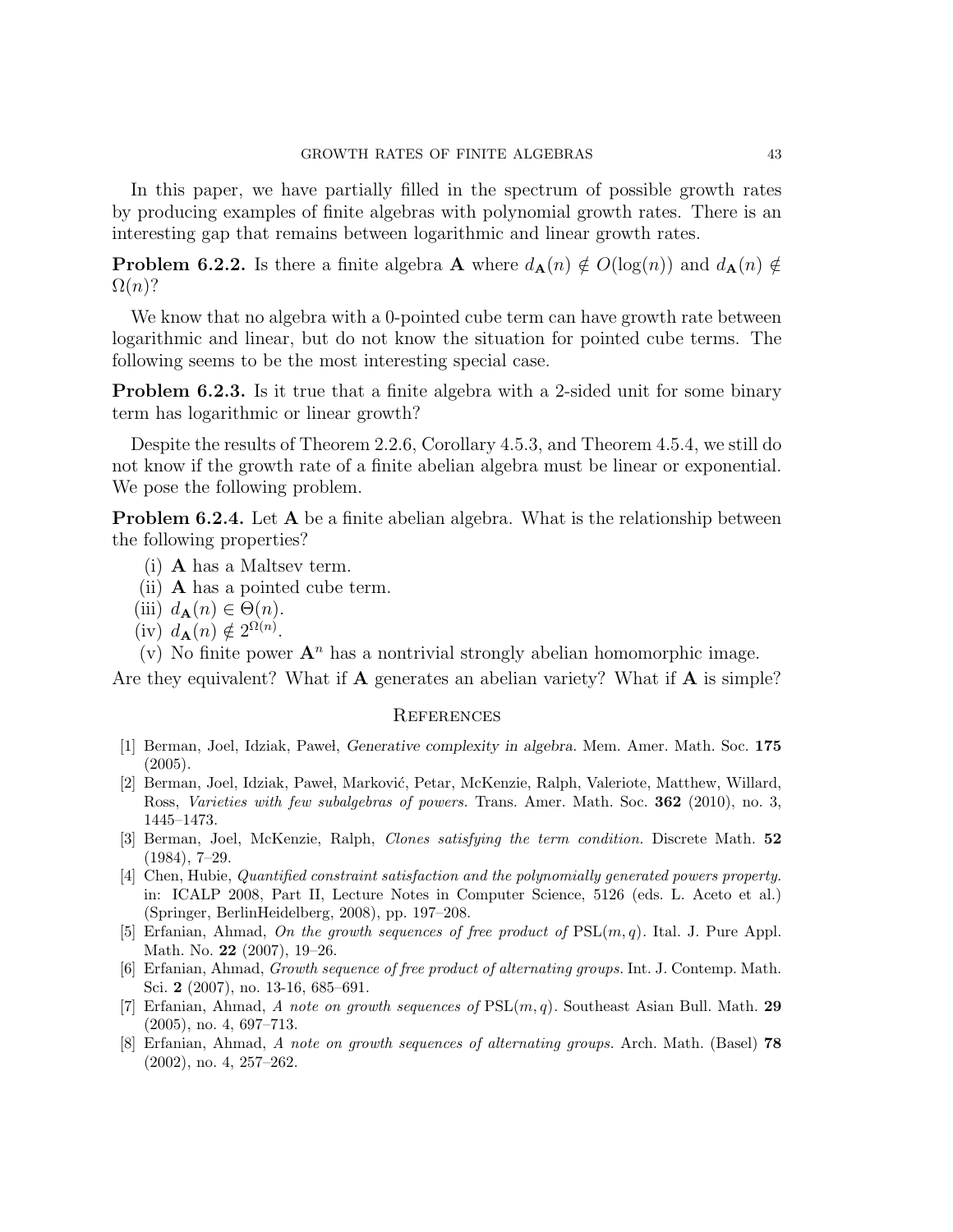- [9] Erfanian, Ahmad, A problem on growth sequences of groups. J. Austral. Math. Soc. Ser. A 59 (1995), no. 2, 283–286.
- [10] Erfanian, A., Rezaei, R., On the growth sequences of  $PSp(2m, q)$ . Int. J. Algebra 1 (2007), no. 1-4, 51–62.
- [11] Erfanian, Ahmad, Wiegold, James, A note on growth sequences of finite simple groups, Bull. Austral. Math. Soc. 51 (1995), no. 3, 495–499.
- [12] Foster, Alfred L., On the finiteness of free (universal) algebras. Proc. Amer. Math. Soc. 7 (1956), 10111013.
- [13] Glass, A. M. W., Riedel, Herbert H. J., Growth sequences–a counterexample. Algebra Universalis 21 (1985), no. 2-3, 143–145.
- [14] Hall, P., The Eulerian functions of a group. Quart. J. Math. 7 1936., 134–151.
- [15] Hobby, David, McKenzie, Ralph, The structure of finite algebras. Contemporary Mathematics, 76. American Mathematical Society, Providence, RI, 1988.
- [16] Hyde, J. T., Loughlin, N. J., Quick, M., Ruskuc, N., Wallis, A. R., On the growth of generating sets for direct powers of semigroups. Semigroup Forum 84 (2012), 116–130.
- [17] Jónsson, Bjarni, Algebras whose congruence lattices are distributive. Math. Scand. 21 (1967), 110121.
- [18] Kearnes, Keith, An order–theoretic property of the commutator. Internat. J. Algebra Comput. 3 (1993), 491–533.
- [19] Kearnes, Keith, A Hamiltonian property for nilpotent algebras. Algebra Universalis 37 (1997), 403–421.
- [20] Kearnes, Keith, Kiss, Emil, Finite algebras of finite complexity. Discrete Math. 207 (1999), 89–135.
- [21] Kearnes, Keith, Szendrei, Agnes, *Clones of algebras with parallelogram terms*. Internat. J. Algebra Comput. 22, (2012).
- [22] Kelly, David, Basic equations: word problems and Mal'cev conditions. Abstract 701-08-04, AMS Notices 20 (1972) A-54.
- [23] Kimmerle, W., Growth sequences relative to subgroups. Groups–St. Andrews 1981 (St. Andrews, 1981), pp. 252–260, London Math. Soc. Lecture Note Ser., 71, Cambridge Univ. Press, Cambridge-New York, 1982.
- [24] Kiss, Emil W., Valeriote, Matthew A., Abelian algebras and the Hamiltonian property. J. Pure Appl. Algebra 87 (1993), no. 1, 37–49.
- [25] Lennox, John C., Wiegold, James, Generators and killers for direct and free products. Arch. Math. (Basel) 34 (1980), no. 4, 296–300.
- [26] Lucchini, Andrea, A bound on the presentation rank of a finite group. Bull. London Math. Soc. 29 (1997), no. 4, 389–394.
- [27] Maltsev, A. I., On the general theory of algebraic systems (in Russian). Mat. Sb. N. S. 35(77) (1954), 320.
- [28] McKenzie, Ralph, Narrowness implies uniformity. Algebra Universalis, 15 (1982) 67–85.
- [29] Meier, D., Wiegold, James, Growth sequences of finite groups. V. J. Austral. Math. Soc. Ser. A 31 (1981), no. 3, 374–375.
- [30] Obraztsov, V. N., Growth sequences of 2-generator simple groups. Proc. Roy. Soc. Edinburgh Sect. A **123** (1993), no. 5, 839–855.
- [31] Pollák, György, Growth sequence of globally idempotent semigroups. J. Austral. Math. Soc. Ser. A 48 (1990), no. 1, 87–88.
- [32] Quick, Martyn, Ruškuc, Nik, Growth of generating sets for direct powers of classical algebraic structures. J. Austral. Math. Soc. 89 (2010), 105–126.